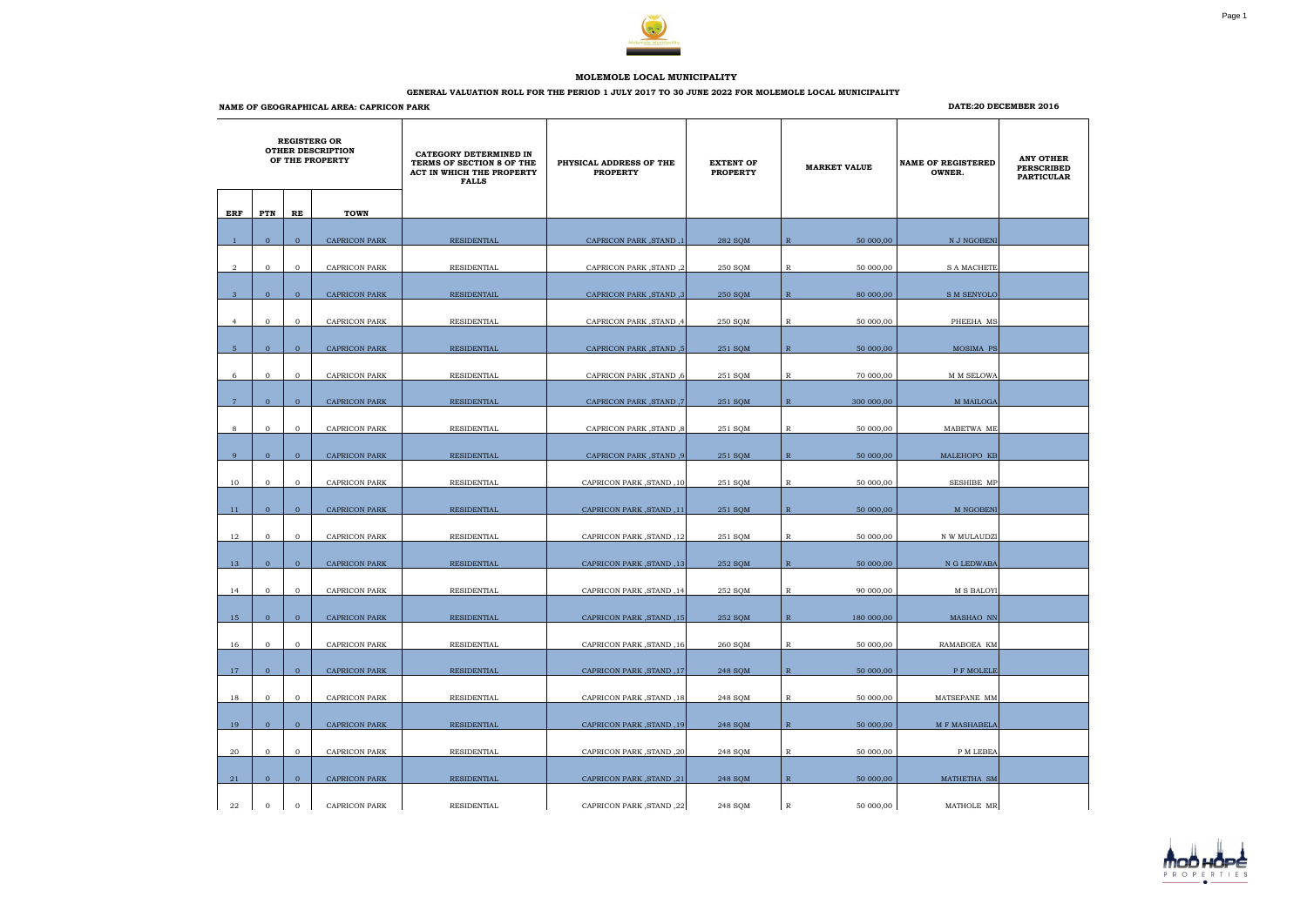

|     | <b>REGISTERG OR</b><br><b>OTHER DESCRIPTION</b><br>OF THE PROPERTY |                |                      | CATEGORY DETERMINED IN<br>TERMS OF SECTION 8 OF THE<br>ACT IN WHICH THE PROPERTY<br><b>FALLS</b> | PHYSICAL ADDRESS OF THE<br><b>PROPERTY</b> | <b>EXTENT OF</b><br><b>PROPERTY</b> | <b>MARKET VALUE</b>         | <b>NAME OF REGISTERED</b><br>OWNER. | <b>ANY OTHER</b><br><b>PERSCRIBED</b><br><b>PARTICULAR</b> |
|-----|--------------------------------------------------------------------|----------------|----------------------|--------------------------------------------------------------------------------------------------|--------------------------------------------|-------------------------------------|-----------------------------|-------------------------------------|------------------------------------------------------------|
| ERF | PTN                                                                | RE             | <b>TOWN</b>          |                                                                                                  |                                            |                                     |                             |                                     |                                                            |
|     | $\overline{0}$                                                     |                |                      |                                                                                                  |                                            |                                     |                             |                                     |                                                            |
| 23  |                                                                    | $\mathbf{0}$   | <b>CAPRICON PARK</b> | <b>RESIDENTIAL</b>                                                                               | CAPRICON PARK, STAND, 23                   | 248 SQM                             | $\mathbb{R}$<br>50 000,00   | SHABALALA FB                        |                                                            |
| 24  | $\mathbf{0}$                                                       | $\overline{0}$ | CAPRICON PARK        | RESIDENTIAL                                                                                      | CAPRICON PARK, STAND, 24                   | 248 SQM                             | R<br>50 000,00              | RAMOKGOLA NM                        |                                                            |
| 25  | $\mathbf{0}$                                                       | $\overline{0}$ | <b>CAPRICON PARK</b> | <b>RESIDENTIAL</b>                                                                               | CAPRICON PARK, STAND, 25                   | 267 SQM                             | 70 000,00<br>$\mathbb{R}$   | MATLOGA NN                          |                                                            |
| 26  | $\mathbf{0}$                                                       | $\overline{0}$ | <b>CAPRICON PARK</b> | RESIDENTIAL                                                                                      | CAPRICON PARK, STAND, 26                   | 283 SQM                             | $\mathbb R$<br>50 000,00    | MOGALE NB                           |                                                            |
| 27  | $\mathbf{0}$                                                       | $\mathbf{0}$   | <b>CAPRICON PARK</b> | <b>RESIDENTIAL</b>                                                                               | CAPRICON PARK, STAND, 27                   | 1510 SOM                            | $\mathbb{R}$<br>50 000,00   | ADENDORFF AA                        |                                                            |
|     |                                                                    |                |                      |                                                                                                  |                                            |                                     |                             |                                     |                                                            |
| 28  | $\mathbf{0}$                                                       | $\mathbf{O}$   | <b>CAPRICON PARK</b> | RESIDENTIAL                                                                                      | CAPRICON PARK, STAND, 28                   | 250 SQM                             | 65 000,00<br>R              | MONTSHA MF                          | <b>CHURCH</b>                                              |
| 29  | $\overline{0}$                                                     | $\overline{0}$ | <b>CAPRICON PARK</b> | <b>RESIDENTIAL</b>                                                                               | CAPRICON PARK, STAND, 29                   | 250 SOM                             | $\mathbb{R}$<br>50 000,00   | <b>RAKABE SA</b>                    |                                                            |
| 30  | $\mathbf{0}$                                                       | $\mathbf{0}$   | <b>CAPRICON PARK</b> | RESIDENTIAL                                                                                      | <b>CAPRICON PARK, STAND, 30</b>            | 250 SQM                             | R<br>50 000,00              | RASHETLE MS                         |                                                            |
| 31  | $\overline{0}$                                                     | $\overline{0}$ | <b>CAPRICON PARK</b> | <b>RESIDENTIAL</b>                                                                               | CAPRICON PARK, STAND, 31                   | 245 SQM                             | $\mathbb{R}$<br>50 000,00   | MAKGATO MM                          |                                                            |
| 32  | $\mathbf{0}$                                                       | $\overline{0}$ | <b>CAPRICON PARK</b> | RESIDENTIAL                                                                                      | CAPRICON PARK, STAND, 32                   | 245 SQM                             | R<br>50 000,00              | <b>MALETHWANE</b>                   |                                                            |
|     |                                                                    |                |                      |                                                                                                  |                                            |                                     |                             |                                     |                                                            |
| 33  | $\mathbf{0}$                                                       | $\mathbf{0}$   | <b>CAPRICON PARK</b> | RESIDENTIAL                                                                                      | CAPRICON PARK, STAND, 33                   | 245 SQM                             | $\mathbb{R}$<br>50 000,00   | <b>SP PHOSA</b>                     |                                                            |
| 34  | $\mathbf{0}$                                                       | $\overline{0}$ | CAPRICON PARK        | RESIDENTIAL                                                                                      | CAPRICON PARK, STAND, 34                   | 245 SQM                             | 50 000,00<br>R              | F MAKHALIMELA                       |                                                            |
| 35  | $\Omega$                                                           | $\overline{0}$ | <b>CAPRICON PARK</b> | RESIDENTIAL                                                                                      | <b>CAPRICON PARK, STAND, 35</b>            | 245 SQM                             | $\overline{R}$<br>50 000,00 | TAU D                               |                                                            |
| 36  | $\mathbf{0}$                                                       | $\overline{0}$ | <b>CAPRICON PARK</b> | RESIDENTIAL                                                                                      | CAPRICON PARK, STAND, 36                   | 250 SQM                             | 50 000,00<br>R              | RAPHAHLELO BM                       |                                                            |
| 37  | $\overline{0}$                                                     | $\mathbf{0}$   | CAPRICON PARK        | <b>RESIDENTIAL</b>                                                                               | CAPRICON PARK, STAND, 37                   | 250 SQM                             | $\mathbb{R}$<br>50 000,00   | ADENDORFF AA                        |                                                            |
|     |                                                                    |                |                      |                                                                                                  |                                            |                                     |                             |                                     |                                                            |
| 38  | $\overline{0}$                                                     | $\mathbf{O}$   | <b>CAPRICON PARK</b> | RESIDENTIAL                                                                                      | CAPRICON PARK, STAND, 38                   | 245 SQM                             | $\mathbb R$<br>50 000,00    | M E MADOLO                          |                                                            |
| 39  | $\overline{0}$                                                     | $\overline{0}$ | <b>CAPRICON PARK</b> | <b>RESIDENTIAL</b>                                                                               | CAPRICON PARK, STAND, 39                   | 245 SOM                             | $\mathbb{R}$<br>50 000,00   | M E SHOKANE                         |                                                            |
| 40  | $\overline{0}$                                                     | $\mathbf{0}$   | <b>CAPRICON PARK</b> | RESIDENTIAL                                                                                      | CAPRICON PARK, STAND, 40                   | 245 SQM                             | $\mathbb{R}$<br>50 000,00   | M S CHEWE                           |                                                            |
| 41  | $\overline{0}$                                                     | $\overline{0}$ | <b>CAPRICON PARK</b> | RESIDENTIAL                                                                                      | CAPRICON PARK, STAND, 41                   | 245 SQM                             | $\mathbb{R}$<br>50 000,00   | M MOHALE                            |                                                            |
| 42  | $\mathbf{0}$                                                       | $\overline{0}$ | <b>CAPRICON PARK</b> | RESIDENTIAL                                                                                      | CAPRICON PARK, STAND, 42                   | 245 SQM                             | $\mathbb R$<br>100 000,00   | M E RAMANYELA                       | TUCK SHOP                                                  |
|     |                                                                    |                |                      |                                                                                                  |                                            |                                     |                             |                                     |                                                            |
| 43  | $\overline{0}$                                                     | $\overline{0}$ | <b>CAPRICON PARK</b> | <b>RESIDENTIAL</b>                                                                               | CAPRICON PARK, STAND, 43                   | 246 SQM                             | $\mathbb{R}$<br>50 000,00   | <b>SE MULIMA</b>                    |                                                            |
| 44  | $\overline{0}$                                                     | $\overline{0}$ | <b>CAPRICON PARK</b> | RESIDENTIAL                                                                                      | CAPRICON PARK, STAND, 44                   | 249 SQM                             | R<br>50 000,00              | N D RALETHE                         |                                                            |
| 45  | $\mathbf{0}$                                                       | $\mathbf{0}$   | <b>CAPRICON PARK</b> | RESIDENTIAL                                                                                      | CAPRICON PARK, STAND, 45                   | 281 SQM                             | $\mathbb{R}$<br>50 000,00   | TO MAKHUMISANE                      |                                                            |
| 46  | $\mathbf{0}$                                                       | $\mathbf 0$    | <b>CAPRICON PARK</b> | RESIDENTIAL                                                                                      | CAPRICON PARK, STAND, 46                   | 250 SQM                             | $\mathbb R$<br>50 000,00    | <b>M S RAMABOEA</b>                 |                                                            |

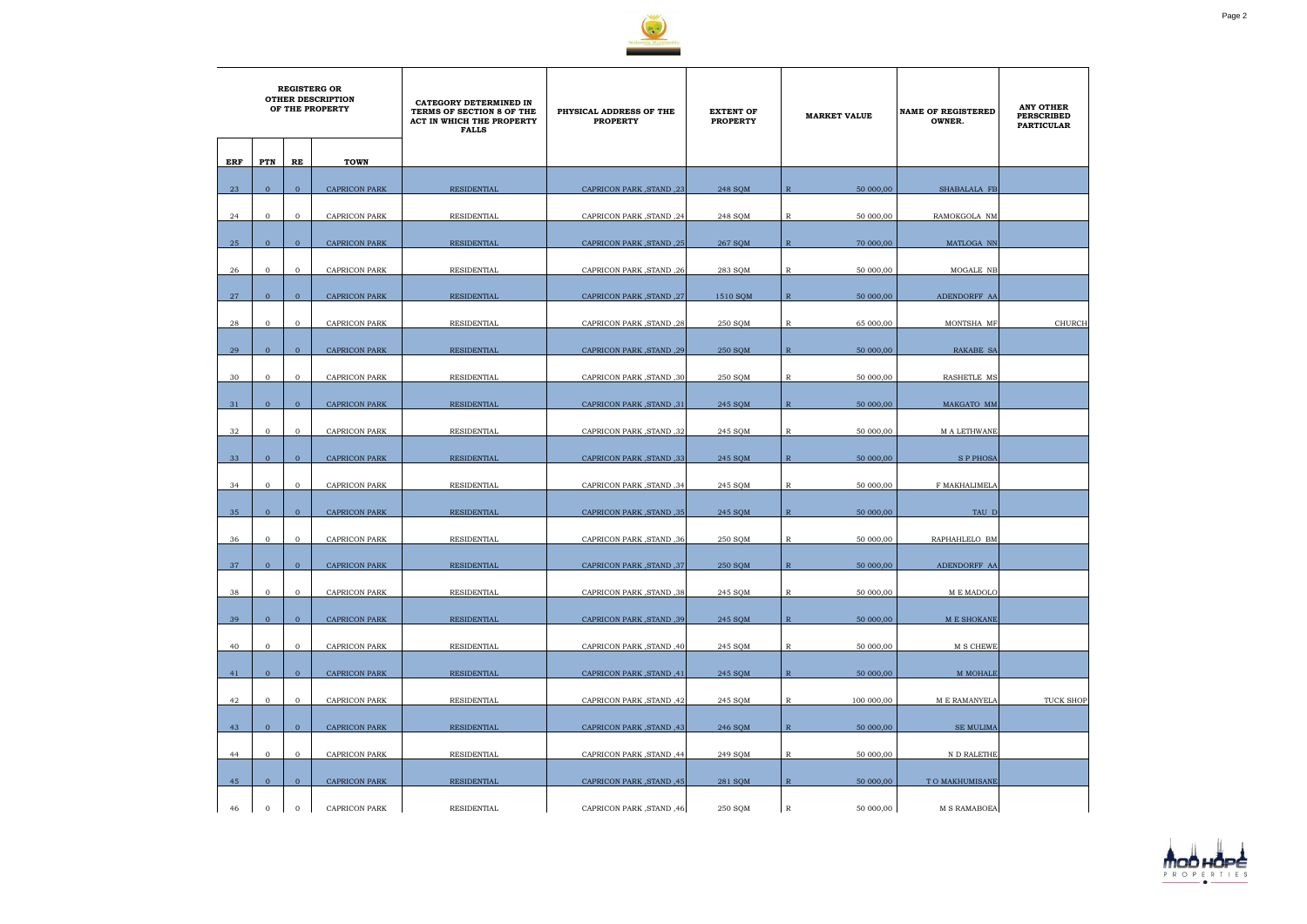

|     |                  | <b>REGISTERG OR</b> | <b>OTHER DESCRIPTION</b><br>OF THE PROPERTY | CATEGORY DETERMINED IN<br>TERMS OF SECTION 8 OF THE<br>ACT IN WHICH THE PROPERTY<br><b>FALLS</b> | PHYSICAL ADDRESS OF THE<br><b>PROPERTY</b> | <b>EXTENT OF</b><br><b>PROPERTY</b> | <b>MARKET VALUE</b>        | <b>NAME OF REGISTERED</b><br>OWNER. | <b>ANY OTHER</b><br><b>PERSCRIBED</b><br><b>PARTICULAR</b> |
|-----|------------------|---------------------|---------------------------------------------|--------------------------------------------------------------------------------------------------|--------------------------------------------|-------------------------------------|----------------------------|-------------------------------------|------------------------------------------------------------|
| ERF | PTN              | RE                  | <b>TOWN</b>                                 |                                                                                                  |                                            |                                     |                            |                                     |                                                            |
| 47  | $\mathbf{0}$     | $\overline{0}$      | <b>CAPRICON PARK</b>                        | <b>RESIDENTIAL</b>                                                                               | CAPRICON PARK, STAND, 47                   | 248 SOM                             | $\mathbb{R}$<br>50 000,00  | N W HAMESI                          |                                                            |
| 48  | $\mathbf{0}$     | $\overline{0}$      | CAPRICON PARK                               | RESIDENTIAL                                                                                      | CAPRICON PARK, STAND, 48                   | 248 SQM                             | R<br>50 000,00             | P J MASHAMBA                        |                                                            |
| 49  | $\mathbf{0}$     | $\mathbf{0}$        | <b>CAPRICON PARK</b>                        | <b>RESIDENTIAL</b>                                                                               | CAPRICON PARK, STAND, 49                   | 248 SQM                             | $\mathbb{R}$<br>80 000,00  | <b>TV MASHAPA</b>                   |                                                            |
|     |                  |                     |                                             |                                                                                                  |                                            |                                     |                            |                                     |                                                            |
| 50  | $\mathbf{0}$     | $\mathbf 0$         | <b>CAPRICON PARK</b>                        | RESIDENTIAL                                                                                      | CAPRICON PARK, STAND, 50                   | 248 SQM                             | R<br>50 000,00             | M G MAPOKANE                        |                                                            |
| 51  | $\mathbf{0}$     | $\mathbf{0}$        | <b>CAPRICON PARK</b>                        | <b>RESIDENTIAL</b>                                                                               | CAPRICON PARK, STAND, 51                   | 248 SQM                             | $\mathbb{R}$<br>50 000,00  | N J RIBANE                          |                                                            |
| 52  | $\mathbf{0}$     | $\mathbf{O}$        | <b>CAPRICON PARK</b>                        | RESIDENTIAL                                                                                      | CAPRICON PARK, STAND, 52                   | 248 SQM                             | 50 000,00<br>R             | L J SADIKI                          |                                                            |
| 53  | $\mathbf{0}$     | $\mathbf{0}$        | <b>CAPRICON PARK</b>                        | RESIDENTIAL                                                                                      | CAPRICON PARK, STAND, 53                   | 248 SOM                             | $\mathbb{R}$<br>50 000,00  | MASHAO MM                           |                                                            |
| 54  | $\mathbf{0}$     | $\mathbf{0}$        | <b>CAPRICON PARK</b>                        | RESIDENTIAL                                                                                      | <b>CAPRICON PARK, STAND, 54</b>            | 248 SQM                             | R<br>50 000,00             | N A PHOOKO                          |                                                            |
| 55  | $\overline{0}$   | $\mathbf{0}$        | <b>CAPRICON PARK</b>                        | RESIDENTIAL                                                                                      | <b>CAPRICON PARK, STAND, 55</b>            | 248 SQM                             | $\mathbb{R}$<br>50 000,00  | N P MASHAO                          |                                                            |
|     |                  |                     |                                             |                                                                                                  |                                            |                                     |                            |                                     |                                                            |
| 56  | $\mathbf{O}$     | $\mathbf{O}$        | <b>CAPRICON PARK</b>                        | RESIDENTIAL                                                                                      | CAPRICON PARK, STAND, 56                   | 248 SQM                             | 50 000,00<br>R             | N G MOTSHEKGA                       |                                                            |
| 57  | $\mathbf{0}$     | $\overline{0}$      | <b>CAPRICON PARK</b>                        | RESIDENTIAL                                                                                      | CAPRICON PARK, STAND, 57                   | 248 SQM                             | $\mathbb{R}$<br>180 000,00 | <b>S C KGWALE</b>                   |                                                            |
| 58  | $\mathbf{0}$     | $\mathbf{O}$        | CAPRICON PARK                               | RESIDENTIAL                                                                                      | <b>CAPRICON PARK, STAND, 58</b>            | 258 SQM                             | R<br>50 000,00             | M D MOLA                            |                                                            |
| 59  | $\Omega$         | $\overline{0}$      | <b>CAPRICON PARK</b>                        | RESIDENTIAL                                                                                      | CAPRICON PARK, STAND, 59                   | 250 SOM                             | R<br>50 000,00             | <b>D M KALETSANA</b>                |                                                            |
| 60  | $\mathbf{0}$     | $\overline{0}$      | <b>CAPRICON PARK</b>                        | RESIDENTIAL                                                                                      | <b>CAPRICON PARK, STAND, 60</b>            | 250 SQM                             | 50 000,00<br>R             | <b>M S RALLELE</b>                  |                                                            |
|     | $\mathbf{0}$     | $\mathbf{0}$        |                                             |                                                                                                  |                                            |                                     |                            | M W RAMOKGOPHA                      |                                                            |
| 61  |                  |                     | CAPRICON PARK                               | <b>RESIDENTIAL</b>                                                                               | CAPRICON PARK, STAND, 61                   | 250 SQM                             | $\mathbb{R}$<br>50 000,00  |                                     |                                                            |
| 62  | $\overline{0}$   | $\mathbf{O}$        | <b>CAPRICON PARK</b>                        | RESIDENTIAL                                                                                      | CAPRICON PARK , STAND , 62                 | 250 SQM                             | R<br>50 000,00             | N P MALATJI                         |                                                            |
| 63  | $\mathbf{0}$     | $\overline{0}$      | <b>CAPRICON PARK</b>                        | <b>RESIDENTIAL</b>                                                                               | CAPRICON PARK, STAND, 63                   | 250 SQM                             | $\mathbb{R}$<br>50 000,00  | T G MABALE                          |                                                            |
| 64  | $\overline{0}$   | $\mathbf{0}$        | <b>CAPRICON PARK</b>                        | RESIDENTIAL                                                                                      | <b>CAPRICON PARK, STAND, 64</b>            | 250 SQM                             | $\mathbb{R}$<br>50 000,00  | M J MORIFI                          |                                                            |
| 65  | $\overline{0}$   | $\overline{0}$      | <b>CAPRICON PARK</b>                        | RESIDENTIAL                                                                                      | CAPRICON PARK, STAND, 65                   | 280 SQM                             | $\mathbb{R}$<br>50 000,00  | M C MABUELA                         |                                                            |
| 66  | $\overline{0}$   | $\mathbf{O}$        | <b>CAPRICON PARK</b>                        | RESIDENTIAL                                                                                      | CAPRICON PARK, STAND, 66                   | 278 SQM                             | $\mathbb{R}$<br>50 000,00  | H S MABUNDA                         |                                                            |
|     |                  |                     |                                             |                                                                                                  |                                            |                                     |                            |                                     |                                                            |
| 67  | $\overline{0}$   | $\overline{0}$      | <b>CAPRICON PARK</b>                        | <b>RESIDENTIAL</b>                                                                               | CAPRICON PARK, STAND, 67                   | 250 SQM                             | $\mathbb{R}$<br>50 000,00  | E M MOTHETHA                        |                                                            |
| 68  | $\overline{0}$   | $\mathbf{O}$        | <b>CAPRICON PARK</b>                        | RESIDENTIAL                                                                                      | CAPRICON PARK, STAND, 68                   | 250 SQM                             | R<br>80 000,00             | M M NETHONODO                       |                                                            |
| 69  | $\overline{0}$   | $\overline{0}$      | <b>CAPRICON PARK</b>                        | <b>RESIDENTIAL</b>                                                                               | <b>CAPRICON PARK, STAND, 69</b>            | 250 SQM                             | $\mathbb{R}$<br>50 000,00  | M D SESHOENI                        |                                                            |
| 70  | $\boldsymbol{0}$ | $\mathbf{0}$        | <b>CAPRICON PARK</b>                        | RESIDENTIAL                                                                                      | CAPRICON PARK, STAND, 70                   | 250 SQM                             | $\mathbb{R}$<br>80 000,00  | M RAMONYATE                         |                                                            |

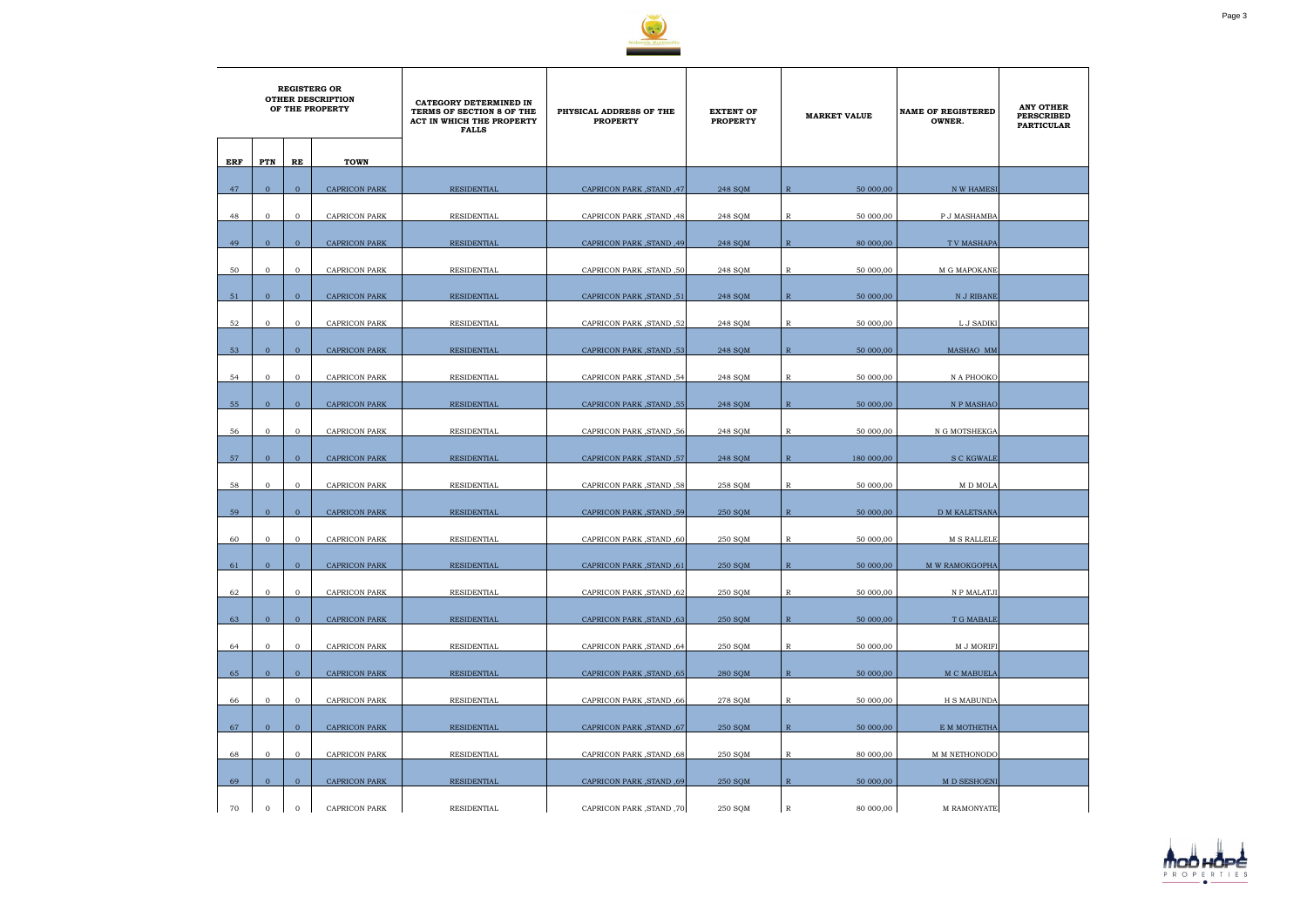

|     | <b>REGISTERG OR</b><br><b>OTHER DESCRIPTION</b><br>OF THE PROPERTY |                |                      | CATEGORY DETERMINED IN<br>TERMS OF SECTION 8 OF THE<br><b>ACT IN WHICH THE PROPERTY</b><br><b>FALLS</b> | PHYSICAL ADDRESS OF THE<br><b>PROPERTY</b> | <b>EXTENT OF</b><br><b>PROPERTY</b> | <b>MARKET VALUE</b>       | <b>NAME OF REGISTERED</b><br>OWNER. | <b>ANY OTHER</b><br><b>PERSCRIBED</b><br><b>PARTICULAR</b> |
|-----|--------------------------------------------------------------------|----------------|----------------------|---------------------------------------------------------------------------------------------------------|--------------------------------------------|-------------------------------------|---------------------------|-------------------------------------|------------------------------------------------------------|
| ERF | PTN                                                                | RE             | <b>TOWN</b>          |                                                                                                         |                                            |                                     |                           |                                     |                                                            |
| 71  | $\overline{0}$                                                     | $\mathbf{0}$   | <b>CAPRICON PARK</b> | <b>RESIDENTIAL</b>                                                                                      | 71, CAPRICON PARK, STAND                   | 250 SQM                             | $\mathbb{R}$<br>50 000,00 | M C MALATJI                         |                                                            |
|     |                                                                    |                |                      |                                                                                                         |                                            |                                     |                           |                                     |                                                            |
| 72  | $\mathbf 0$                                                        | $\overline{0}$ | CAPRICON PARK        | RESIDENTIAL                                                                                             | CAPRICON PARK, STAND, 72                   | 250 SQM                             | 90 000,00<br>R            | M M MOKOENA                         |                                                            |
| 73  | $\mathbf{0}$                                                       | $\overline{0}$ | <b>CAPRICON PARK</b> | <b>RESIDENTIAL</b>                                                                                      | CAPRICON PARK, STAND, 73                   | 250 SQM                             | 50 000,00<br>$\mathbb{R}$ | R M NGOBENI                         |                                                            |
| 74  | $\mathbf 0$                                                        | $\mathbf{0}$   | <b>CAPRICON PARK</b> | RESIDENTIAL                                                                                             | CAPRICON PARK, STAND, 74                   | 250 SQM                             | $\mathbb{R}$<br>50 000,00 | M P LECHOLO                         |                                                            |
| 75  | $\mathbf{0}$                                                       | $\mathbf{0}$   | <b>CAPRICON PARK</b> | RESIDENTIAL                                                                                             | CAPRICON PARK, STAND, 75                   | 250 SQM                             | $\mathbb{R}$<br>50 000,00 | S E MACHABA                         |                                                            |
| 76  | $\mathbf{0}$                                                       | $\overline{0}$ | CAPRICON PARK        | RESIDENTIAL                                                                                             | CAPRICON PARK, STAND, 76                   | 352 SQM                             | $\mathbb{R}$<br>50 000,00 | M D MALEMA                          |                                                            |
|     |                                                                    |                |                      |                                                                                                         |                                            |                                     |                           |                                     |                                                            |
| 77  | $\overline{0}$                                                     | $\overline{0}$ | <b>CAPRICON PARK</b> | RESIDENTIAL                                                                                             | CAPRICON PARK, STAND, 77                   | 250 SOM                             | $\mathbb{R}$<br>50 000,00 | R E SEJAPHALA                       |                                                            |
| 78  | $\mathbf{0}$                                                       | $\overline{0}$ | CAPRICON PARK        | RESIDENTIAL                                                                                             | 78, CAPRICON PARK, STAND                   | 250 SQM                             | R<br>50 000,00            | M A MARA                            |                                                            |
| 79  | $\overline{0}$                                                     | $\overline{0}$ | <b>CAPRICON PARK</b> | <b>RESIDENTIAL</b>                                                                                      | CAPRICON PARK, STAND, 79                   | 250 SQM                             | $\mathbb{R}$<br>50 000,00 | <b>D SESHOKA</b>                    |                                                            |
| 80  | $\mathbf{0}$                                                       | $\mathbf{0}$   | <b>CAPRICON PARK</b> | RESIDENTIAL                                                                                             | <b>CAPRICON PARK, STAND, 80</b>            | 250 SQM                             | 180 000,00<br>R           | <b>TEP SINWAMALI</b>                | <b>UNDER</b><br>CONSTRUCTION                               |
| 81  | $\mathbf{0}$                                                       | $\overline{0}$ | <b>CAPRICON PARK</b> | RESIDENTIAL                                                                                             | <b>CAPRICON PARK, STAND, 81</b>            | 250 SQM                             | $\mathbb{R}$<br>50 000,00 | N P RAPHAHLELO                      |                                                            |
| 82  | $\mathbf 0$                                                        | $\mathbf{0}$   |                      |                                                                                                         |                                            |                                     | 50 000,00<br>R            | <b>M MASHAPA</b>                    |                                                            |
|     |                                                                    |                | CAPRICON PARK        | RESIDENTIAL                                                                                             | <b>CAPRICON PARK, STAND, 82</b>            | 250 SQM                             |                           |                                     |                                                            |
| 83  | $\overline{0}$                                                     | $\overline{0}$ | <b>CAPRICON PARK</b> | <b>RESIDENTIAL</b>                                                                                      | CAPRICON PARK, STAND, 83                   | 253 SQM                             | R<br>50 000,00            | M G PHEEHA                          |                                                            |
| 84  | $\mathbf 0$                                                        | $\overline{0}$ | <b>CAPRICON PARK</b> | RESIDENTIAL                                                                                             | <b>CAPRICON PARK, STAND, 84</b>            | 253 SQM                             | 100 000,00<br>R           | M P REBANE                          |                                                            |
| 85  | $\mathbf{0}$                                                       | $\mathbf{0}$   | CAPRICON PARK        | <b>RESIDENTIAL</b>                                                                                      | <b>CAPRICON PARK, STAND, 85</b>            | 250 SQM                             | $\mathbb{R}$<br>50 000,00 | M S MASUKU                          |                                                            |
| 86  | $\overline{0}$                                                     | $\mathbf 0$    | <b>CAPRICON PARK</b> | RESIDENTIAL                                                                                             | CAPRICON PARK, STAND, 86                   | 250 SQM                             | $\mathbb{R}$<br>50 000,00 | M J SIALE                           |                                                            |
| 87  | $\overline{0}$                                                     | $\mathbf{0}$   | <b>CAPRICON PARK</b> | RESIDENTIAL                                                                                             | <b>CAPRICON PARK, STAND, 87</b>            | 250 SQM                             | $\mathbb{R}$<br>50 000,00 | S W MATLOU                          |                                                            |
|     |                                                                    |                |                      |                                                                                                         |                                            |                                     |                           |                                     |                                                            |
| 88  | $\mathbf{0}$                                                       | $\overline{0}$ | <b>CAPRICON PARK</b> | RESIDENTIAL                                                                                             | <b>CAPRICON PARK, STAND, 88</b>            | 250 SQM                             | $\mathbb{R}$<br>50 000,00 | <b>M R MPHAFUDI</b>                 |                                                            |
| 89  | $\overline{0}$                                                     | $\overline{0}$ | <b>CAPRICON PARK</b> | RESIDENTIAL                                                                                             | <b>CAPRICON PARK, STAND, 89</b>            | 349 SQM                             | $\mathbb{R}$<br>65 000,00 | <b>S J NAKANA</b>                   |                                                            |
| 90  | $\mathbf{0}$                                                       | $\overline{0}$ | CAPRICON PARK        | RESIDENTIAL                                                                                             | <b>CAPRICON PARK, STAND, 90</b>            | 264 SQM                             | $\mathbb{R}$<br>50 000,00 | L M PAULUS                          |                                                            |
| 91  | $\overline{0}$                                                     | $\overline{0}$ | <b>CAPRICON PARK</b> | <b>RESIDENTIAL</b>                                                                                      | <b>CAPRICON PARK, STAND, 91</b>            | 270 SQM                             | $\mathbb{R}$<br>50 000,00 | R L THOBAKGALE                      |                                                            |
| 92  | $\mathbf{0}$                                                       | $\mathbf 0$    | CAPRICON PARK        | RESIDENTIAL                                                                                             | CAPRICON PARK, STAND, 92                   | 250 SQM                             | R<br>50 000,00            | <b>M R BALOYI</b>                   |                                                            |
|     |                                                                    |                |                      |                                                                                                         |                                            |                                     |                           |                                     |                                                            |
| 93  | $\mathbf{0}$                                                       | $\mathbf{O}$   | <b>CAPRICON PARK</b> | RESIDENTIAL                                                                                             | <b>CAPRICON PARK, STAND, 93</b>            | 250 SQM                             | $\mathbb{R}$<br>50 000,00 | <b>SJ CHAVALALA</b>                 |                                                            |
| 94  | $\mathbf{0}$                                                       | $\mathbf{0}$   | <b>CAPRICON PARK</b> | RESIDENTIAL                                                                                             | <b>CAPRICON PARK, STAND, 94</b>            | 251 SQM                             | $\mathbb{R}$<br>50 000,00 | R S NGOBENI                         |                                                            |

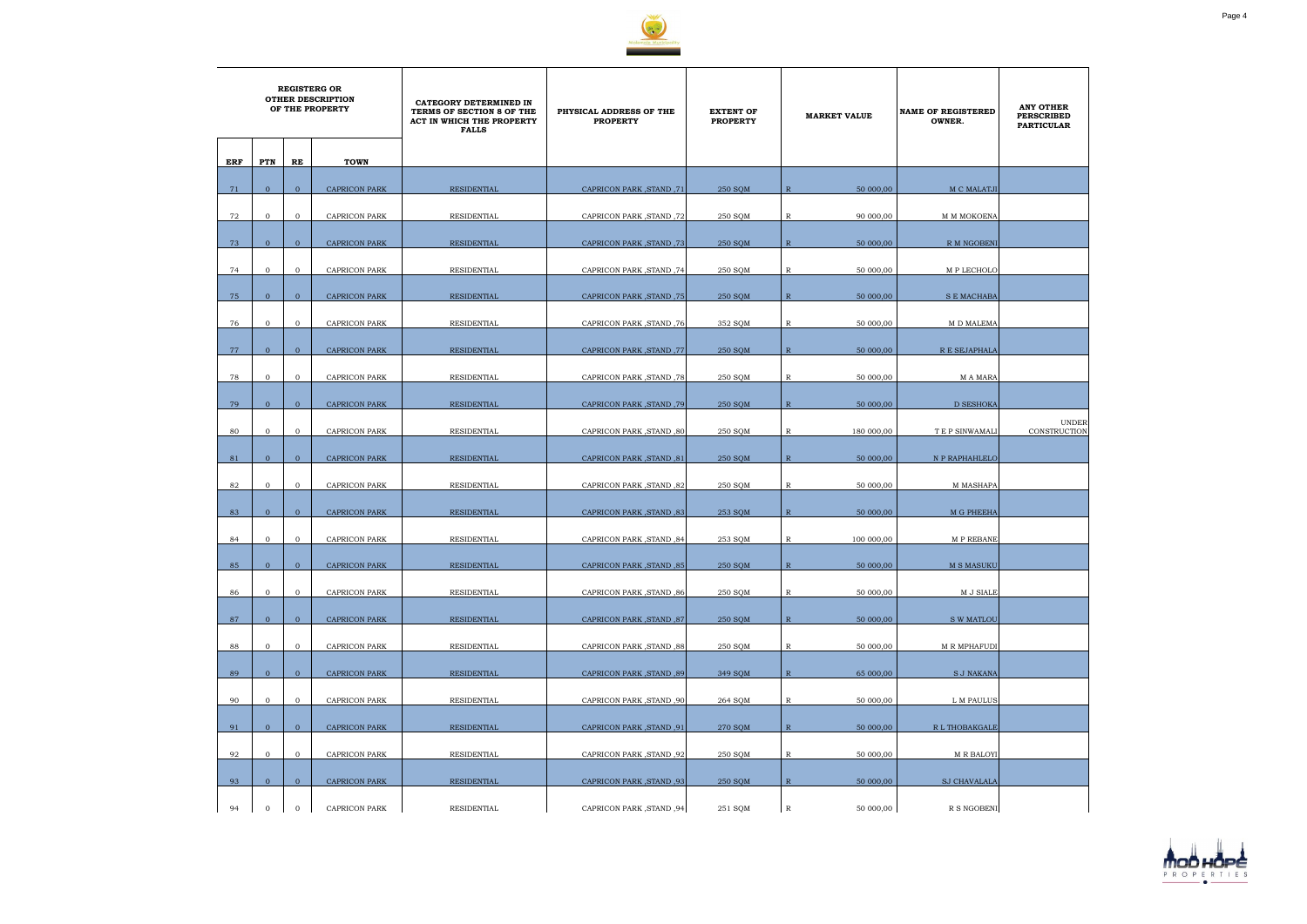

|     | <b>REGISTERG OR</b><br><b>OTHER DESCRIPTION</b><br>OF THE PROPERTY |                |                      | CATEGORY DETERMINED IN<br>TERMS OF SECTION 8 OF THE<br>ACT IN WHICH THE PROPERTY<br><b>FALLS</b> | PHYSICAL ADDRESS OF THE<br><b>PROPERTY</b> | <b>EXTENT OF</b><br><b>PROPERTY</b> | <b>MARKET VALUE</b>        | <b>NAME OF REGISTERED</b><br>OWNER. | <b>ANY OTHER</b><br><b>PERSCRIBED</b><br><b>PARTICULAR</b> |
|-----|--------------------------------------------------------------------|----------------|----------------------|--------------------------------------------------------------------------------------------------|--------------------------------------------|-------------------------------------|----------------------------|-------------------------------------|------------------------------------------------------------|
| ERF | PTN                                                                | RE             | <b>TOWN</b>          |                                                                                                  |                                            |                                     |                            |                                     |                                                            |
| 95  | $\mathbf{0}$                                                       | $\mathbf{0}$   | <b>CAPRICON PARK</b> | <b>RESIDENTIAL</b>                                                                               | <b>CAPRICON PARK, STAND, 95</b>            | 423 SOM                             | $\mathbb{R}$<br>80 000,00  | ADENDORFF AA                        |                                                            |
|     |                                                                    |                |                      |                                                                                                  |                                            |                                     |                            |                                     |                                                            |
| 96  | $\mathbf 0$                                                        | $\overline{0}$ | <b>CAPRICON PARK</b> | RESIDENTIAL                                                                                      | <b>CAPRICON PARK, STAND, 96</b>            | 250 SQM                             | R<br>50 000,00             | R D MALEMA                          |                                                            |
| 97  | $\mathbf{0}$                                                       | $\mathbf{0}$   | <b>CAPRICON PARK</b> | <b>RESIDENTIAL</b>                                                                               | <b>CAPRICON PARK, STAND, 97</b>            | 250 SQM                             | 90 000,00<br>$\mathbb{R}$  | <b>SPMOKGORO</b>                    |                                                            |
| 98  | $\mathbf{0}$                                                       | $\mathbf{0}$   | CAPRICON PARK        | RESIDENTIAL                                                                                      | <b>CAPRICON PARK, STAND, 98</b>            | 250 SQM                             | $\mathbb{R}$<br>50 000,00  | R E RAKOLE                          | <b>UNDER</b><br>CONSTRUCTION                               |
| 99  | $\mathbf{0}$                                                       | $\mathbf{0}$   | <b>CAPRICON PARK</b> | RESIDENTIAL                                                                                      | <b>CAPRICON PARK, STAND, 99</b>            | 258 SQM                             | $\mathbb{R}$<br>50 000,00  | <b>G N HAMESE</b>                   |                                                            |
| 100 | $\mathbf{0}$                                                       | $\mathbf{0}$   | <b>CAPRICON PARK</b> | RESIDENTIAL                                                                                      | CAPRICON PARK, STAND, 100                  | 268 SQM                             | $\mathbb{R}$<br>50 000,00  | M G MALATJI                         |                                                            |
|     |                                                                    |                |                      |                                                                                                  |                                            |                                     |                            |                                     |                                                            |
| 101 | $\overline{0}$                                                     | $\overline{0}$ | <b>CAPRICON PARK</b> | <b>RESIDENTIAL</b>                                                                               | <b>CAPRICON PARK, STAND, 101</b>           | 250 SOM                             | $\mathbb{R}$<br>50 000,00  | <b>M S LEFOPHANA</b>                |                                                            |
| 102 | $\mathbf{0}$                                                       | $\mathbf{0}$   | <b>CAPRICON PARK</b> | RESIDENTIAL                                                                                      | CAPRICON PARK, STAND, 102                  | 250 SQM                             | R<br>50 000,00             | M M MALATJI                         |                                                            |
| 103 | $\overline{0}$                                                     | $\overline{0}$ | <b>CAPRICON PARK</b> | RESIDENTIAL                                                                                      | CAPRICON PARK, STAND, 103                  | 322 SQM                             | $\mathbb{R}$<br>80 000,00  | R MATSHIBA                          |                                                            |
| 104 | $\mathbf{0}$                                                       | $\mathbf{0}$   | <b>CAPRICON PARK</b> | RESIDENTIAL                                                                                      | CAPRICON PARK, STAND, 104                  | 373 SQM                             | R<br>50 000,00             | <b>B G RAMOKGPHA</b>                |                                                            |
| 105 | $\mathbf{0}$                                                       | $\overline{0}$ | <b>CAPRICON PARK</b> | RESIDENTIAL                                                                                      | CAPRICON PARK, STAND, 105                  | 276 SQM                             | $\mathbb{R}$<br>160 000,00 | M D MODIKA                          |                                                            |
|     |                                                                    |                |                      |                                                                                                  |                                            |                                     |                            |                                     |                                                            |
| 106 | $\mathbf 0$                                                        | $\mathbf{0}$   | <b>CAPRICON PARK</b> | RESIDENTIAL                                                                                      | CAPRICON PARK, STAND, 106                  | 260 SQM                             | 50 000,00<br>R             | E S RAMOSHABA                       |                                                            |
| 107 | $\overline{0}$                                                     | $\overline{0}$ | <b>CAPRICON PARK</b> | RESIDENTIAL                                                                                      | CAPRICON PARK, STAND, 107                  | 288 SQM                             | R<br>50 000,00             | <b>M S BALOYI</b>                   |                                                            |
| 108 | $\mathbf 0$                                                        | $\overline{0}$ | <b>CAPRICON PARK</b> | RESIDENTIAL                                                                                      | CAPRICON PARK, STAND, 108                  | 297 SQM                             | 50 000,00<br>R             | ADENDORFF AA                        |                                                            |
| 109 | $\mathbf{0}$                                                       | $\mathbf{0}$   | CAPRICON PARK        | <b>RESIDENTIAL</b>                                                                               | CAPRICON PARK, STAND, 109                  | 285 SQM                             | ${\mathbb R}$<br>50 000,00 | M RASEPAYA                          |                                                            |
| 110 | $\mathbf{0}$                                                       | $\mathbf{0}$   | <b>CAPRICON PARK</b> | RESIDENTIAL                                                                                      | CAPRICON PARK, STAND, 110                  | 245 SQM                             | $\mathbb{R}$<br>50 000,00  | M J MAYILA M J                      |                                                            |
|     |                                                                    |                |                      |                                                                                                  |                                            |                                     |                            |                                     |                                                            |
| 111 | $\overline{0}$                                                     | $\overline{0}$ | <b>CAPRICON PARK</b> | RESIDENTIAL                                                                                      | CAPRICON PARK, STAND, 111                  | 245 SQM                             | $\mathbb{R}$<br>50 000,00  | M E MPURU                           |                                                            |
| 112 | $\mathbf{0}$                                                       | $\mathbf{O}$   | CAPRICON PARK        | RESIDENTIAL                                                                                      | CAPRICON PARK, STAND, 112                  | 246 SQM                             | 50 000,00<br>$\mathbb{R}$  | <b>M M MASIPA</b>                   |                                                            |
| 113 | $\overline{0}$                                                     | $\overline{0}$ | <b>CAPRICON PARK</b> | RESIDENTIAL                                                                                      | CAPRICON PARK, STAND, 113                  | 246 SQM                             | $\mathbb{R}$<br>50 000,00  | L W MONYAI                          |                                                            |
| 114 | $\mathbf{0}$                                                       | $\mathbf{0}$   | CAPRICON PARK        | RESIDENTIAL                                                                                      | CAPRICON PARK, STAND, 114                  | 246 SQM                             | 50 000,00<br>R             | M V MOLELE                          |                                                            |
| 115 | $\overline{0}$                                                     | $\mathbf{0}$   | <b>CAPRICON PARK</b> | <b>RESIDENTIAL</b>                                                                               | CAPRICON PARK, STAND, 115                  | 246 SQM                             | $\mathbb{R}$<br>50 000,00  | NCHAUPA MJ                          |                                                            |
|     |                                                                    |                |                      |                                                                                                  |                                            |                                     |                            |                                     |                                                            |
| 116 | $\overline{0}$                                                     | $\mathbf{0}$   | CAPRICON PARK        | RESIDENTIAL                                                                                      | CAPRICON PARK, STAND, 116                  | 247 SQM                             | 50 000,00<br>R             | O A MAKANANISA                      |                                                            |
| 117 | $\overline{0}$                                                     | $\mathbf{0}$   | <b>CAPRICON PARK</b> | RESIDENTIAL                                                                                      | CAPRICON PARK, STAND, 117                  | 247 SQM                             | $\mathbb{R}$<br>60 000,00  | M G MALAHLELA                       |                                                            |
| 118 | $\mathbf 0$                                                        | $\overline{0}$ | <b>CAPRICON PARK</b> | RESIDENTIAL                                                                                      | CAPRICON PARK, STAND, 118                  | 247 SQM                             | $\mathbb{R}$<br>50 000,00  | T J MAKADIKWA                       |                                                            |

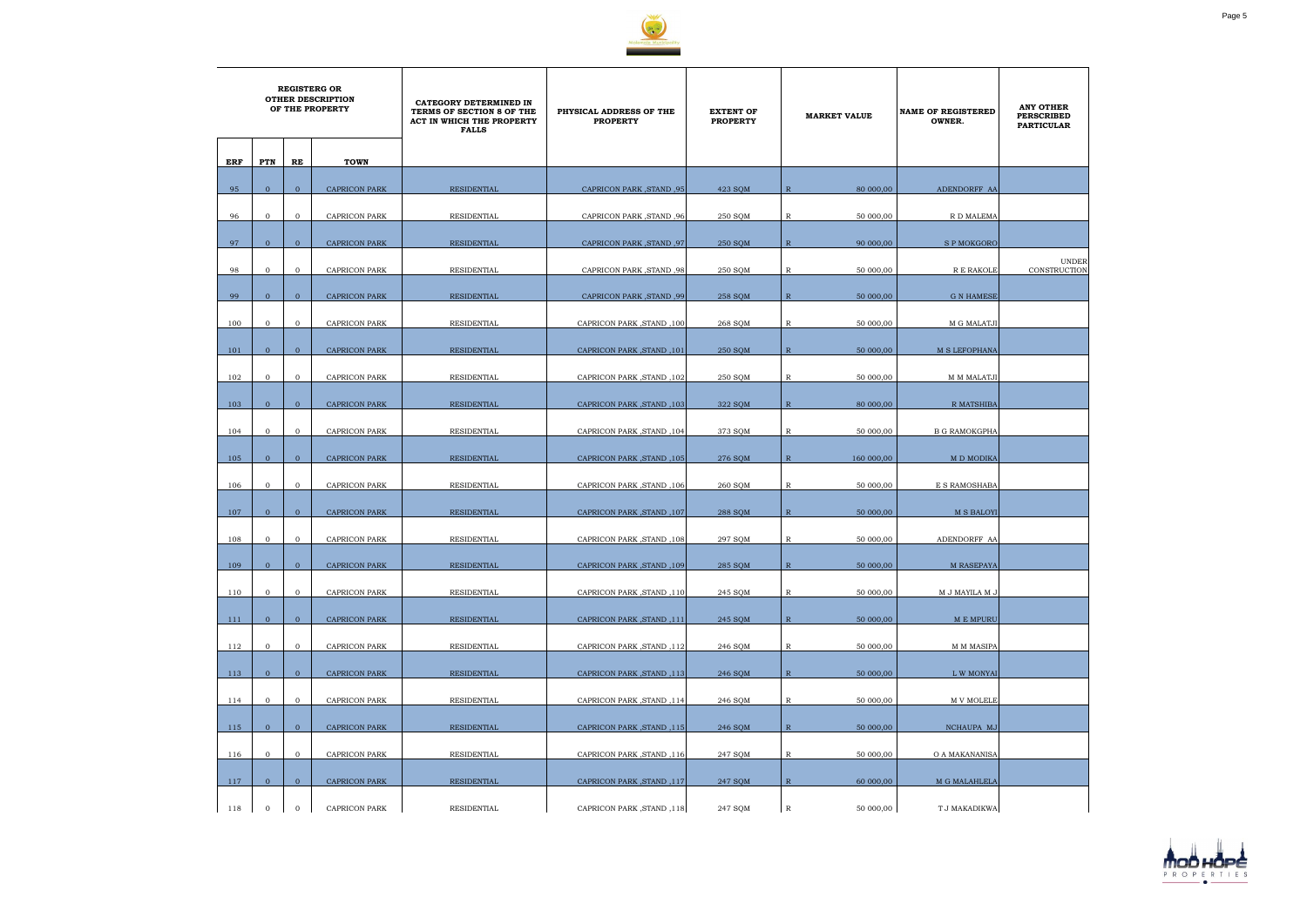

|     | <b>REGISTERG OR</b><br><b>OTHER DESCRIPTION</b><br>OF THE PROPERTY |                |                      | CATEGORY DETERMINED IN<br>TERMS OF SECTION 8 OF THE<br>ACT IN WHICH THE PROPERTY<br><b>FALLS</b> | PHYSICAL ADDRESS OF THE<br><b>PROPERTY</b> | <b>EXTENT OF</b><br><b>PROPERTY</b> | <b>MARKET VALUE</b>        | <b>NAME OF REGISTERED</b><br>OWNER. | <b>ANY OTHER</b><br><b>PERSCRIBED</b><br><b>PARTICULAR</b> |
|-----|--------------------------------------------------------------------|----------------|----------------------|--------------------------------------------------------------------------------------------------|--------------------------------------------|-------------------------------------|----------------------------|-------------------------------------|------------------------------------------------------------|
| ERF | PTN                                                                | RE             | <b>TOWN</b>          |                                                                                                  |                                            |                                     |                            |                                     |                                                            |
| 119 | $\overline{0}$                                                     | $\overline{0}$ | <b>CAPRICON PARK</b> | RESIDENTIAL                                                                                      | CAPRICON PARK, STAND, 119                  | 247 SQM                             | 450 000,00<br>R            | K D RABABALELA                      | <b>TARVEN</b>                                              |
| 120 | $\mathbf 0$                                                        | $\overline{0}$ | <b>CAPRICON PARK</b> | RESIDENTIAL                                                                                      | CAPRICON PARK, STAND, 120                  | 248 SQM                             | 50 000,00<br>R             | M J MAHOMELA                        |                                                            |
| 121 | $\overline{0}$                                                     | $\mathbf{0}$   | <b>CAPRICON PARK</b> | <b>RESIDENTIAL</b>                                                                               | CAPRICON PARK, STAND, 121                  | 248 SQM                             | $\mathbb{R}$<br>50 000,00  | M L MOKGAWA                         |                                                            |
| 122 | $\mathbf{0}$                                                       | $\overline{0}$ | <b>CAPRICON PARK</b> | RESIDENTIAL                                                                                      | CAPRICON PARK, STAND, 122                  | 248 SQM                             | R<br>70 000,00             | M P MAKHALIMELA                     |                                                            |
| 123 | $\overline{0}$                                                     | $\overline{0}$ | <b>CAPRICON PARK</b> | RESIDENTIAL                                                                                      | CAPRICON PARK, STAND, 123                  | 248 SQM                             | $\mathbb{R}$<br>60 000,00  | M L LEBEPE                          |                                                            |
|     |                                                                    |                |                      |                                                                                                  |                                            |                                     |                            |                                     | <b>UNDER</b>                                               |
| 124 | $\overline{0}$                                                     | $\mathbf{0}$   | <b>CAPRICON PARK</b> | RESIDENTIAL                                                                                      | CAPRICON PARK, STAND, 124                  | 249 SQM                             | R<br>45 000,00             | M D TSHWALE                         | <b>CONSTRUCTION</b>                                        |
| 125 | $\overline{0}$                                                     | $\mathbf{0}$   | <b>CAPRICON PARK</b> | <b>RESIDENTIAL</b>                                                                               | <b>CAPRICON PARK, STAND, 125</b>           | 286 SQM                             | $\mathbb{R}$<br>50 000,00  | <b>M S MOYABA</b>                   |                                                            |
| 126 | $\mathbf{0}$                                                       | $\mathbf{0}$   | <b>CAPRICON PARK</b> | RESIDENTIAL                                                                                      | CAPRICON PARK, STAND, 126                  | 244 SQM                             | 50 000,00<br>R             | <b>MI MALATJI</b>                   |                                                            |
|     |                                                                    |                |                      |                                                                                                  |                                            |                                     |                            |                                     |                                                            |
| 127 | $\mathbf{0}$                                                       | $\overline{0}$ | <b>CAPRICON PARK</b> | <b>RESIDENTIAL</b>                                                                               | CAPRICON PARK, STAND, 127                  | 252 SQM                             | $\mathbb{R}$<br>50 000,00  | M D RABABALELA                      |                                                            |
| 128 | $\mathbf 0$                                                        | $\overline{0}$ | <b>CAPRICON PARK</b> | RESIDENTIAL                                                                                      | CAPRICON PARK, STAND, 128                  | 252 SQM                             | R<br>50 000,00             | M S MONAKHISI                       |                                                            |
| 129 | $\overline{0}$                                                     | $\overline{0}$ | <b>CAPRICON PARK</b> | RESIDENTIAL                                                                                      | CAPRICON PARK, STAND, 129                  | 252 SOM                             | $\mathbb{R}$<br>60 000,00  | R C RAM                             |                                                            |
| 130 | $\mathbf 0$                                                        | $\mathbf{0}$   | <b>CAPRICON PARK</b> | RESIDENTIAL                                                                                      | CAPRICON PARK, STAND, 130                  | 252 SQM                             | R<br>50 000,00             | M K RAHATJI                         |                                                            |
| 131 | $\overline{0}$                                                     | $\overline{0}$ | <b>CAPRICON PARK</b> | <b>RESIDENTIAL</b>                                                                               | CAPRICON PARK, STAND, 131                  | 252 SOM                             | $\mathbb{R}$<br>50 000,00  | <b>M A RABUSIWANA</b>               |                                                            |
|     |                                                                    |                |                      |                                                                                                  |                                            |                                     |                            |                                     |                                                            |
| 132 | $\mathbf{0}$                                                       | $\mathbf{0}$   | <b>CAPRICON PARK</b> | RESIDENTIAL                                                                                      | CAPRICON PARK, STAND, 132                  | 252 SQM                             | 50 000,00<br>R             | <b>G C BALOYI</b>                   |                                                            |
| 133 | $\mathbf{0}$                                                       | $\mathbf{0}$   | <b>CAPRICON PARK</b> | RESIDENTIAL                                                                                      | CAPRICON PARK, STAND, 133                  | 252 SQM                             | ${\mathbb R}$<br>50 000,00 | E M MICHAELS                        |                                                            |
| 134 | $\overline{0}$                                                     | $\mathbf{0}$   | <b>CAPRICON PARK</b> | RESIDENTIAL                                                                                      | CAPRICON PARK, STAND, 134                  | 252 SQM                             | $\mathbb{R}$<br>65 000,00  | <b>M S PHEEHA</b>                   |                                                            |
| 135 | $\overline{0}$                                                     | $\overline{0}$ | <b>CAPRICON PARK</b> | RESIDENTIAL                                                                                      | CAPRICON PARK, STAND, 135                  | 254 SQM                             | $\mathbb{R}$<br>50 000,00  | <b>S M MASIPA</b>                   |                                                            |
| 136 | $\overline{0}$                                                     | $\overline{0}$ | CAPRICON PARK        | RESIDENTIAL                                                                                      | CAPRICON PARK, STAND, 136                  | 254 SQM                             | 80 000,00<br>R             | SATIGE MH                           |                                                            |
|     |                                                                    |                |                      |                                                                                                  | CAPRICON PARK, STAND, 137                  |                                     |                            | M B MOGALE                          |                                                            |
| 137 | $\overline{0}$                                                     | $\mathbf{0}$   | <b>CAPRICON PARK</b> | RESIDENTIAL                                                                                      |                                            | 252 SQM                             | $\mathbb{R}$<br>180 000,00 |                                     |                                                            |
| 138 | $\mathbf{0}$                                                       | $\mathbf{0}$   | <b>CAPRICON PARK</b> | RESIDENTIAL                                                                                      | CAPRICON PARK, STAND, 138                  | 252 SQM                             | $\mathbb{R}$<br>50 000,00  | M F MASEDI                          |                                                            |
| 139 | $\mathbf{0}$                                                       | $\overline{0}$ | <b>CAPRICON PARK</b> | RESIDENTIAL                                                                                      | CAPRICON PARK, STAND, 139                  | 252 SQM                             | $\mathbb{R}$<br>50 000,00  | MANYATJA MT                         |                                                            |
| 140 | $\mathbf{0}$                                                       | $\mathbf{0}$   | CAPRICON PARK        | RESIDENTIAL                                                                                      | CAPRICON PARK, STAND, 140                  | 252 SQM                             | $\mathbb{R}$<br>50 000,00  | LESEKA ME                           |                                                            |
| 141 | $\overline{0}$                                                     | $\overline{0}$ | <b>CAPRICON PARK</b> | RESIDENTIAL                                                                                      | CAPRICON PARK, STAND, 141                  | 252 SQM                             | $\mathbb{R}$<br>50 000,00  | RADEBE E                            |                                                            |
| 142 | $\mathbf 0$                                                        | $\overline{0}$ | <b>CAPRICON PARK</b> | RESIDENTIAL                                                                                      | CAPRICON PARK, STAND, 142                  | 252 SQM                             | $\mathbb{R}$<br>50 000,00  | <b>M S MOLELE</b>                   |                                                            |

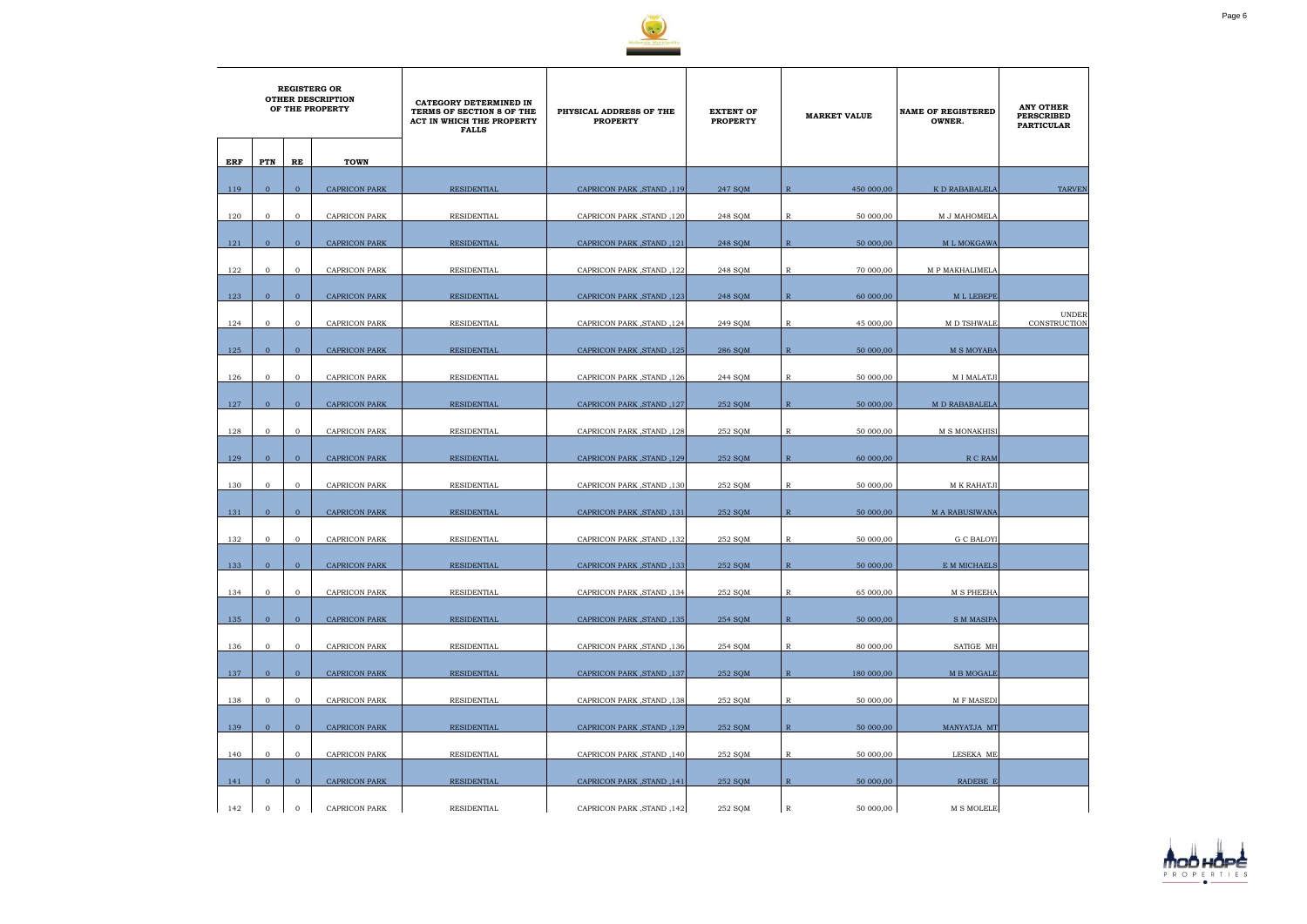

|     | <b>REGISTERG OR</b><br><b>OTHER DESCRIPTION</b><br>OF THE PROPERTY |                |                      | <b>CATEGORY DETERMINED IN</b><br>TERMS OF SECTION 8 OF THE<br>ACT IN WHICH THE PROPERTY<br><b>FALLS</b> | PHYSICAL ADDRESS OF THE<br><b>PROPERTY</b> | <b>EXTENT OF</b><br><b>PROPERTY</b> | <b>MARKET VALUE</b>         | <b>NAME OF REGISTERED</b><br>OWNER. | <b>ANY OTHER</b><br><b>PERSCRIBED</b><br><b>PARTICULAR</b> |
|-----|--------------------------------------------------------------------|----------------|----------------------|---------------------------------------------------------------------------------------------------------|--------------------------------------------|-------------------------------------|-----------------------------|-------------------------------------|------------------------------------------------------------|
| ERF | PTN                                                                | RE             | <b>TOWN</b>          |                                                                                                         |                                            |                                     |                             |                                     |                                                            |
| 143 | $\overline{0}$                                                     | $\overline{0}$ | <b>CAPRICON PARK</b> | <b>RESIDENTIAL</b>                                                                                      | CAPRICON PARK, STAND, 143                  | 252 SQM                             | $\overline{R}$<br>50 000,00 | RAMOSELEYI SJ                       |                                                            |
| 144 | $\mathbf{0}$                                                       | $\mathbf{O}$   | <b>CAPRICON PARK</b> | RESIDENTIAL                                                                                             | CAPRICON PARK, STAND, 144                  | 252 SQM                             | $\mathbb R$<br>50 000,00    | M S RABABALELA                      |                                                            |
| 145 | $\overline{0}$                                                     | $\overline{0}$ | <b>CAPRICON PARK</b> | <b>RESIDENTIAL</b>                                                                                      | CAPRICON PARK, STAND, 145                  | 245 SQM                             | $\mathbb{R}$<br>50 000,00   | HUTAMO MB                           |                                                            |
| 146 | $\overline{0}$                                                     | $\mathbf{O}$   | CAPRICON PARK        | RESIDENTIAL                                                                                             | CAPRICON PARK, STAND, 146                  | 246 SQM                             | 60 000,00<br>R              | MANGANYI JP                         |                                                            |
|     |                                                                    |                |                      |                                                                                                         |                                            |                                     |                             |                                     |                                                            |
| 147 | $\overline{0}$                                                     | $\overline{0}$ | <b>CAPRICON PARK</b> | <b>RESIDENTIAL</b>                                                                                      | CAPRICON PARK, STAND, 147                  | 252 SQM                             | $\mathbb{R}$<br>50 000,00   | <b>M S MALIMA</b>                   |                                                            |
| 148 | $\mathbf{0}$                                                       | $\mathbf{O}$   | CAPRICON PARK        | RESIDENTIAL                                                                                             | CAPRICON PARK, STAND, 148                  | 252 SQM                             | R<br>50 000,00              | RAMOSHABA BL                        |                                                            |
| 149 | $\overline{0}$                                                     | $\overline{0}$ | <b>CAPRICON PARK</b> | <b>RESIDENTIAL</b>                                                                                      | CAPRICON PARK, STAND, 149                  | 252 SQM                             | $\mathbb{R}$<br>50 000,00   | N F MATHOLE                         |                                                            |
| 150 | $\overline{0}$                                                     | $\mathbf{O}$   | <b>CAPRICON PARK</b> | RESIDENTIAL                                                                                             | CAPRICON PARK, STAND, 150                  | 252 SQM                             | $\mathbb R$<br>50 000,00    | <b>S M SITHOLE</b>                  |                                                            |
| 151 | $\overline{0}$                                                     | $\overline{0}$ | <b>CAPRICON PARK</b> | <b>RESIDENTIAL</b>                                                                                      | CAPRICON PARK, STAND, 151                  | 252 SOM                             | $\mathbb{R}$<br>80 000,00   | <b>DY REBANE</b>                    |                                                            |
| 152 | $\mathbf{0}$                                                       | $\mathbf{O}$   | CAPRICON PARK        | RESIDENTIAL                                                                                             | CAPRICON PARK, STAND, 152                  | 252 SQM                             | R<br>50 000,00              | <b>B L MAKGAMATHA</b>               |                                                            |
| 153 | $\overline{0}$                                                     | $\overline{0}$ | <b>CAPRICON PARK</b> | <b>RESIDENTIAL</b>                                                                                      | CAPRICON PARK, STAND, 153                  | 252 SOM                             | $\mathbb{R}$<br>50 000,00   | <b>MABITSI RS</b>                   |                                                            |
|     |                                                                    | $\mathbf{O}$   |                      |                                                                                                         |                                            |                                     |                             |                                     |                                                            |
| 154 | $\mathbf{0}$                                                       |                | CAPRICON PARK        | RESIDENTIAL                                                                                             | CAPRICON PARK, STAND, 154                  | 252 SQM                             | R<br>50 000,00              | R J LEBESE                          |                                                            |
| 155 | $\Omega$                                                           | $\overline{0}$ | <b>CAPRICON PARK</b> | <b>RESIDENTIAL</b>                                                                                      | CAPRICON PARK, STAND, 155                  | 254 SOM                             | $\mathbb{R}$<br>70 000,00   | <b>M M RASEBEKA</b>                 |                                                            |
| 156 | $\mathbf{0}$                                                       | $\overline{0}$ | <b>CAPRICON PARK</b> | <b>RESIDENTIAL</b>                                                                                      | CAPRICON PARK, STAND, 156                  | 254 SQM                             | $\mathbb{R}$<br>50 000,00   | M D PHOOKO                          |                                                            |
| 157 | $\overline{0}$                                                     | $\overline{0}$ | <b>CAPRICON PARK</b> | RESIDENTIAL                                                                                             | CAPRICON PARK, STAND, 157                  | 252 SQM                             | $\,$ R<br>50 000,00         | <b>M S RAPHIRI</b>                  |                                                            |
| 158 | $\overline{0}$                                                     | $\overline{0}$ | CAPRICON PARK        | RESIDENTIAL                                                                                             | CAPRICON PARK, STAND, 158                  | 252 SQM                             | $\mathbb{R}$<br>50 000,00   | P M MASHAPA                         |                                                            |
| 159 | $\overline{0}$                                                     | $\overline{0}$ | <b>CAPRICON PARK</b> | RESIDENTIAL                                                                                             | CAPRICON PARK, STAND, 159                  | 252 SQM                             | $\mathbb{R}$<br>50 000,00   | N W MOLOVHEDZI                      |                                                            |
| 160 | $\mathbf{O}$                                                       | $\overline{0}$ | CAPRICON PARK        | RESIDENTIAL                                                                                             | CAPRICON PARK, STAND, 160                  | 252 SOM                             | 50 000,00<br>R              | E MASHALE                           |                                                            |
| 161 | $\overline{0}$                                                     | $\overline{0}$ | <b>CAPRICON PARK</b> | <b>RESIDENTIAL</b>                                                                                      | CAPRICON PARK, STAND, 161                  | 252 SOM                             | $\mathbb{R}$<br>50 000,00   | <b>MA MASEDI</b>                    |                                                            |
|     |                                                                    |                |                      |                                                                                                         |                                            |                                     |                             |                                     |                                                            |
| 162 | $\overline{0}$                                                     | $\overline{0}$ | <b>CAPRICON PARK</b> | <b>RESIDENTIAL</b>                                                                                      | CAPRICON PARK, STAND, 162                  | 252 SQM                             | $\mathbb{R}$<br>50 000,00   | M A MOLOI                           |                                                            |
| 163 | $\overline{0}$                                                     | $\overline{0}$ | <b>CAPRICON PARK</b> | RESIDENTIAL                                                                                             | CAPRICON PARK, STAND, 163                  | 252 SQM                             | $\mathbb{R}$<br>50 000,00   | <b>M F MADABA</b>                   |                                                            |
| 164 | $\mathbf{0}$                                                       | $\overline{0}$ | CAPRICON PARK        | RESIDENTIAL                                                                                             | CAPRICON PARK, STAND, 164                  | 252 SQM                             | $\mathbb R$<br>80 000,00    | M I RAPHASHA                        |                                                            |
| 165 | $\overline{0}$                                                     | $\overline{0}$ | <b>CAPRICON PARK</b> | <b>RESIDENTIAL</b>                                                                                      | CAPRICON PARK, STAND, 165                  | 246 SQM                             | $\mathbb{R}$<br>50 000,00   | <b>M W MAKORO</b>                   |                                                            |
| 166 | $\mathbf 0$                                                        | $\mathbf{O}$   | <b>CAPRICON PARK</b> | RESIDENTIAL                                                                                             | CAPRICON PARK, STAND, 166                  | 245 SQM                             | $\mathbb{R}$<br>50 000,00   | K B MACHETE                         |                                                            |

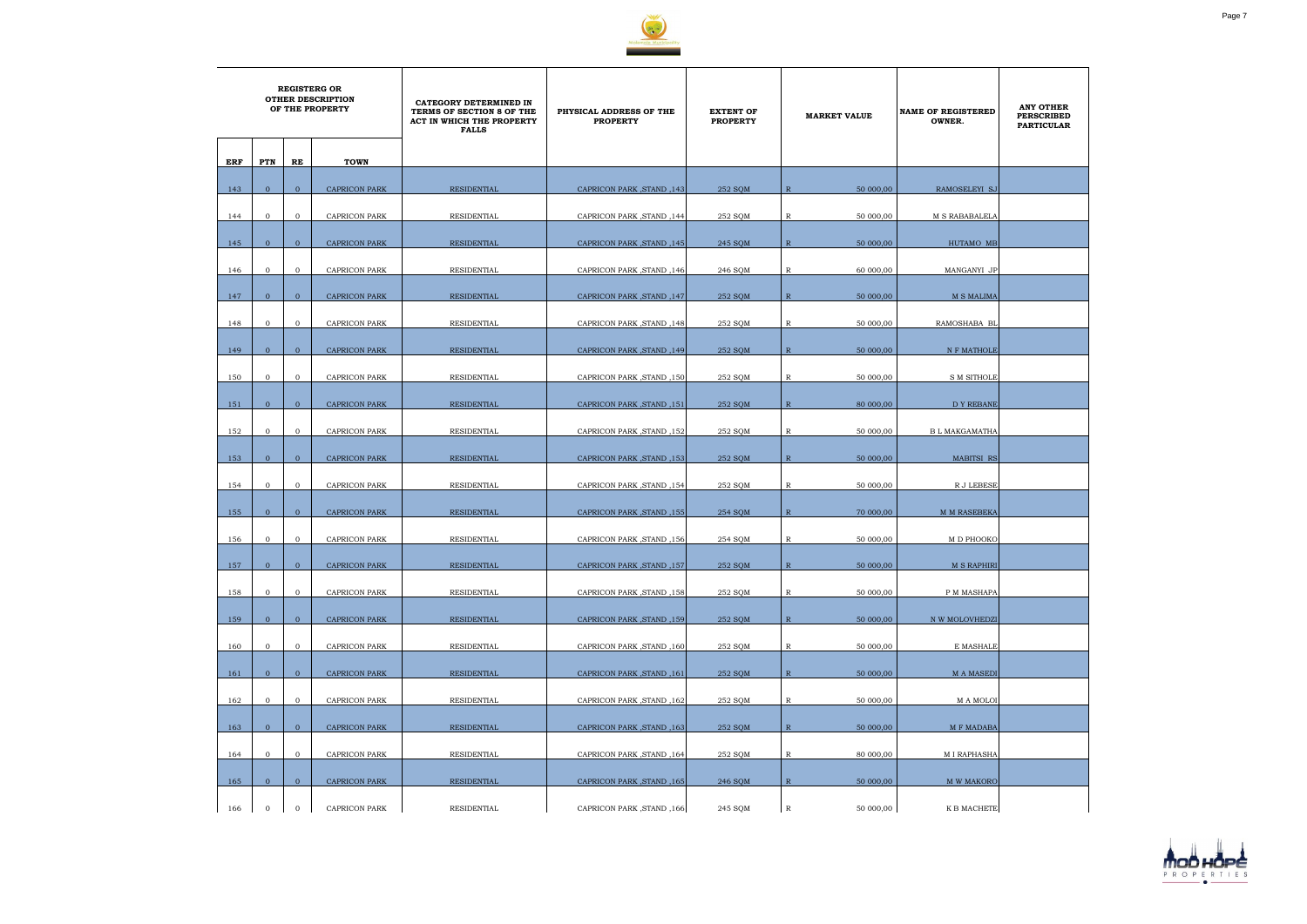

|     | <b>REGISTERG OR</b><br><b>OTHER DESCRIPTION</b><br>OF THE PROPERTY |                |                      | CATEGORY DETERMINED IN<br>TERMS OF SECTION 8 OF THE<br>ACT IN WHICH THE PROPERTY<br><b>FALLS</b> | PHYSICAL ADDRESS OF THE<br><b>PROPERTY</b> | <b>EXTENT OF</b><br><b>PROPERTY</b> | <b>MARKET VALUE</b>         | <b>NAME OF REGISTERED</b><br>OWNER. | <b>ANY OTHER</b><br><b>PERSCRIBED</b><br><b>PARTICULAR</b> |
|-----|--------------------------------------------------------------------|----------------|----------------------|--------------------------------------------------------------------------------------------------|--------------------------------------------|-------------------------------------|-----------------------------|-------------------------------------|------------------------------------------------------------|
| ERF | PTN                                                                | RE             | <b>TOWN</b>          |                                                                                                  |                                            |                                     |                             |                                     |                                                            |
| 167 | $\overline{0}$                                                     | $\overline{0}$ | <b>CAPRICON PARK</b> | <b>RESIDENTIAL</b>                                                                               | CAPRICON PARK, STAND, 167                  | 252 SQM                             | 50 000,00<br>$\overline{R}$ | <b>S S MASEDI</b>                   |                                                            |
| 168 | $\mathbf{0}$                                                       | $\overline{0}$ | <b>CAPRICON PARK</b> | <b>RESIDENTIAL</b>                                                                               | CAPRICON PARK, STAND, 168                  | 252 SQM                             | $\mathbb R$<br>50 000,00    | M M MAPAILA                         |                                                            |
| 169 | $\overline{0}$                                                     | $\overline{0}$ | <b>CAPRICON PARK</b> | <b>RESIDENTIAL</b>                                                                               | CAPRICON PARK, STAND, 169                  | 252 SQM                             | $\mathbb{R}$<br>50 000,00   | M CHUMA                             |                                                            |
| 170 | $\mathbf{0}$                                                       | $\mathbf 0$    | <b>CAPRICON PARK</b> | RESIDENTIAL                                                                                      | CAPRICON PARK, STAND, 170                  | 252 SQM                             | $\mathbb R$<br>50 000,00    | LEBEA MJ                            |                                                            |
| 171 | $\overline{0}$                                                     | $\overline{0}$ | <b>CAPRICON PARK</b> | RESIDENTIAL                                                                                      | CAPRICON PARK, STAND, 171                  | 252 SQM                             | $\mathbb{R}$<br>50 000,00   | M P SEKOLE                          |                                                            |
| 172 | $\mathbf{0}$                                                       | $\overline{0}$ | CAPRICON PARK        | RESIDENTIAL                                                                                      | CAPRICON PARK, STAND, 172                  | 252 SQM                             | 50 000,00<br>R              | <b>ML MABITSI</b>                   |                                                            |
| 173 | $\overline{0}$                                                     | $\overline{0}$ | <b>CAPRICON PARK</b> | RESIDENTIAL                                                                                      | CAPRICON PARK, STAND, 173                  | 252 SQM                             | $\mathbb{R}$<br>50 000,00   | MOHLAMA MA                          |                                                            |
| 174 | $\mathbf{0}$                                                       | $\overline{0}$ | <b>CAPRICON PARK</b> | RESIDENTIAL                                                                                      | CAPRICON PARK, STAND, 174                  | 252 SQM                             | $\mathbb R$<br>50 000,00    | K A MATHIPA                         |                                                            |
|     |                                                                    |                |                      |                                                                                                  |                                            |                                     |                             |                                     |                                                            |
| 175 | $\overline{0}$                                                     | $\overline{0}$ | <b>CAPRICON PARK</b> | <b>RESIDENTIAL</b>                                                                               | <b>CAPRICON PARK, STAND, 175</b>           | 252 SQM                             | $\mathbb{R}$<br>50 000,00   | <b>M A RAOPHALA</b>                 |                                                            |
| 176 | $\mathbf{0}$                                                       | $\overline{0}$ | <b>CAPRICON PARK</b> | RESIDENTIAL                                                                                      | CAPRICON PARK, STAND, 176                  | 247 SQM                             | R<br>50 000,00              | <b>M R SELEPE</b>                   |                                                            |
| 177 | $\overline{0}$                                                     | $\overline{0}$ | <b>CAPRICON PARK</b> | <b>RESIDENTIAL</b>                                                                               | CAPRICON PARK, STAND, 177                  | 294 SOM                             | $\mathbb{R}$<br>50 000,00   | M C MOHALE                          |                                                            |
| 178 | $\mathbf{0}$                                                       | $\overline{0}$ | <b>CAPRICON PARK</b> | RESIDENTIAL                                                                                      | CAPRICON PARK, STAND, 178                  | 246 SQM                             | R<br>50 000,00              | K M MATEKANE                        |                                                            |
| 179 | $\Omega$                                                           | $\overline{0}$ | <b>CAPRICON PARK</b> | <b>RESIDENTIAL</b>                                                                               | CAPRICON PARK, STAND, 179                  | 250 SQM                             | $\mathbb{R}$<br>50 000,00   | <b>T MUNUAYI</b>                    |                                                            |
| 180 | $\mathbf{0}$                                                       | $\mathbf{O}$   | <b>CAPRICON PARK</b> | RESIDENTIAL                                                                                      | CAPRICON PARK, STAND, 180                  | 250 SQM                             | $\mathbb{R}$<br>70 000,00   | M M MATLALA                         |                                                            |
| 181 | $\overline{0}$                                                     | $\mathbf{0}$   | <b>CAPRICON PARK</b> | <b>RESIDENTIAL</b>                                                                               | CAPRICON PARK, STAND, 181                  | 250 SQM                             | ${\mathbb R}$<br>50 000,00  | M S MAKHESA                         |                                                            |
| 182 | $\overline{0}$                                                     | $\overline{0}$ | <b>CAPRICON PARK</b> | RESIDENTIAL                                                                                      | CAPRICON PARK, STAND, 182                  | 250 SQM                             | $\mathbb R$<br>50 000,00    | MABEBA MA                           |                                                            |
| 183 | $\overline{0}$                                                     | $\overline{0}$ | <b>CAPRICON PARK</b> | RESIDENTIAL                                                                                      | CAPRICON PARK, STAND, 183                  | 250 SQM                             | $\mathbb{R}$<br>50 000,00   | MASHIMBYE KG                        |                                                            |
| 184 | $\overline{0}$                                                     | $\mathbf{0}$   | CAPRICON PARK        | RESIDENTIAL                                                                                      | CAPRICON PARK, STAND, 184                  | 250 SQM                             | 50 000,00<br>R              | M J MASWANGANYI                     |                                                            |
| 185 | $\overline{0}$                                                     | $\mathbf{0}$   | <b>CAPRICON PARK</b> | RESIDENTIAL                                                                                      | CAPRICON PARK, STAND, 185                  | 250 SQM                             | $\mathbb{R}$<br>65 000,00   | ADENDORFF AA                        |                                                            |
| 186 | $\overline{0}$                                                     | $\mathbf{O}$   | CAPRICON PARK        | RESIDENTIAL                                                                                      | CAPRICON PARK, STAND, 186                  | 273 SQM                             | $\mathbb{R}$<br>100 000,00  | PHOOKO SM                           | TUCK SHOP                                                  |
| 187 | $\overline{0}$                                                     | $\overline{0}$ | CAPRICON PARK        | RESIDENTIAL                                                                                      | CAPRICON PARK, STAND, 187                  | 273 SQM                             | $\mathbb{R}$<br>50 000,00   | MADUWA MG                           |                                                            |
| 188 | $\overline{0}$                                                     | $\mathbf{O}$   | CAPRICON PARK        | RESIDENTIAL                                                                                      | CAPRICON PARK, STAND, 188                  | 250 SQM                             | $\mathbb R$<br>50 000,00    | MANYAMA MF                          |                                                            |
| 189 | $\overline{0}$                                                     | $\overline{0}$ | <b>CAPRICON PARK</b> | RESIDENTIAL                                                                                      | CAPRICON PARK, STAND, 189                  | 250 SQM                             | $\mathbb{R}$<br>50 000,00   | MONGWAI NJ                          |                                                            |
| 190 | $\mathbf 0$                                                        | $\mathbf 0$    | <b>CAPRICON PARK</b> | RESIDENTIAL                                                                                      | CAPRICON PARK, STAND, 190                  | 250 SQM                             | $\mathbb R$<br>50 000,00    | V M MOSEAMEDI                       |                                                            |

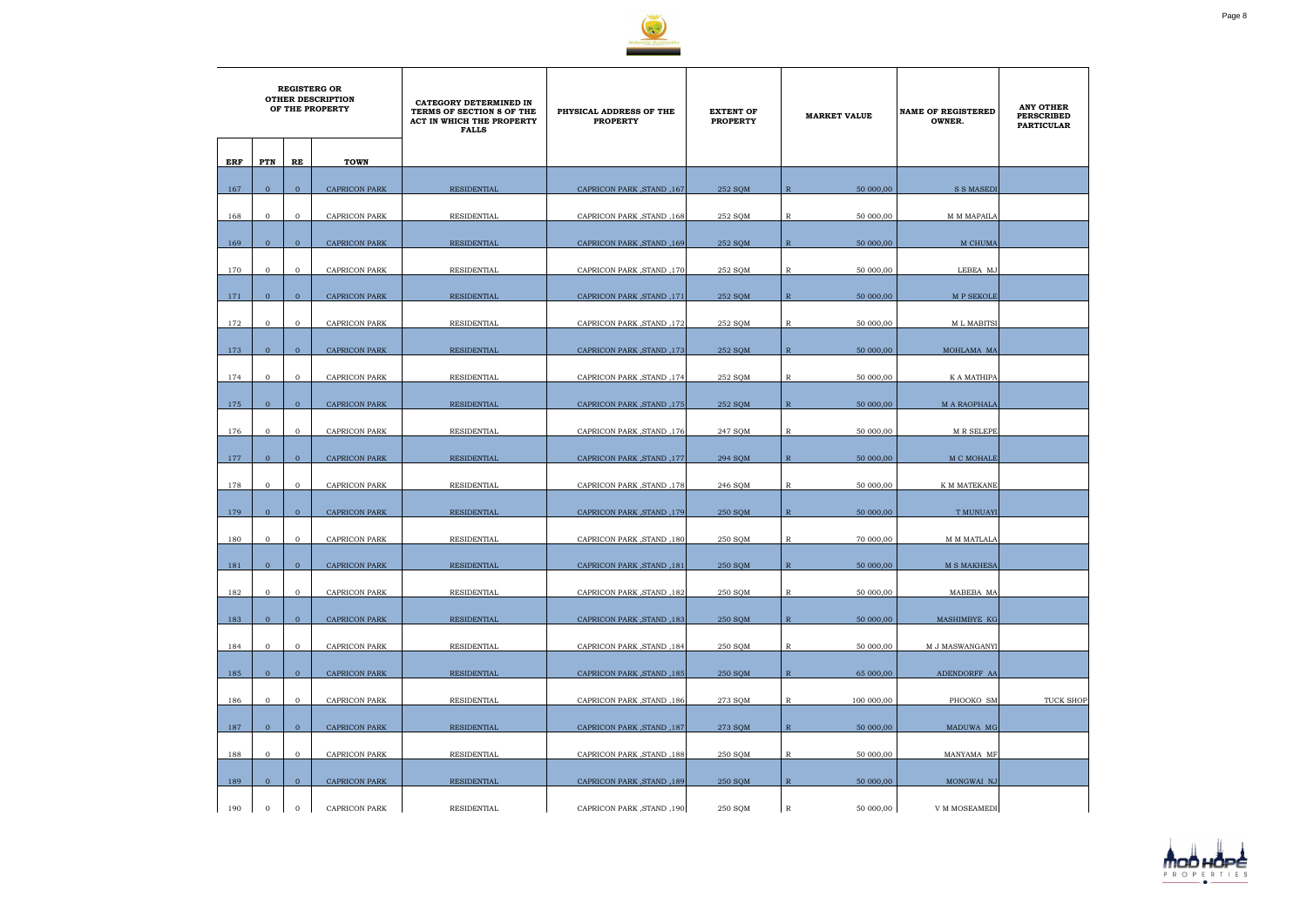

|     |                |                | <b>REGISTERG OR</b><br><b>OTHER DESCRIPTION</b><br>OF THE PROPERTY | CATEGORY DETERMINED IN<br>TERMS OF SECTION 8 OF THE<br>ACT IN WHICH THE PROPERTY<br><b>FALLS</b> | PHYSICAL ADDRESS OF THE<br><b>PROPERTY</b> | <b>EXTENT OF</b><br><b>PROPERTY</b> |                | <b>MARKET VALUE</b> | <b>NAME OF REGISTERED</b><br>OWNER. | <b>ANY OTHER</b><br><b>PERSCRIBED</b><br><b>PARTICULAR</b> |
|-----|----------------|----------------|--------------------------------------------------------------------|--------------------------------------------------------------------------------------------------|--------------------------------------------|-------------------------------------|----------------|---------------------|-------------------------------------|------------------------------------------------------------|
| ERF | PTN            | RE             | <b>TOWN</b>                                                        |                                                                                                  |                                            |                                     |                |                     |                                     |                                                            |
| 191 | $\mathbf{0}$   | $\overline{0}$ | <b>CAPRICON PARK</b>                                               | <b>RESIDENTIAL</b>                                                                               | CAPRICON PARK, STAND, 191                  | 250 SQM                             | $\overline{R}$ | 50 000,00           | MAKHURA TM                          |                                                            |
| 192 | $\mathbf{0}$   | $\overline{0}$ | CAPRICON PARK                                                      | RESIDENTIAL                                                                                      | CAPRICON PARK, STAND, 192                  | 250 SOM                             | $\mathbb{R}$   | 60 000,00           | RATLEBJANA MA                       |                                                            |
| 193 | $\overline{0}$ | $\mathbf{0}$   | <b>CAPRICON PARK</b>                                               | <b>RESIDENTIAL</b>                                                                               | CAPRICON PARK, STAND, 193                  | 250 SQM                             | $\mathbb{R}$   | 120 000,00          | MONKWE EW                           |                                                            |
| 194 | $\mathbf{0}$   | $\mathbf{0}$   | <b>CAPRICON PARK</b>                                               | RESIDENTIAL                                                                                      | CAPRICON PARK, STAND, 194                  | 250 SQM                             | $\mathbb{R}$   | 70 000,00           | NGOVENI HM                          |                                                            |
| 195 | $\overline{0}$ | $\overline{0}$ | <b>CAPRICON PARK</b>                                               | RESIDENTIAL                                                                                      | CAPRICON PARK, STAND, 195                  | 250 SOM                             | $\mathbb{R}$   | 50 000,00           | R E BALOYI                          |                                                            |
| 196 | $\mathbf 0$    | $\overline{0}$ | <b>CAPRICON PARK</b>                                               | RESIDENTIAL                                                                                      | CAPRICON PARK, STAND, 196                  | 250 SQM                             | R              | 50 000,00           | MONGWAI ME                          |                                                            |
| 197 | $\overline{0}$ | $\overline{0}$ | <b>CAPRICON PARK</b>                                               | RESIDENTIAL                                                                                      | CAPRICON PARK, STAND, 197                  | 295 SQM                             | $\mathbb{R}$   | 50 000,00           | SELEPE MS                           |                                                            |
| 198 | $\mathbf{0}$   | $\overline{0}$ | <b>CAPRICON PARK</b>                                               | RESIDENTIAL                                                                                      | CAPRICON PARK, STAND, 198                  | 270 SOM                             | R              | 60 000,00           | <b>MA MABEBA</b>                    |                                                            |
|     | $\overline{0}$ | $\mathbf{0}$   |                                                                    |                                                                                                  |                                            |                                     |                |                     |                                     |                                                            |
| 199 |                |                | CAPRICON PARK                                                      | RESIDENTIAL                                                                                      | CAPRICON PARK, STAND, 199                  | 270 SQM                             | $\mathbb{R}$   | 50 000,00           | M M MALATJI                         |                                                            |
| 200 | $\mathbf{0}$   | $\mathbf{0}$   | <b>CAPRICON PARK</b>                                               | RESIDENTIAL                                                                                      | CAPRICON PARK, STAND, 200                  | 270 SQM                             | R              | 50 000,00           | M D LEFOFANE                        |                                                            |
| 201 | $\mathbf{0}$   | $\overline{0}$ | <b>CAPRICON PARK</b>                                               | RESIDENTIAL                                                                                      | CAPRICON PARK, STAND, 201                  | 252 SOM                             | $\mathbb{R}$   | 50 000,00           | <b>M S MAPAILA</b>                  |                                                            |
| 202 | $\mathbf 0$    | $\overline{0}$ | CAPRICON PARK                                                      | RESIDENTIAL                                                                                      | CAPRICON PARK, STAND, 202                  | 252 SQM                             | R              | 50 000,00           | MABITSELA RS                        |                                                            |
| 203 | $\overline{0}$ | $\overline{0}$ | <b>CAPRICON PARK</b>                                               | <b>RESIDENTIAL</b>                                                                               | CAPRICON PARK, STAND, 203                  | 252 SQM                             | $\mathbb{R}$   | 80 000,00           | <b>SATEKGE TL</b>                   |                                                            |
| 204 | $\overline{0}$ | $\mathbf{0}$   | <b>CAPRICON PARK</b>                                               | RESIDENTIAL                                                                                      | CAPRICON PARK, STAND, 204                  | 252 SQM                             | R              | 50 000,00           | <b>S F SATEKGE</b>                  |                                                            |
| 205 | $\mathbf{0}$   | $\mathbf{0}$   | CAPRICON PARK                                                      | RESIDENTIAL                                                                                      | CAPRICON PARK, STAND, 205                  | 252 SQM                             | $\, {\bf R}$   | 50 000,00           | M A MMARA                           |                                                            |
|     | $\overline{0}$ | $\overline{0}$ |                                                                    | RESIDENTIAL                                                                                      | CAPRICON PARK, STAND, 206                  |                                     |                |                     |                                     |                                                            |
| 206 |                |                | CAPRICON PARK                                                      |                                                                                                  |                                            | 252 SQM                             | $\mathbb{R}$   | 50 000,00           | M C RAMOKGOPANA                     |                                                            |
| 207 | $\overline{0}$ | $\overline{0}$ | <b>CAPRICON PARK</b>                                               | RESIDENTIAL                                                                                      | CAPRICON PARK, STAND, 207                  | 252 SQM                             | $\mathbb{R}$   | 50 000,00           | L C MASHAO                          |                                                            |
| 208 | $\overline{0}$ | $\overline{0}$ | CAPRICON PARK                                                      | RESIDENTIAL                                                                                      | CAPRICON PARK, STAND, 208                  | 252 SQM                             | $\mathbb{R}$   | 90 000,00           | M P MASIAPATA                       |                                                            |
| 209 | $\overline{0}$ | $\overline{0}$ | <b>CAPRICON PARK</b>                                               | RESIDENTIAL                                                                                      | CAPRICON PARK, STAND, 209                  | 252 SQM                             | $\mathbb{R}$   | 60 000,00           | <b>R M RAMALADI</b>                 |                                                            |
| 210 | $\mathbf{0}$   | $\overline{0}$ | <b>CAPRICON PARK</b>                                               | VACANT LAND                                                                                      | CAPRICON PARK, STAND, 210                  | 246 SQM                             | $\mathbb{R}$   | 38 000,00           | N J MATSEPANE                       |                                                            |
| 211 | $\overline{0}$ | $\overline{0}$ | <b>CAPRICON PARK</b>                                               | VACANT LAND                                                                                      | CAPRICON PARK, STAND, 211                  | 243 SQM                             | $\mathbb{R}$   | 38 000,00           | M L RAMOTHOPA                       |                                                            |
| 212 | $\mathbf{0}$   | $\overline{0}$ | CAPRICON PARK                                                      | RESIDENTIAL                                                                                      | CAPRICON PARK, STAND, 212                  | 250 SQM                             | $\mathbb{R}$   | 70 000,00           | <b>SP MOTABANE</b>                  |                                                            |
| 213 | $\mathbf{0}$   | $\overline{0}$ | CAPRICON PARK                                                      | RESIDENTIAL                                                                                      | CAPRICON PARK, STAND, 213                  | 250 SQM                             | $\mathbb{R}$   | 50 000,00           | M E LAMBANI                         |                                                            |
| 214 | $\overline{0}$ | $\overline{0}$ | CAPRICON PARK                                                      | RESIDENTIAL                                                                                      | CAPRICON PARK, STAND, 214                  | 250 SQM                             | $\mathbb R$    | 50 000,00           | M D MAHASHA                         |                                                            |

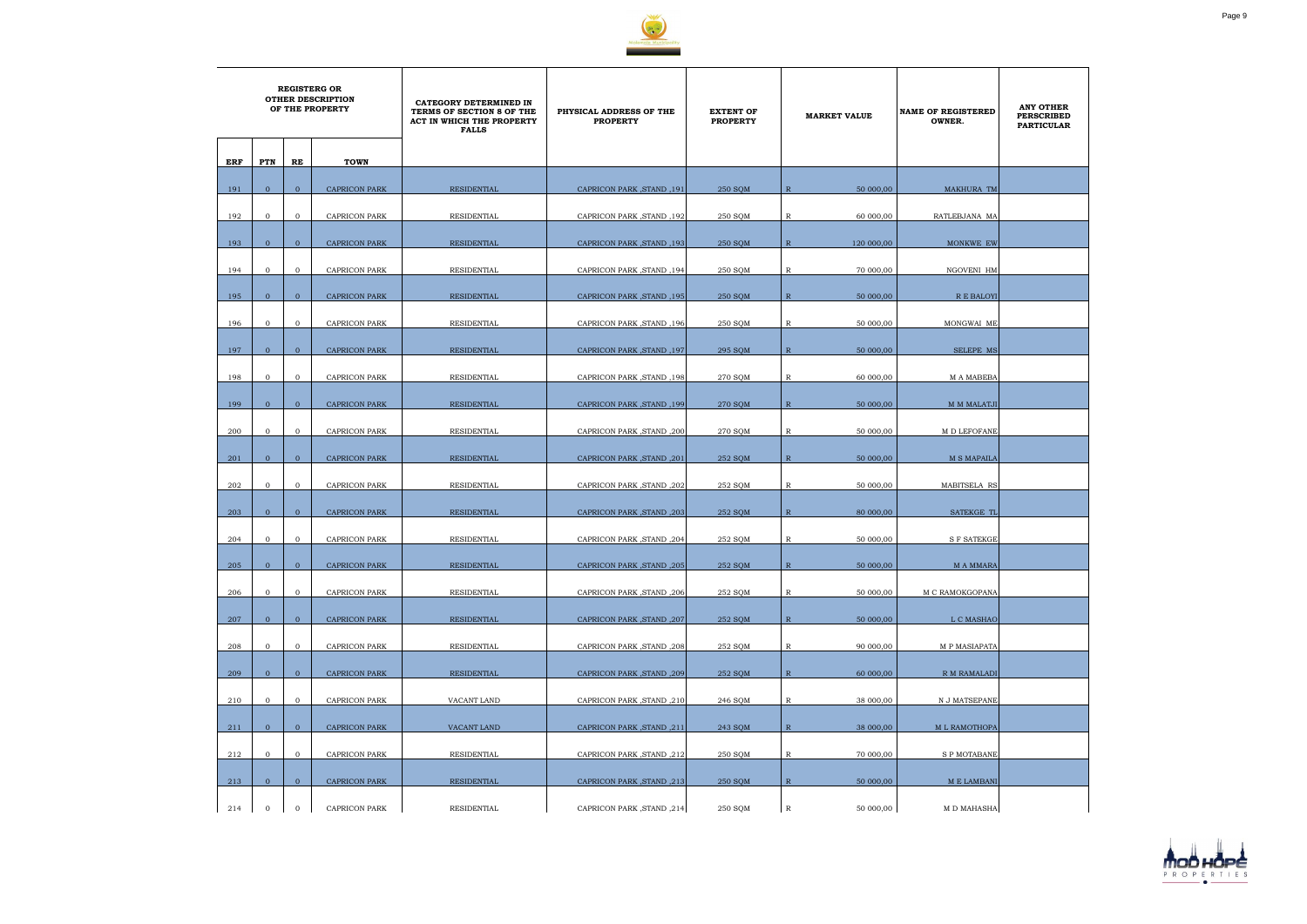

|     |                |                | <b>REGISTERG OR</b><br><b>OTHER DESCRIPTION</b><br>OF THE PROPERTY | CATEGORY DETERMINED IN<br>TERMS OF SECTION 8 OF THE<br>ACT IN WHICH THE PROPERTY<br><b>FALLS</b> | PHYSICAL ADDRESS OF THE<br><b>PROPERTY</b> | <b>EXTENT OF</b><br><b>PROPERTY</b> | <b>MARKET VALUE</b>         | <b>NAME OF REGISTERED</b><br>OWNER. | <b>ANY OTHER</b><br><b>PERSCRIBED</b><br><b>PARTICULAR</b> |
|-----|----------------|----------------|--------------------------------------------------------------------|--------------------------------------------------------------------------------------------------|--------------------------------------------|-------------------------------------|-----------------------------|-------------------------------------|------------------------------------------------------------|
| ERF | PTN            | RE             | <b>TOWN</b>                                                        |                                                                                                  |                                            |                                     |                             |                                     |                                                            |
|     |                |                |                                                                    |                                                                                                  |                                            |                                     |                             |                                     |                                                            |
| 215 | $\overline{0}$ | $\overline{0}$ | <b>CAPRICON PARK</b>                                               | <b>RESIDENTIAL</b>                                                                               | 215, CAPRICON PARK, STAND                  | 263 SQM                             | 50 000,00<br>R              | P K MAKGATO                         |                                                            |
| 216 | $\overline{0}$ | $\mathbf{0}$   | CAPRICON PARK                                                      | RESIDENTIAL                                                                                      | CAPRICON PARK, STAND, 216                  | 250 SQM                             | R<br>50 000,00              | M R MOHLALA                         |                                                            |
| 217 | $\mathbf{0}$   | $\overline{0}$ | <b>CAPRICON PARK</b>                                               | <b>RESIDENTIAL</b>                                                                               | CAPRICON PARK, STAND, 217                  | 263 SQM                             | 50 000,00<br>$\mathbb{R}$   | M D RAMOTHWALA                      |                                                            |
| 218 | $\mathbf{0}$   | $\mathbf{O}$   | CAPRICON PARK                                                      | RESIDENTIAL                                                                                      | CAPRICON PARK, STAND, 218                  | 250 SQM                             | R<br>80 000,00              | M G RAMARUMO                        |                                                            |
| 219 | $\overline{0}$ | $\overline{0}$ | <b>CAPRICON PARK</b>                                               | RESIDENTIAL                                                                                      | CAPRICON PARK, STAND, 219                  | 250 SQM                             | $\mathbb{R}$<br>50 000,00   | M P MOKGATHI                        |                                                            |
|     |                |                |                                                                    |                                                                                                  |                                            |                                     |                             |                                     |                                                            |
| 220 | $\overline{0}$ | $\mathbf{O}$   | CAPRICON PARK                                                      | RESIDENTIAL                                                                                      | CAPRICON PARK, STAND, 220                  | 250 SQM                             | 50 000,00<br>R              | N A NGOBENI                         |                                                            |
| 221 | $\overline{0}$ | $\overline{0}$ | <b>CAPRICON PARK</b>                                               | <b>RESIDENTIAL</b>                                                                               | CAPRICON PARK, STAND, 221                  | 244 SOM                             | $\mathbb{R}$<br>50 000,00   | <b>M R MALEHOPO</b>                 |                                                            |
| 222 | $\overline{0}$ | $\overline{0}$ | CAPRICON PARK                                                      | RESIDENTIAL                                                                                      | CAPRICON PARK, STAND, 222                  | 245 SQM                             | R<br>50 000,00              | R M MARAPJANE                       |                                                            |
|     |                |                |                                                                    |                                                                                                  |                                            |                                     |                             |                                     |                                                            |
| 223 | $\overline{0}$ | $\overline{0}$ | <b>CAPRICON PARK</b>                                               | RESIDENTIAL                                                                                      | CAPRICON PARK, STAND, 223                  | 250 SQM                             | $\mathbb{R}$<br>50 000,00   | MATLOGA MJ                          |                                                            |
| 224 | $\mathbf{0}$   | $\mathbf{O}$   | CAPRICON PARK                                                      | RESIDENTIAL                                                                                      | CAPRICON PARK, STAND, 224                  | 250 SQM                             | R<br>50 000,00              | <b>M R MABEBA</b>                   |                                                            |
| 225 | $\mathbf{0}$   | $\overline{0}$ | <b>CAPRICON PARK</b>                                               | RESIDENTIAL                                                                                      | CAPRICON PARK, STAND, 225                  | 250 SQM                             | $\mathbb{R}$<br>100 000,00  | M D RACHEKU                         |                                                            |
| 226 | $\mathbf{0}$   | $\mathbf{O}$   | CAPRICON PARK                                                      | RESIDENTIAL                                                                                      | CAPRICON PARK, STAND, 226                  | 302 SQM                             | 70 000,00<br>R              | P R RAMORWALO                       |                                                            |
|     |                |                |                                                                    |                                                                                                  |                                            |                                     |                             |                                     |                                                            |
| 227 | $\overline{0}$ | $\overline{0}$ | <b>CAPRICON PARK</b>                                               | <b>RESIDENTIAL</b>                                                                               | CAPRICON PARK, STAND, 227                  | 272 SOM                             | $\overline{R}$<br>50 000,00 | M M THWALA                          |                                                            |
| 228 | $\mathbf 0$    | $\mathbf{O}$   | CAPRICON PARK                                                      | <b>RESIDENTIAL</b>                                                                               | CAPRICON PARK, STAND, 228                  | 250 SQM                             | 50 000,00<br>R              | <b>VI SEBOLAI</b>                   |                                                            |
| 229 | $\mathbf{0}$   | $\overline{0}$ | CAPRICON PARK                                                      | <b>RESIDENTIAL</b>                                                                               | CAPRICON PARK, STAND, 229                  | 250 SQM                             | $\mathbb{R}$<br>50 000,00   | <b>M N MARINGA</b>                  |                                                            |
| 230 | $\mathbf{0}$   | $\overline{0}$ | <b>CAPRICON PARK</b>                                               | RESIDENTIAL                                                                                      | CAPRICON PARK, STAND, 230                  | 246 SQM                             | 50 000,00<br>$\mathbb R$    | K D MOKWENA                         |                                                            |
|     | $\overline{0}$ | $\overline{0}$ |                                                                    |                                                                                                  | CAPRICON PARK, STAND, 231                  |                                     | $\mathbb{R}$                |                                     |                                                            |
| 231 |                |                | <b>CAPRICON PARK</b>                                               | VACANT LAND                                                                                      |                                            | 1361 SQM                            | 23 000,00                   | ADENDORFF MCB                       | <b>VACANT LAND</b>                                         |
| 232 | $\overline{0}$ | $\overline{0}$ | <b>CAPRICON PARK</b>                                               | VACANT LAND                                                                                      | CAPRICON PARK, STAND, 232                  | 1782 SQM                            | 30 000,00<br>$\mathbb{R}$   | ADENDORFF MCB                       | VACANT LAND                                                |
| 233 | $\overline{0}$ | $\overline{0}$ | <b>CAPRICON PARK</b>                                               | <b>RESIDENTIAL</b>                                                                               | CAPRICON PARK, STAND, 233                  | 250 SQM                             | $\mathbb{R}$<br>50 000,00   | M J SETSHWENE                       |                                                            |
| 234 | $\overline{0}$ | $\overline{0}$ | CAPRICON PARK                                                      | RESIDENTIAL                                                                                      | CAPRICON PARK, STAND, 234                  | 250 SQM                             | $\mathbb R$<br>50 000,00    | SATHEKGE MC                         |                                                            |
|     |                |                |                                                                    |                                                                                                  |                                            |                                     |                             |                                     |                                                            |
| 235 | $\overline{0}$ | $\overline{0}$ | <b>CAPRICON PARK</b>                                               | <b>RESIDENTIAL</b>                                                                               | CAPRICON PARK, STAND, 235                  | 250 SQM                             | $\mathbb{R}$<br>50 000,00   | ADENDORFF MCB                       |                                                            |
| 236 | $\overline{0}$ | $\mathbf{O}$   | CAPRICON PARK                                                      | RESIDENTIAL                                                                                      | CAPRICON PARK, STAND, 236                  | 250 SQM                             | R<br>50 000,00              | M F RASEBEKA                        |                                                            |
| 237 | $\overline{0}$ | $\overline{0}$ | <b>CAPRICON PARK</b>                                               | <b>RESIDENTIAL</b>                                                                               | CAPRICON PARK, STAND, 237                  | 329 SQM                             | $\mathbb{R}$<br>50 000,00   | M C MASELEKA                        |                                                            |
| 238 | $\mathbf{0}$   | $\mathbf{O}$   | <b>CAPRICON PARK</b>                                               | RESIDENTIAL                                                                                      | CAPRICON PARK, STAND, 238                  | 250 SQM                             | $\mathbb{R}$<br>80 000,00   | ADENDORFF MCB                       |                                                            |

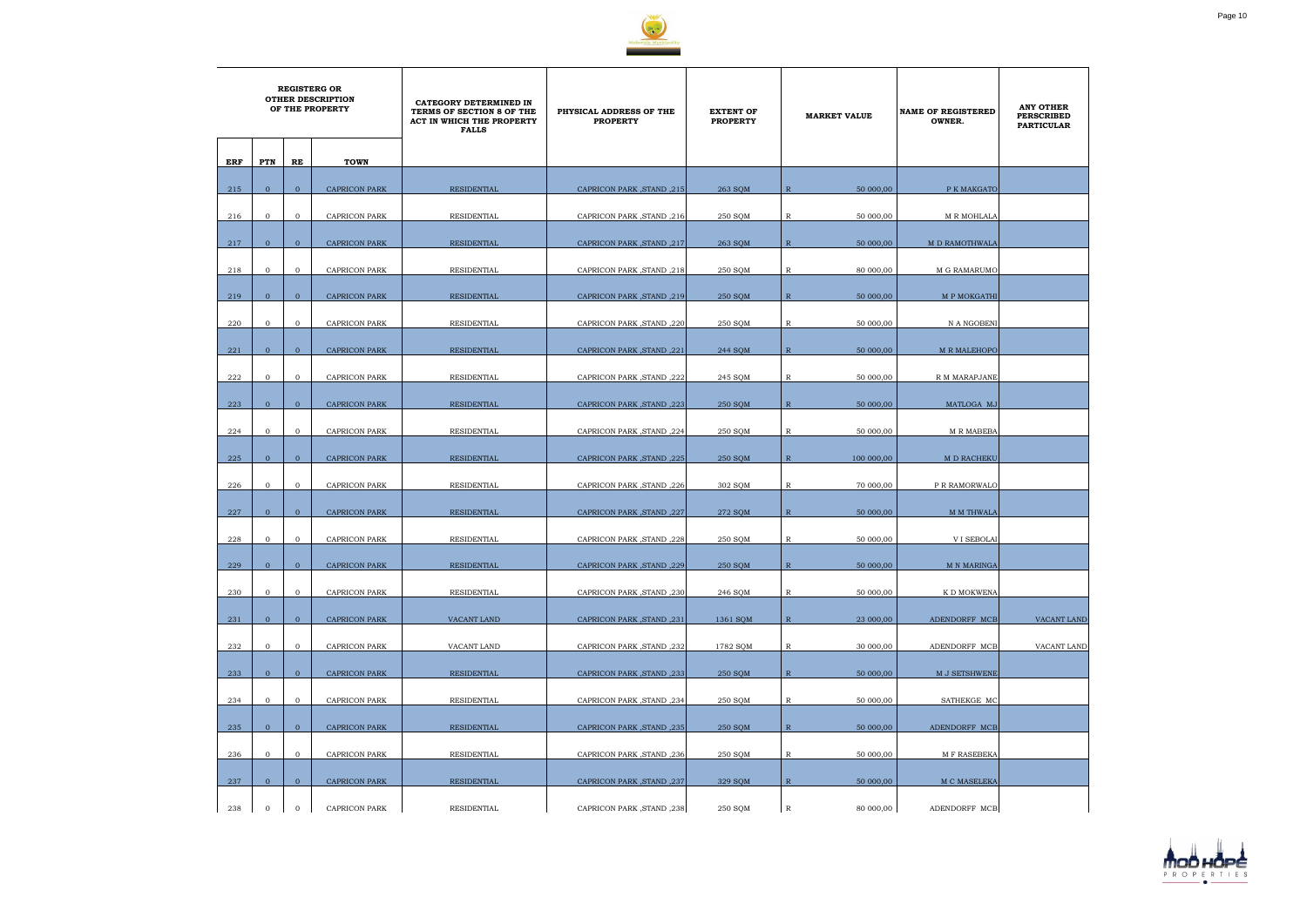

|     | <b>REGISTERG OR</b><br><b>OTHER DESCRIPTION</b><br>OF THE PROPERTY |                |                      | CATEGORY DETERMINED IN<br>TERMS OF SECTION 8 OF THE<br>ACT IN WHICH THE PROPERTY<br><b>FALLS</b> | PHYSICAL ADDRESS OF THE<br><b>PROPERTY</b> | <b>EXTENT OF</b><br><b>PROPERTY</b> | <b>MARKET VALUE</b>       | <b>NAME OF REGISTERED</b><br>OWNER. | <b>ANY OTHER</b><br><b>PERSCRIBED</b><br><b>PARTICULAR</b> |
|-----|--------------------------------------------------------------------|----------------|----------------------|--------------------------------------------------------------------------------------------------|--------------------------------------------|-------------------------------------|---------------------------|-------------------------------------|------------------------------------------------------------|
| ERF | PTN                                                                | RE             | <b>TOWN</b>          |                                                                                                  |                                            |                                     |                           |                                     |                                                            |
| 239 | $\overline{0}$                                                     | $\overline{0}$ | <b>CAPRICON PARK</b> | <b>RESIDENTIAL</b>                                                                               | CAPRICON PARK, STAND, 239                  | <b>250 SOM</b>                      | $\mathbb{R}$<br>50 000,00 | <b>SD MADUPO</b>                    |                                                            |
|     |                                                                    |                |                      |                                                                                                  |                                            |                                     |                           |                                     |                                                            |
| 240 | $\mathbf{0}$                                                       | $\mathbf{0}$   | CAPRICON PARK        | RESIDENTIAL                                                                                      | CAPRICON PARK, STAND, 240                  | 250 SQM                             | R<br>50 000,00            | N E NKUNA                           |                                                            |
| 241 | $\mathbf{0}$                                                       | $\overline{0}$ | <b>CAPRICON PARK</b> | <b>RESIDENTIAL</b>                                                                               | CAPRICON PARK, STAND, 241                  | 258 SQM                             | 38 000,00<br>$\mathbb{R}$ | <b>M A MAKGUBATLOU</b>              |                                                            |
| 242 | $\mathbf{0}$                                                       | $\mathbf{O}$   | <b>CAPRICON PARK</b> | RESIDENTIAL                                                                                      | CAPRICON PARK, STAND, 242                  | 258 SQM                             | R<br>50 000,00            | T E PHEEHA                          |                                                            |
| 243 | $\overline{0}$                                                     | $\overline{0}$ | <b>CAPRICON PARK</b> | <b>RESIDENTIAL</b>                                                                               | CAPRICON PARK, STAND, 243                  | 250 SQM                             | $\mathbb{R}$<br>50 000,00 | <b>M S RAMOKHUFI</b>                |                                                            |
| 244 | $\overline{0}$                                                     | $\mathbf{O}$   | CAPRICON PARK        | RESIDENTIAL                                                                                      | CAPRICON PARK, STAND, 244                  | 250 SQM                             | $\mathbb R$<br>50 000,00  | S M MALOTSOANE                      |                                                            |
|     |                                                                    |                |                      |                                                                                                  |                                            |                                     |                           |                                     |                                                            |
| 245 | $\overline{0}$                                                     | $\overline{0}$ | <b>CAPRICON PARK</b> | <b>RESIDENTIAL</b>                                                                               | CAPRICON PARK, STAND, 245                  | 250 SOM                             | $\mathbb{R}$<br>50 000,00 | N F NDOGVHADA                       |                                                            |
| 246 | $\mathbf{0}$                                                       | $\overline{0}$ | CAPRICON PARK        | RESIDENTIAL                                                                                      | CAPRICON PARK, STAND, 246                  | 275 SQM                             | R<br>50 000,00            | M P MUTHOLINI                       |                                                            |
| 247 | $\overline{0}$                                                     | $\overline{0}$ | <b>CAPRICON PARK</b> | <b>RESIDENTIAL</b>                                                                               | CAPRICON PARK, STAND, 247                  | <b>280 SOM</b>                      | $\mathbb{R}$<br>50 000,00 | <b>M V MOHALE</b>                   |                                                            |
| 248 | $\mathbf{0}$                                                       | $\overline{0}$ | <b>CAPRICON PARK</b> | RESIDENTIAL                                                                                      | CAPRICON PARK, STAND, 248                  | 250 SQM                             | R<br>60 000,00            | M D MACHETE                         |                                                            |
| 249 | $\overline{0}$                                                     | $\overline{0}$ | <b>CAPRICON PARK</b> | RESIDENTIAL                                                                                      | CAPRICON PARK, STAND, 249                  | 250 SQM                             | $\mathbb{R}$<br>80 000,00 | <b>M R MAPHABA</b>                  |                                                            |
|     |                                                                    |                |                      |                                                                                                  |                                            |                                     |                           |                                     |                                                            |
| 250 | $\mathbf{0}$                                                       | $\mathbf{O}$   | CAPRICON PARK        | RESIDENTIAL                                                                                      | CAPRICON PARK, STAND, 250                  | 250 SQM                             | 50 000,00<br>R            | M S MATLOGA                         |                                                            |
| 251 | $\overline{0}$                                                     | $\overline{0}$ | <b>CAPRICON PARK</b> | <b>RESIDENTIAL</b>                                                                               | CAPRICON PARK, STAND, 251                  | 250 SOM                             | $\mathbb{R}$<br>50 000,00 | P M RASEFATE                        |                                                            |
| 252 | $\mathbf 0$                                                        | $\mathbf{O}$   | CAPRICON PARK        | VACANT LAND                                                                                      | CAPRICON PARK, STAND, 252                  | 3091 SQM                            | 34 000,00<br>R            | ADENDORFF MCB                       |                                                            |
| 253 | $\mathbf{0}$                                                       | $\overline{0}$ | CAPRICON PARK        | VACANT LAND                                                                                      | CAPRICON PARK, STAND, 253                  | 30370 SQM                           | $\mathbb{R}$<br>38 000,00 | ADENDORFF MCB                       |                                                            |
| 254 | $\overline{0}$                                                     | $\overline{0}$ | <b>CAPRICON PARK</b> | <b>RESIDENTIAL</b>                                                                               | CAPRICON PARK , STAND , 254                | 6193 SQM                            | $\mathbb R$<br>38 000,00  | ADENDORFF MCB                       |                                                            |
|     |                                                                    |                |                      |                                                                                                  |                                            |                                     |                           |                                     |                                                            |
| 255 | $\overline{0}$                                                     | $\overline{0}$ | <b>CAPRICON PARK</b> | <b>RESIDENTIAL</b>                                                                               | CAPRICON PARK, STAND, 255                  | 281 SQM                             | $\mathbb{R}$<br>50 000,00 | <b>M F RALLELE</b>                  |                                                            |
| 256 | $\overline{0}$                                                     | $\overline{0}$ | CAPRICON PARK        | RESIDENTIAL                                                                                      | CAPRICON PARK, STAND, 256                  | 246 SQM                             | $\mathbb{R}$<br>60 000,00 | ADENDORFF MCB                       |                                                            |
| 257 | $\overline{0}$                                                     | $\overline{0}$ | <b>CAPRICON PARK</b> | RESIDENTIAL                                                                                      | CAPRICON PARK, STAND, 257                  | 246 SQM                             | $\mathbb{R}$<br>50 000,00 | N J MPHELO                          |                                                            |
| 258 | $\mathbf 0$                                                        | $\overline{0}$ | CAPRICON PARK        | <b>RESIDENTIAL</b>                                                                               | CAPRICON PARK, STAND, 258                  | 256 SQM                             | $\mathbb{R}$<br>50 000,00 | M J MATSHETE                        |                                                            |
| 259 | $\overline{0}$                                                     | $\overline{0}$ | <b>CAPRICON PARK</b> | <b>RESIDENTIAL</b>                                                                               | CAPRICON PARK, STAND, 259                  | 245 SQM                             | $\mathbb{R}$<br>50 000,00 | <b>ML MASHAPA</b>                   |                                                            |
|     |                                                                    |                |                      |                                                                                                  |                                            |                                     |                           |                                     |                                                            |
| 260 | $\overline{0}$                                                     | $\overline{0}$ | CAPRICON PARK        | RESIDENTIAL                                                                                      | CAPRICON PARK, STAND, 260                  | 246 SQM                             | $\mathbb R$<br>50 000,00  | <b>G V RALETHE</b>                  |                                                            |
| 261 | $\overline{0}$                                                     | $\overline{0}$ | <b>CAPRICON PARK</b> | <b>RESIDENTIAL</b>                                                                               | CAPRICON PARK, STAND, 261                  | 255 SQM                             | $\mathbb{R}$<br>50 000,00 | Н Т МАКНОКНА                        |                                                            |
| 262 | $\mathbf{0}$                                                       | $\overline{0}$ | <b>CAPRICON PARK</b> | RESIDENTIAL                                                                                      | CAPRICON PARK, STAND, 262                  | 250 SQM                             | $\mathbb{R}$<br>50 000,00 | M R RAMOROKA                        |                                                            |

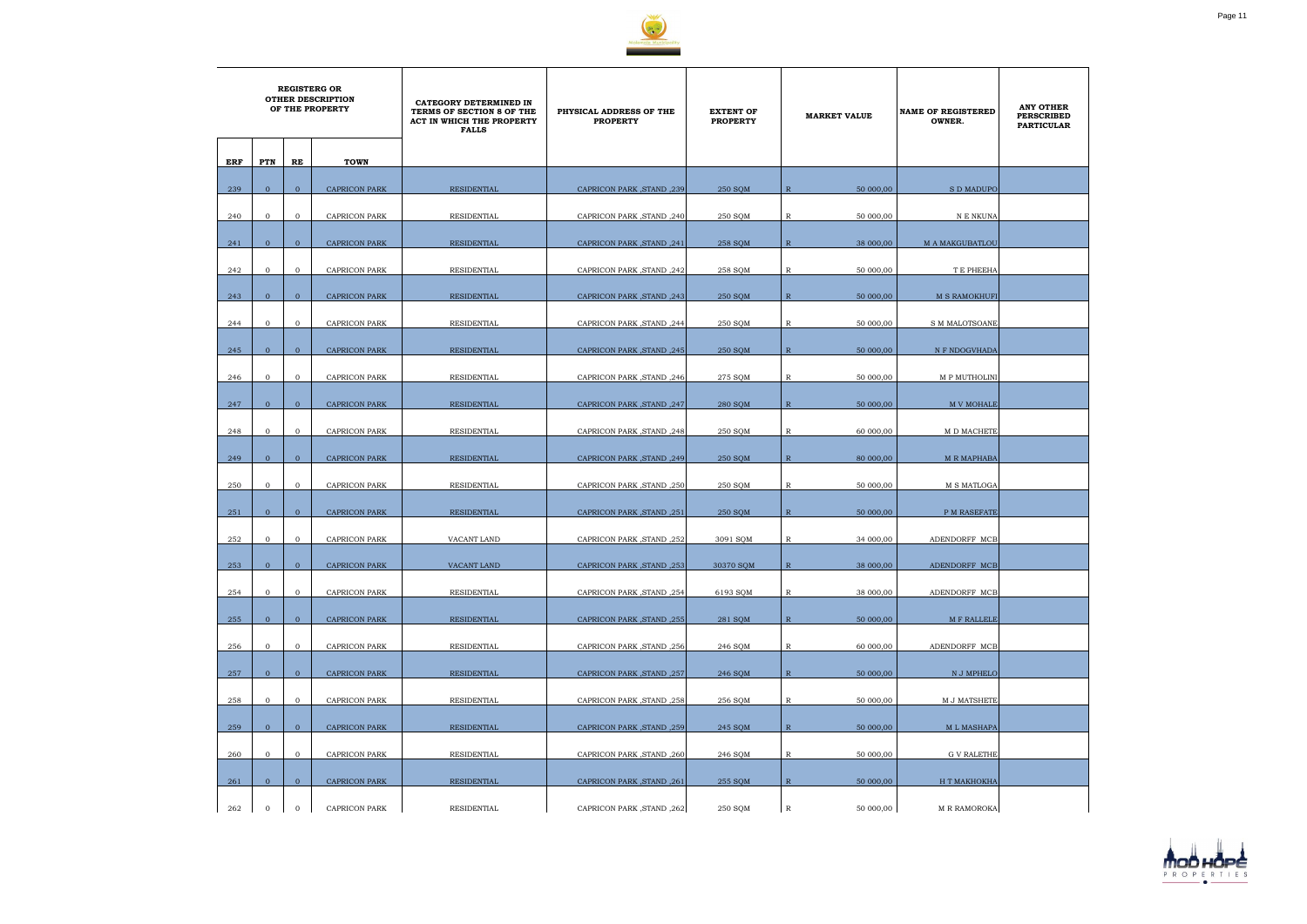

|     | <b>REGISTERG OR</b><br><b>OTHER DESCRIPTION</b><br>OF THE PROPERTY |                |                      | CATEGORY DETERMINED IN<br>TERMS OF SECTION 8 OF THE<br>ACT IN WHICH THE PROPERTY<br><b>FALLS</b> | PHYSICAL ADDRESS OF THE<br><b>PROPERTY</b> | <b>EXTENT OF</b><br><b>PROPERTY</b> | <b>MARKET VALUE</b>         | <b>NAME OF REGISTERED</b><br>OWNER. | <b>ANY OTHER</b><br><b>PERSCRIBED</b><br><b>PARTICULAR</b> |
|-----|--------------------------------------------------------------------|----------------|----------------------|--------------------------------------------------------------------------------------------------|--------------------------------------------|-------------------------------------|-----------------------------|-------------------------------------|------------------------------------------------------------|
| ERF | PTN                                                                | RE             | <b>TOWN</b>          |                                                                                                  |                                            |                                     |                             |                                     |                                                            |
| 263 | $\mathbf{0}$                                                       | $\overline{0}$ | <b>CAPRICON PARK</b> | RESIDENTIAL                                                                                      | CAPRICON PARK, STAND, 263                  | 284 SQM                             | 50 000,00<br>$\overline{R}$ | <b>M M MAISHA</b>                   | <b>UNDER</b><br>CONSTRUCTION                               |
| 264 | $\mathbf 0$                                                        | $\mathbf{0}$   | <b>CAPRICON PARK</b> | <b>RESIDENTIAL</b>                                                                               | CAPRICON PARK, STAND, 264                  | 250 SQM                             | 50 000,00<br>R              | M P MACHEKE                         |                                                            |
| 265 | $\overline{0}$                                                     | $\mathbf{0}$   | <b>CAPRICON PARK</b> | <b>RESIDENTIAL</b>                                                                               | CAPRICON PARK, STAND, 265                  | 250 SQM                             | $\mathbb{R}$<br>50 000,00   | <b>M B MAKGATO</b>                  |                                                            |
| 266 | $\mathbf{0}$                                                       | $\mathbf{0}$   | <b>CAPRICON PARK</b> | RESIDENTIAL                                                                                      | CAPRICON PARK, STAND, 266                  | 250 SQM                             | $\mathbb R$<br>50 000,00    | M A MAKGATO                         |                                                            |
| 267 | $\overline{0}$                                                     | $\overline{0}$ | <b>CAPRICON PARK</b> | <b>RESIDENTIAL</b>                                                                               | CAPRICON PARK, STAND, 267                  | 250 SQM                             | $\mathbb{R}$<br>50 000,00   | <b>M F MOKATI</b>                   |                                                            |
| 268 | $\overline{0}$                                                     | $\mathbf{0}$   | <b>CAPRICON PARK</b> | RESIDENTIAL                                                                                      | CAPRICON PARK, STAND, 268                  | 250 SQM                             | R<br>50 000,00              | M M MATHOLE                         |                                                            |
| 269 | $\overline{0}$                                                     | $\mathbf{0}$   | <b>CAPRICON PARK</b> | RESIDENTIAL                                                                                      | CAPRICON PARK, STAND, 269                  | <b>250 SQM</b>                      | $\mathbb{R}$<br>50 000,00   | N N MANGENA                         |                                                            |
| 270 | $\mathbf 0$                                                        | $\mathbf{0}$   | <b>CAPRICON PARK</b> | RESIDENTIAL                                                                                      | CAPRICON PARK, STAND, 270                  | 298 SQM                             | $\mathbb{R}$<br>50 000,00   | M J MADZIBADELA                     |                                                            |
| 271 | $\mathbf{0}$                                                       | $\mathbf{0}$   | <b>CAPRICON PARK</b> | <b>RESIDENTIAL</b>                                                                               | CAPRICON PARK, STAND, 271                  | 248 SQM                             | $\mathbb{R}$<br>70 000,00   | M L LEBEPE                          |                                                            |
| 272 | $\mathbf 0$                                                        | $\mathbf{0}$   | <b>CAPRICON PARK</b> | RESIDENTIAL                                                                                      | CAPRICON PARK, STAND, 272                  | 248 SQM                             | R<br>50 000,00              | M P RAGOLANE                        |                                                            |
| 273 | $\overline{0}$                                                     | $\overline{0}$ | <b>CAPRICON PARK</b> | <b>RESIDENTIAL</b>                                                                               | CAPRICON PARK, STAND, 273                  | 248 SQM                             | $\mathbb{R}$<br>50 000,00   | M F SEMONELA                        |                                                            |
| 274 | $\mathbf 0$                                                        | $\mathbf{0}$   | <b>CAPRICON PARK</b> | RESIDENTIAL                                                                                      | CAPRICON PARK, STAND, 274                  | 248 SQM                             | R<br>50 000,00              | P M SEBONA                          |                                                            |
| 275 | $\Omega$                                                           | $\overline{0}$ | <b>CAPRICON PARK</b> | RESIDENTIAL                                                                                      | CAPRICON PARK, STAND, 275                  | 248 SQM                             | $\mathbb{R}$<br>50 000,00   | N M MMOLA                           |                                                            |
| 276 | $\mathbf 0$                                                        | $\mathbf{0}$   | <b>CAPRICON PARK</b> | RESIDENTIAL                                                                                      | CAPRICON PARK, STAND, 276                  | 248 SQM                             | $\mathbb{R}$<br>50 000,00   | M S RAPHATLELO                      |                                                            |
| 277 | $\mathbf{0}$                                                       | $\mathbf{0}$   | <b>CAPRICON PARK</b> | <b>RESIDENTIAL</b>                                                                               | CAPRICON PARK, STAND, 277                  | 250 SQM                             | ${\mathbb R}$<br>50 000,00  | M G RAPETSWA                        |                                                            |
| 278 | $\overline{0}$                                                     | $\overline{0}$ | <b>CAPRICON PARK</b> | RESIDENTIAL                                                                                      | CAPRICON PARK, STAND, 278                  | 298 SQM                             | $\mathbb{R}$<br>50 000,00   | M T MOTSHWARI                       |                                                            |
| 279 | $\overline{0}$                                                     | $\overline{0}$ | <b>CAPRICON PARK</b> | RESIDENTIAL                                                                                      | CAPRICON PARK, STAND, 279                  | 264 SQM                             | $\mathbb{R}$<br>50 000,00   | M M SEREPA                          |                                                            |
| 280 | $\mathbf 0$                                                        | $\overline{0}$ | CAPRICON PARK        | RESIDENTIAL                                                                                      | CAPRICON PARK, STAND, 280                  | 264 SQM                             | $\mathbb{R}$<br>50 000,00   | M J MALATJI                         |                                                            |
| 281 | $\overline{0}$                                                     | $\mathbf{0}$   | <b>CAPRICON PARK</b> | <b>RESIDENTIAL</b>                                                                               | CAPRICON PARK, STAND, 281                  | 305 SQM                             | $\mathbb{R}$<br>100 000,00  | M J MATHOLE                         |                                                            |
| 282 | $\mathbf{0}$                                                       | $\mathbf{0}$   | <b>CAPRICON PARK</b> | RESIDENTIAL                                                                                      | CAPRICON PARK, STAND, 282                  | 276 SQM                             | 70 000,00<br>$\mathbb{R}$   | M K BALOYI                          |                                                            |
| 283 | $\mathbf{0}$                                                       | $\overline{0}$ | CAPRICON PARK        | RESIDENTIAL                                                                                      | CAPRICON PARK, STAND, 283                  | 264 SQM                             | $\mathbb{R}$<br>80 000,00   | ADENDORFF MCB                       |                                                            |
| 284 | $\overline{0}$                                                     | $\mathbf 0$    | CAPRICON PARK        | RESIDENTIAL                                                                                      | CAPRICON PARK, STAND, 284                  | 262 SQM                             | $\mathbb R$<br>50 000,00    | M W RABOTHATA                       |                                                            |
| 285 | $\overline{0}$                                                     | $\overline{0}$ | <b>CAPRICON PARK</b> | RESIDENTIAL                                                                                      | CAPRICON PARK, STAND, 285                  | 258 SQM                             | $\mathbb{R}$<br>60 000,00   | <b>S J MULAUDZI</b>                 |                                                            |
| 286 | $\mathbf{0}$                                                       | $\mathbf 0$    | <b>CAPRICON PARK</b> | RESIDENTIAL                                                                                      | CAPRICON PARK, STAND, 286                  | 250 SQM                             | $\mathbb R$<br>50 000,00    | M L MOHALE                          |                                                            |

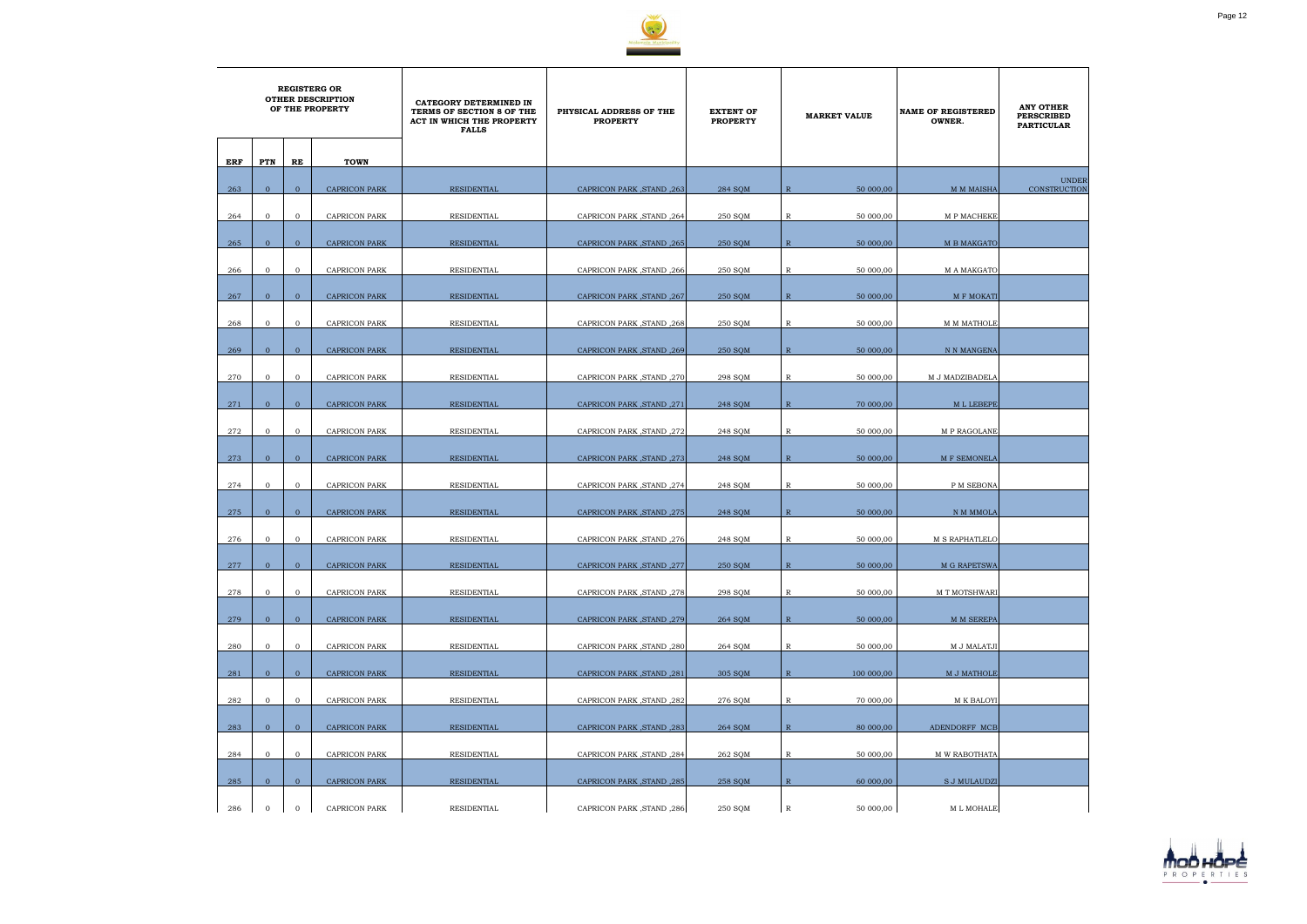

|     | <b>REGISTERG OR</b><br><b>OTHER DESCRIPTION</b><br>OF THE PROPERTY |                |                      | CATEGORY DETERMINED IN<br>TERMS OF SECTION 8 OF THE<br>ACT IN WHICH THE PROPERTY<br><b>FALLS</b> | PHYSICAL ADDRESS OF THE<br><b>PROPERTY</b> | <b>EXTENT OF</b><br><b>PROPERTY</b> |                | <b>MARKET VALUE</b> | <b>NAME OF REGISTERED</b><br>OWNER. | <b>ANY OTHER</b><br><b>PERSCRIBED</b><br><b>PARTICULAR</b> |
|-----|--------------------------------------------------------------------|----------------|----------------------|--------------------------------------------------------------------------------------------------|--------------------------------------------|-------------------------------------|----------------|---------------------|-------------------------------------|------------------------------------------------------------|
| ERF | PTN                                                                | RE             | <b>TOWN</b>          |                                                                                                  |                                            |                                     |                |                     |                                     |                                                            |
| 287 | $\mathbf{0}$                                                       | $\overline{0}$ | <b>CAPRICON PARK</b> | <b>RESIDENTIAL</b>                                                                               | CAPRICON PARK, STAND, 287                  | 250 SQM                             | $\overline{R}$ | 50 000,00           | <b>G M MALATJI</b>                  |                                                            |
| 288 | $\mathbf{0}$                                                       | $\overline{0}$ | <b>CAPRICON PARK</b> | RESIDENTIAL                                                                                      | CAPRICON PARK, STAND, 288                  | 273 SQM                             | $\mathbb R$    | 50 000,00           | N E MOHALE                          |                                                            |
| 289 | $\mathbf{0}$                                                       | $\mathbf{0}$   | <b>CAPRICON PARK</b> | <b>RESIDENTIAL</b>                                                                               | CAPRICON PARK, STAND, 289                  | 273 SQM                             | $\mathbb{R}$   | 50 000,00           | M G RAMETSE                         |                                                            |
| 290 | $\mathbf{O}$                                                       | $\mathbf{0}$   | CAPRICON PARK        | RESIDENTIAL                                                                                      | CAPRICON PARK, STAND, 290                  | 250 SQM                             | R              | 50 000,00           | M P KGOVHOKO                        |                                                            |
| 291 | $\overline{0}$                                                     | $\mathbf{0}$   | <b>CAPRICON PARK</b> | <b>RESIDENTIAL</b>                                                                               | CAPRICON PARK, STAND, 291                  | 250 SOM                             | $\mathbb{R}$   | 50 000,00           | <b>S W MALATJE</b>                  |                                                            |
| 292 | $\mathbf{0}$                                                       | $\mathbf{0}$   | CAPRICON PARK        | RESIDENTIAL                                                                                      | CAPRICON PARK, STAND, 292                  | 403 SQM                             | R              | 50 000,00           | <b>R P RASWESWE</b>                 |                                                            |
| 293 | $\mathbf{0}$                                                       | $\overline{0}$ | <b>CAPRICON PARK</b> | RESIDENTIAL                                                                                      | CAPRICON PARK, STAND, 293                  | 264 SQM                             | $\mathbb{R}$   | 50 000,00           | <b>MD HAMESE</b>                    |                                                            |
| 294 | $\mathbf{0}$                                                       | $\mathbf{O}$   | <b>CAPRICON PARK</b> | RESIDENTIAL                                                                                      | CAPRICON PARK, STAND, 294                  | 390 SQM                             | R              | 60 000,00           | M E RACHEKHU                        |                                                            |
|     | $\overline{0}$                                                     |                |                      |                                                                                                  |                                            |                                     |                |                     |                                     |                                                            |
| 295 |                                                                    | $\mathbf{0}$   | <b>CAPRICON PARK</b> | RESIDENTIAL                                                                                      | CAPRICON PARK, STAND, 295                  | 409 SQM                             | $\mathbb{R}$   | 50 000,00           | M S MAROKANE                        |                                                            |
| 296 | $\mathbf{0}$                                                       | $\mathbf{O}$   | <b>CAPRICON PARK</b> | RESIDENTIAL                                                                                      | CAPRICON PARK, STAND, 296                  | 248 SQM                             | R              | 50 000,00           | M M MANAIWA                         |                                                            |
| 297 | $\overline{0}$                                                     | $\overline{0}$ | <b>CAPRICON PARK</b> | <b>RESIDENTIAL</b>                                                                               | CAPRICON PARK, STAND, 297                  | 248 SOM                             | $\mathbb{R}$   | 50 000,00           | P RALETHE                           |                                                            |
| 298 | $\overline{0}$                                                     | $\overline{0}$ | <b>CAPRICON PARK</b> | RESIDENTIAL                                                                                      | CAPRICON PARK, STAND, 298                  | 248 SQM                             | R              | 50 000,00           | R F MALEMA                          |                                                            |
| 299 | $\overline{0}$                                                     | $\overline{0}$ | <b>CAPRICON PARK</b> | RESIDENTIAL                                                                                      | CAPRICON PARK, STAND, 299                  | 248 SQM                             | $\overline{R}$ | 50 000,00           | M D RACHEKHU                        |                                                            |
| 300 | $\overline{0}$                                                     | $\mathbf{O}$   | <b>CAPRICON PARK</b> | RESIDENTIAL                                                                                      | CAPRICON PARK, STAND, 300                  | 248 SQM                             | R              | 50 000,00           | M S SENONA                          |                                                            |
| 301 | $\mathbf{0}$                                                       | $\overline{0}$ | CAPRICON PARK        | RESIDENTIAL                                                                                      | CAPRICON PARK, STAND, 301                  | 248 SQM                             | $\, {\bf R}$   | 70 000,00           | MPHEPHU MS                          |                                                            |
|     |                                                                    |                |                      |                                                                                                  |                                            |                                     |                |                     |                                     |                                                            |
| 302 | $\mathbf{0}$                                                       | $\overline{0}$ | CAPRICON PARK        | RESIDENTIAL                                                                                      | CAPRICON PARK, STAND, 302                  | 251 SQM                             | $\mathbb{R}$   | 50 000,00           | BALOYI DP                           |                                                            |
| 303 | $\overline{0}$                                                     | $\overline{0}$ | <b>CAPRICON PARK</b> | RESIDENTIAL                                                                                      | CAPRICON PARK, STAND, 303                  | 298 SOM                             | $\mathbb{R}$   | 70 000,00           | PHEEHA MM                           |                                                            |
| 304 | $\overline{0}$                                                     | $\mathbf{O}$   | CAPRICON PARK        | RESIDENTIAL                                                                                      | CAPRICON PARK , STAND , 304                | 250 SQM                             | $\mathbb{R}$   | 50 000,00           | M H RABABALELE                      |                                                            |
| 305 | $\overline{0}$                                                     | $\overline{0}$ | <b>CAPRICON PARK</b> | <b>RESIDENTIAL</b>                                                                               | CAPRICON PARK, STAND, 305                  | 250 SQM                             | $\mathbb{R}$   | 65 000,00           | MATHEKGA MC                         |                                                            |
| 306 | $\mathbf{0}$                                                       | $\mathbf{O}$   | <b>CAPRICON PARK</b> | RESIDENTIAL                                                                                      | CAPRICON PARK, STAND, 306                  | 250 SQM                             | $\mathbb{R}$   | 50 000,00           | MATHEKGA MS                         |                                                            |
| 307 | $\mathbf{0}$                                                       | $\overline{0}$ | <b>CAPRICON PARK</b> | RESIDENTIAL                                                                                      | CAPRICON PARK, STAND, 307                  | 250 SQM                             | $\mathbb{R}$   | 50 000,00           | M G SELOWA                          |                                                            |
| 308 | $\mathbf{0}$                                                       | $\mathbf{O}$   | <b>CAPRICON PARK</b> | RESIDENTIAL                                                                                      | CAPRICON PARK, STAND, 308                  | 250 SQM                             | R              | 50 000,00           | RALETHI MP                          |                                                            |
|     |                                                                    |                |                      |                                                                                                  |                                            |                                     |                |                     |                                     |                                                            |
| 309 | $\overline{0}$                                                     | $\overline{0}$ | <b>CAPRICON PARK</b> | <b>RESIDENTIAL</b>                                                                               | CAPRICON PARK, STAND, 309                  | 247 SQM                             | $\mathbb{R}$   | 70 000,00           | <b>SPMAKAMA</b>                     |                                                            |
| 310 | $\mathbf{0}$                                                       | $\mathbf 0$    | <b>CAPRICON PARK</b> | RESIDENTIAL                                                                                      | CAPRICON PARK, STAND, 310                  | 272 SQM                             | $\mathbb R$    | 50 000,00           | POOTONA MS                          |                                                            |

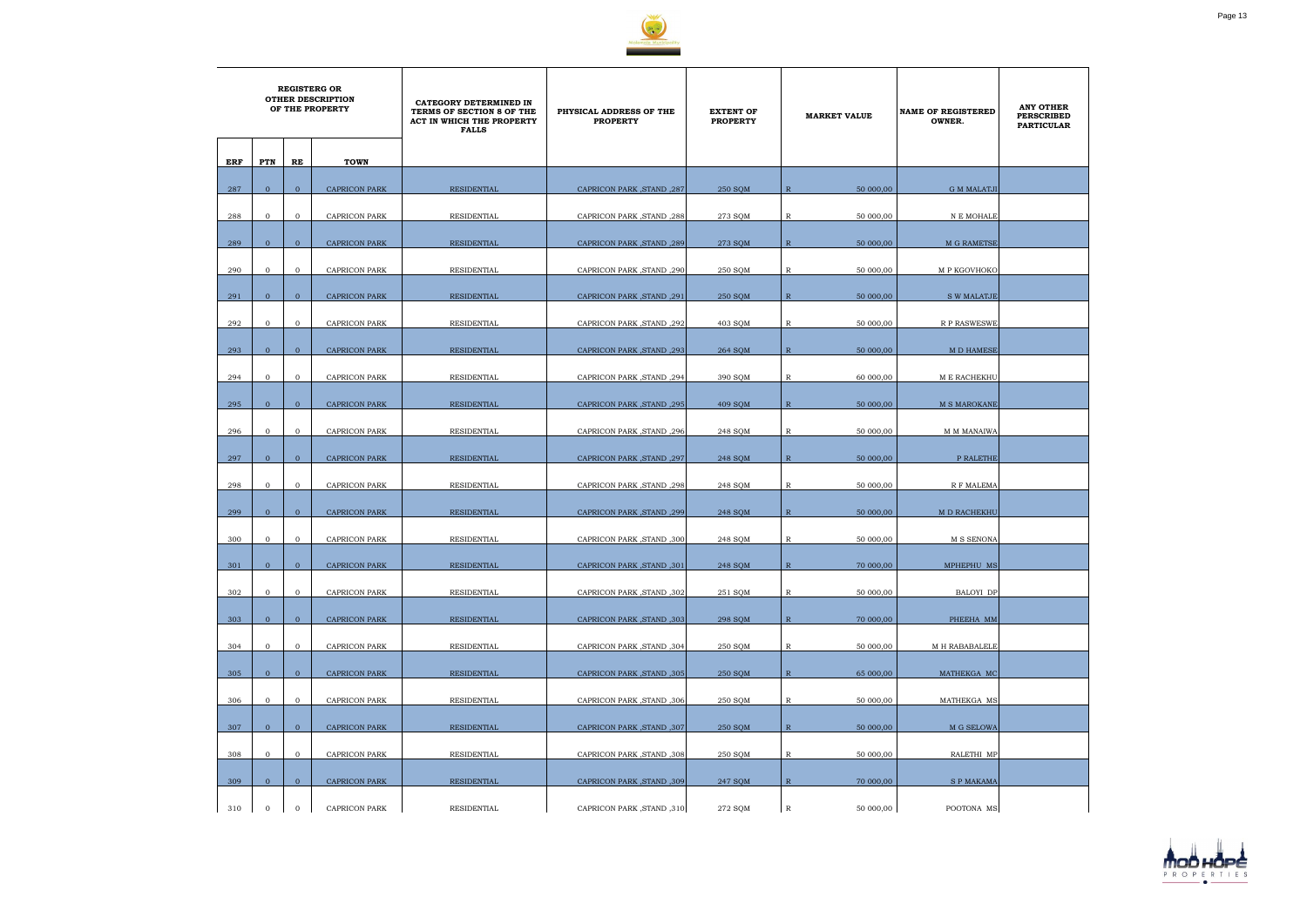

|     | <b>REGISTERG OR</b><br><b>OTHER DESCRIPTION</b><br>OF THE PROPERTY |                |                      | CATEGORY DETERMINED IN<br>TERMS OF SECTION 8 OF THE<br>ACT IN WHICH THE PROPERTY<br><b>FALLS</b> | PHYSICAL ADDRESS OF THE<br><b>PROPERTY</b> | <b>EXTENT OF</b><br><b>PROPERTY</b> |              | <b>MARKET VALUE</b> | <b>NAME OF REGISTERED</b><br>OWNER. | <b>ANY OTHER</b><br><b>PERSCRIBED</b><br><b>PARTICULAR</b> |
|-----|--------------------------------------------------------------------|----------------|----------------------|--------------------------------------------------------------------------------------------------|--------------------------------------------|-------------------------------------|--------------|---------------------|-------------------------------------|------------------------------------------------------------|
| ERF | <b>PTN</b>                                                         | RE             | <b>TOWN</b>          |                                                                                                  |                                            |                                     |              |                     |                                     |                                                            |
| 311 | $\overline{0}$                                                     | $\overline{0}$ | <b>CAPRICON PARK</b> | <b>RESIDENTIAL</b>                                                                               | CAPRICON PARK, STAND, 311                  | 250 SQM                             | $\mathbb{R}$ | 40 000,00           | MASERA KW                           |                                                            |
| 312 | $\mathbf 0$                                                        | $\overline{0}$ | CAPRICON PARK        | RESIDENTIAL                                                                                      | CAPRICON PARK, STAND, 312                  | 246 SQM                             | $\mathbb{R}$ | 50 000,00           | MAAKE MM                            |                                                            |
| 313 | $\overline{0}$                                                     | $\mathbf{0}$   | <b>CAPRICON PARK</b> | <b>RESIDENTIAL</b>                                                                               | CAPRICON PARK, STAND, 313                  | 246 SQM                             | $\mathbb{R}$ | 50 000,00           | LETLALO MJ                          |                                                            |
| 314 | $\mathbf{0}$                                                       | $\mathbf{0}$   | <b>CAPRICON PARK</b> | RESIDENTIAL                                                                                      | CAPRICON PARK, STAND, 314                  | 272 SQM                             | $\mathbb{R}$ | 50 000,00           | RAMAPHAKELA JM                      |                                                            |
| 315 | $\overline{0}$                                                     | $\overline{0}$ | <b>CAPRICON PARK</b> | RESIDENTIAL                                                                                      | CAPRICON PARK, STAND, 315                  | 251 SOM                             | $\mathbb{R}$ | 50 000,00           | E MOTSHOSI                          |                                                            |
| 316 | $\mathbf{0}$                                                       | $\overline{0}$ | <b>CAPRICON PARK</b> | RESIDENTIAL                                                                                      | CAPRICON PARK, STAND, 316                  | 250 SQM                             | R            | 65 000,00           | M L MATHE                           |                                                            |
|     |                                                                    |                |                      |                                                                                                  |                                            |                                     |              |                     |                                     |                                                            |
| 317 | $\overline{0}$                                                     | $\overline{0}$ | <b>CAPRICON PARK</b> | RESIDENTIAL                                                                                      | CAPRICON PARK, STAND, 317                  | 250 SQM                             | $\mathbb{R}$ | 50 000,00           | CHUMA MF                            |                                                            |
| 318 | $\mathbf{0}$                                                       | $\overline{0}$ | <b>CAPRICON PARK</b> | RESIDENTIAL                                                                                      | CAPRICON PARK, STAND, 318                  | 250 SOM                             | R            | 50 000,00           | <b>M F RAPHADU</b>                  |                                                            |
| 319 | $\overline{0}$                                                     | $\mathbf{0}$   | CAPRICON PARK        | RESIDENTIAL                                                                                      | CAPRICON PARK, STAND, 319                  | 250 SQM                             | $\mathbb{R}$ | 50 000,00           | V P MAKHOBA                         |                                                            |
| 320 | $\mathbf{0}$                                                       | $\mathbf{0}$   | <b>CAPRICON PARK</b> | RESIDENTIAL                                                                                      | CAPRICON PARK, STAND, 320                  | 250 SQM                             | R            | 50 000,00           | TSHABALALA DP                       |                                                            |
| 321 | $\mathbf{0}$                                                       | $\overline{0}$ | <b>CAPRICON PARK</b> | RESIDENTIAL                                                                                      | CAPRICON PARK, STAND, 321                  | 298 SOM                             | $\mathbb{R}$ | 50 000,00           | MOHALE GM                           |                                                            |
| 322 | $\mathbf 0$                                                        | $\overline{0}$ | <b>CAPRICON PARK</b> | RESIDENTIAL                                                                                      | CAPRICON PARK, STAND, 322                  | 250 SQM                             | R            | 50 000,00           | M S RAMPKGOPA                       |                                                            |
| 323 | $\overline{0}$                                                     | $\overline{0}$ | <b>CAPRICON PARK</b> | RESIDENTIAL                                                                                      | CAPRICON PARK, STAND, 323                  | 250 SQM                             | $\mathbb{R}$ | 50 000,00           | P S MATSHETE                        |                                                            |
| 324 | $\mathbf{0}$                                                       | $\mathbf{0}$   | <b>CAPRICON PARK</b> | RESIDENTIAL                                                                                      | <b>CAPRICON PARK, STAND, 324</b>           | 1689 SQM                            | R            | 100 000,00          | ADENDORFF MCB                       | <b>CREACH</b>                                              |
| 325 | $\mathbf{0}$                                                       | $\mathbf{0}$   | CAPRICON PARK        | RESIDENTIAL                                                                                      | CAPRICON PARK, STAND, 325                  | 272 SQM                             | $\, {\bf R}$ | 160 000,00          | LEHOMO MF                           |                                                            |
| 326 | $\overline{0}$                                                     | $\overline{0}$ | CAPRICON PARK        | RESIDENTIAL                                                                                      | CAPRICON PARK, STAND, 326                  | 264 SQM                             | $\mathbb{R}$ | 50 000,00           | E E NKUNA                           |                                                            |
| 327 | $\overline{0}$                                                     | $\overline{0}$ | <b>CAPRICON PARK</b> | RESIDENTIAL                                                                                      | CAPRICON PARK, STAND, 327                  | 250 SQM                             | $\mathbb{R}$ | 50000,00            | T M TSHABALALA                      |                                                            |
| 328 | $\overline{0}$                                                     | $\overline{0}$ | CAPRICON PARK        | RESIDENTIAL                                                                                      | CAPRICON PARK, STAND, 328                  | 298 SQM                             | $\mathbb{R}$ | 80 000,00           | MAKGOKA MM                          |                                                            |
| 329 | $\overline{0}$                                                     | $\overline{0}$ | <b>CAPRICON PARK</b> | RESIDENTIAL                                                                                      | CAPRICON PARK, STAND, 329                  | 250 SOM                             | $\mathbb{R}$ | 50 000,00           | M B KGATLA                          |                                                            |
|     |                                                                    |                |                      |                                                                                                  |                                            |                                     |              |                     |                                     |                                                            |
| 330 | $\mathbf{0}$                                                       | $\overline{0}$ | <b>CAPRICON PARK</b> | RESIDENTIAL                                                                                      | CAPRICON PARK, STAND, 330                  | 250 SQM                             | $\mathbb{R}$ | 70 000,00           | SENOAMADI TT                        |                                                            |
| 331 | $\overline{0}$                                                     | $\overline{0}$ | <b>CAPRICON PARK</b> | RESIDENTIAL                                                                                      | CAPRICON PARK, STAND, 331                  | 250 SQM                             | $\mathbb{R}$ | 50 000,00           | M O MOGALE                          |                                                            |
| 332 | $\overline{0}$                                                     | $\mathbf{0}$   | CAPRICON PARK        | RESIDENTIAL                                                                                      | CAPRICON PARK, STAND, 332                  | 250 SQM                             | $\mathbb{R}$ | 50 000,00           | SEBOLA MJ                           |                                                            |
| 333 | $\mathbf{0}$                                                       | $\overline{0}$ | CAPRICON PARK        | RESIDENTIAL                                                                                      | CAPRICON PARK, STAND, 333                  | 260 SQM                             | $\mathbb{R}$ | 140 000,00          | RATLABJANA MS                       |                                                            |
| 334 | $\mathbf 0$                                                        | $\overline{0}$ | CAPRICON PARK        | RESIDENTIAL                                                                                      | CAPRICON PARK, STAND, 334                  | 381 SQM                             | $\mathbb R$  | 50 000,00           | M H MAENETJA                        |                                                            |

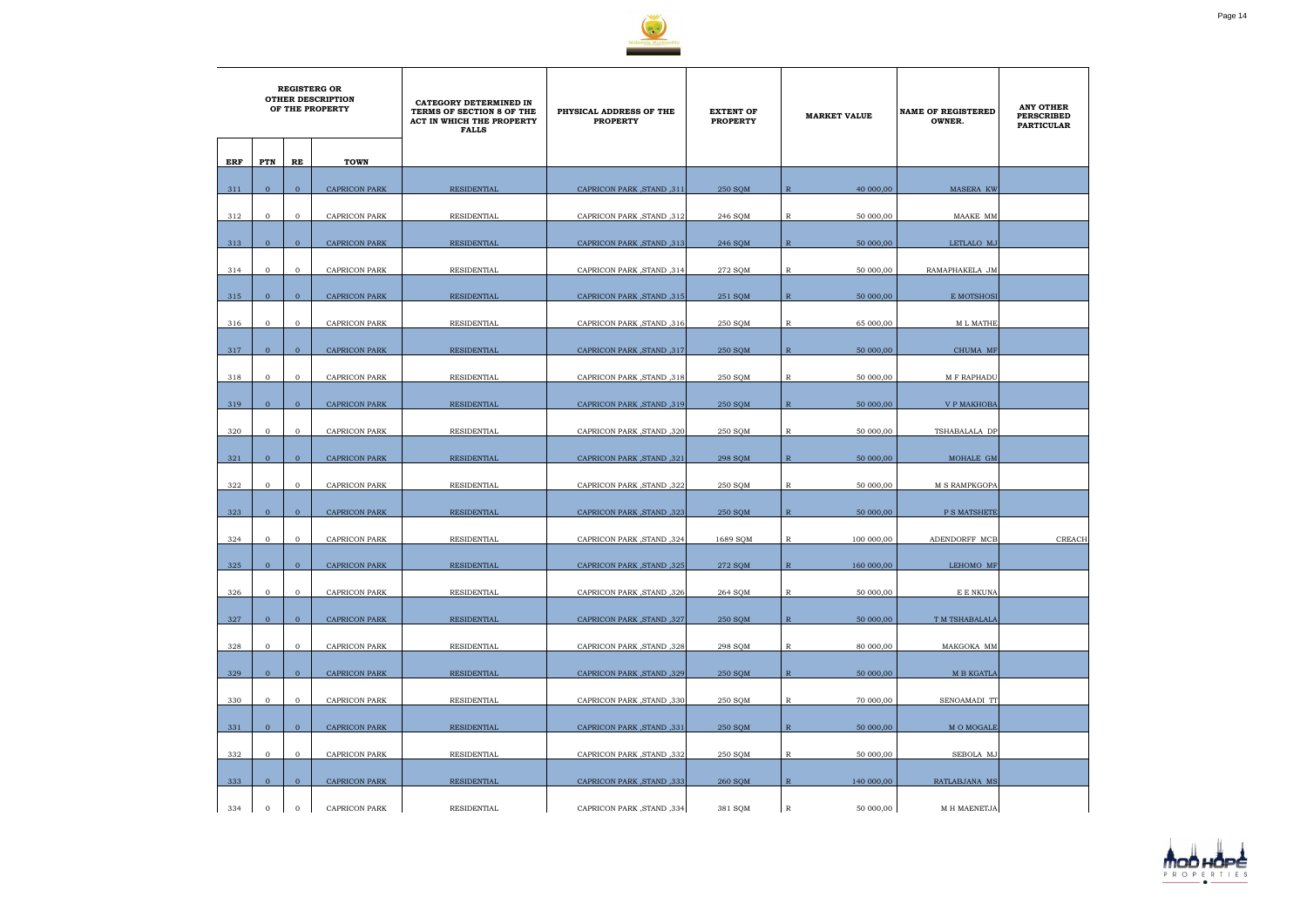

|     | <b>REGISTERG OR</b><br><b>OTHER DESCRIPTION</b><br>OF THE PROPERTY |                |                      | CATEGORY DETERMINED IN<br>TERMS OF SECTION 8 OF THE<br>ACT IN WHICH THE PROPERTY<br><b>FALLS</b> | PHYSICAL ADDRESS OF THE<br><b>PROPERTY</b> | <b>EXTENT OF</b><br><b>PROPERTY</b> |                | <b>MARKET VALUE</b> | <b>NAME OF REGISTERED</b><br>OWNER. | <b>ANY OTHER</b><br><b>PERSCRIBED</b><br><b>PARTICULAR</b> |
|-----|--------------------------------------------------------------------|----------------|----------------------|--------------------------------------------------------------------------------------------------|--------------------------------------------|-------------------------------------|----------------|---------------------|-------------------------------------|------------------------------------------------------------|
| ERF | PTN                                                                | RE             | <b>TOWN</b>          |                                                                                                  |                                            |                                     |                |                     |                                     |                                                            |
| 335 | $\overline{0}$                                                     | $\overline{0}$ | <b>CAPRICON PARK</b> | <b>RESIDENTIAL</b>                                                                               | CAPRICON PARK, STAND, 335                  | 250 SQM                             | $\overline{R}$ | 50 000,00           | <b>S E MAFOHO</b>                   |                                                            |
| 336 | $\mathbf{0}$                                                       | $\overline{0}$ | <b>CAPRICON PARK</b> | RESIDENTIAL                                                                                      | CAPRICON PARK, STAND, 336                  | 254 SQM                             | $\mathbb{R}$   | 50 000,00           | N T RABURABU                        |                                                            |
| 337 | $\overline{0}$                                                     | $\mathbf{0}$   | <b>CAPRICON PARK</b> | <b>RESIDENTIAL</b>                                                                               | CAPRICON PARK, STAND, 337                  | 348 SQM                             | $\mathbb{R}$   | 50 000,00           | M D MASHAO                          |                                                            |
| 338 | $\mathbf{0}$                                                       | $\overline{0}$ | <b>CAPRICON PARK</b> | <b>RESIDENTIAL</b>                                                                               | CAPRICON PARK, STAND, 338                  | 348 SQM                             | R              | 60 000,00           | MASIMA MS                           | <b>UNDER</b><br>CONSTRUCTION                               |
| 339 | $\overline{0}$                                                     | $\mathbf{0}$   | <b>CAPRICON PARK</b> | RESIDENTIAL                                                                                      | CAPRICON PARK, STAND, 339                  | 263 SQM                             | $\mathbb{R}$   | 50 000,00           | M W METADI                          |                                                            |
|     | $\mathbf{0}$                                                       | $\mathbf{0}$   |                      |                                                                                                  |                                            |                                     |                | 50 000,00           |                                     |                                                            |
| 340 |                                                                    |                | CAPRICON PARK        | RESIDENTIAL                                                                                      | CAPRICON PARK, STAND, 340                  | 250 SQM                             | R              |                     | <b>MARAPHADU</b>                    |                                                            |
| 341 | $\overline{0}$                                                     | $\overline{0}$ | <b>CAPRICON PARK</b> | RESIDENTIAL                                                                                      | CAPRICON PARK, STAND, 341                  | 250 SQM                             | $\mathbb{R}$   | 50 000,00           | P P SENYOLO                         |                                                            |
| 342 | $\mathbf{0}$                                                       | $\mathbf{0}$   | <b>CAPRICON PARK</b> | RESIDENTIAL                                                                                      | CAPRICON PARK, STAND, 342                  | 282 SQM                             | R              | 50 000,00           | MABALE NJ                           |                                                            |
| 343 | $\mathbf{0}$                                                       | $\overline{0}$ | <b>CAPRICON PARK</b> | <b>RESIDENTIAL</b>                                                                               | CAPRICON PARK, STAND, 343                  | 270 SQM                             | $\mathbb{R}$   | 50 000,00           | M A MATLOGA                         |                                                            |
| 344 | $\mathbf 0$                                                        | $\overline{0}$ | CAPRICON PARK        | RESIDENTIAL                                                                                      | CAPRICON PARK, STAND, 344                  | 253 SQM                             | R              | 80 000,00           | M M MASIYE                          |                                                            |
| 345 | $\overline{0}$                                                     | $\overline{0}$ | <b>CAPRICON PARK</b> | <b>RESIDENTIAL</b>                                                                               | CAPRICON PARK, STAND, 345                  | 253 SOM                             | $\mathbb{R}$   | 50 000,00           | C M MAKANANISE                      |                                                            |
| 346 | $\mathbf 0$                                                        | $\mathbf{0}$   | <b>CAPRICON PARK</b> | RESIDENTIAL                                                                                      | CAPRICON PARK, STAND, 346                  | 252 SQM                             | R              | 50 000,00           | M W SEKGOTA                         |                                                            |
| 347 | $\Omega$                                                           | $\overline{0}$ | <b>CAPRICON PARK</b> | <b>RESIDENTIAL</b>                                                                               |                                            | 252 SOM                             | $\mathbb{R}$   | 50 000,00           |                                     |                                                            |
|     |                                                                    |                |                      |                                                                                                  | CAPRICON PARK, STAND, 347                  |                                     |                |                     | M M DAVHANA                         |                                                            |
| 348 | $\mathbf{0}$                                                       | $\mathbf{0}$   | <b>CAPRICON PARK</b> | RESIDENTIAL                                                                                      | CAPRICON PARK, STAND, 348                  | 300 SQM                             | R              | 50 000,00           | N B THOKA                           |                                                            |
| 349 | $\mathbf{0}$                                                       | $\overline{0}$ | <b>CAPRICON PARK</b> | <b>RESIDENTIAL</b>                                                                               | CAPRICON PARK, STAND, 349                  | 337 SQM                             | $\mathbb{R}$   | 50 000,00           | M F MALATJIE                        |                                                            |
| 350 | $\overline{0}$                                                     | $\mathbf{0}$   | CAPRICON PARK        | RESIDENTIAL                                                                                      | CAPRICON PARK, STAND, 350                  | 251 SOM                             | $\mathbb{R}$   | 50 000,00           | M P MAILA                           |                                                            |
| 351 | $\overline{0}$                                                     | $\overline{0}$ | <b>CAPRICON PARK</b> | RESIDENTIAL                                                                                      | CAPRICON PARK, STAND, 351                  | 251 SQM                             | $\mathbb{R}$   | 70 000,00           | M G MARINDZI                        |                                                            |
| 352 | $\mathbf 0$                                                        | $\mathbf{O}$   | CAPRICON PARK        | RESIDENTIAL                                                                                      | CAPRICON PARK, STAND, 352                  | 251 SQM                             | R              | 50 000,00           | <b>S J LEFERELA</b>                 |                                                            |
| 353 | $\overline{0}$                                                     | $\mathbf{0}$   | <b>CAPRICON PARK</b> | RESIDENTIAL                                                                                      | CAPRICON PARK, STAND, 353                  | 251 SQM                             | $\mathbb{R}$   | 50 000,00           | M SENYOLO                           |                                                            |
|     |                                                                    |                |                      |                                                                                                  |                                            |                                     |                |                     |                                     |                                                            |
| 354 | $\mathbf{0}$                                                       | $\overline{0}$ | CAPRICON PARK        | RESIDENTIAL                                                                                      | CAPRICON PARK, STAND, 354                  | 251 SQM                             | $\mathbb{R}$   | 300 000,00          | M F EFALAO                          |                                                            |
| 355 | $\overline{0}$                                                     | $\overline{0}$ | CAPRICON PARK        | RESIDENTIAL                                                                                      | CAPRICON PARK, STAND, 355                  | 251 SQM                             | $\mathbb{R}$   | 50 000,00           | M G MOGALE                          |                                                            |
| 356 | $\overline{0}$                                                     | $\mathbf 0$    | CAPRICON PARK        | RESIDENTIAL                                                                                      | CAPRICON PARK, STAND, 356                  | 251 SQM                             | $\mathbb{R}$   | 80 000,00           | M B MAKGOKA                         |                                                            |
| 357 | $\overline{0}$                                                     | $\overline{0}$ | <b>CAPRICON PARK</b> | RESIDENTIAL                                                                                      | CAPRICON PARK, STAND, 357                  | 251 SQM                             | $\mathbb{R}$   | 50 000,00           | <b>KI NYAMA</b>                     |                                                            |
| 358 | $\mathbf{0}$                                                       | $\mathbf 0$    | CAPRICON PARK        | RESIDENTIAL                                                                                      | CAPRICON PARK, STAND, 358                  | 250 SQM                             | $\mathbb{R}$   | 50 000,00           | M E RASETOLE                        |                                                            |

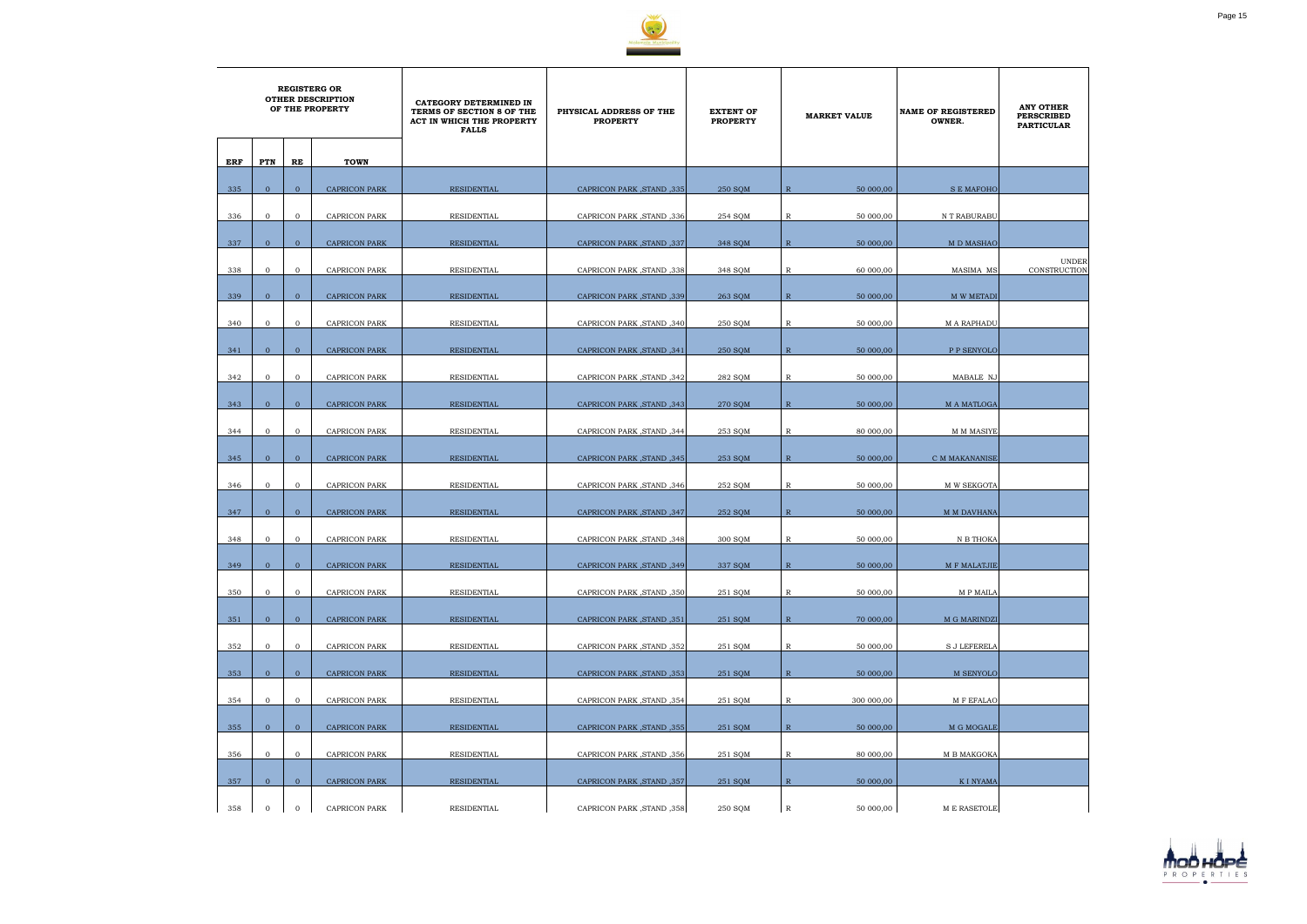

|     | <b>REGISTERG OR</b><br><b>OTHER DESCRIPTION</b><br>OF THE PROPERTY |                |                      | CATEGORY DETERMINED IN<br>TERMS OF SECTION 8 OF THE<br>ACT IN WHICH THE PROPERTY<br><b>FALLS</b> | PHYSICAL ADDRESS OF THE<br><b>PROPERTY</b> | <b>EXTENT OF</b><br><b>PROPERTY</b> |              | <b>MARKET VALUE</b> | <b>NAME OF REGISTERED</b><br>OWNER. | <b>ANY OTHER</b><br><b>PERSCRIBED</b><br><b>PARTICULAR</b> |
|-----|--------------------------------------------------------------------|----------------|----------------------|--------------------------------------------------------------------------------------------------|--------------------------------------------|-------------------------------------|--------------|---------------------|-------------------------------------|------------------------------------------------------------|
| ERF | PTN                                                                | RE             | <b>TOWN</b>          |                                                                                                  |                                            |                                     |              |                     |                                     |                                                            |
| 359 | $\mathbf{0}$                                                       | $\overline{0}$ | <b>CAPRICON PARK</b> | <b>RESIDENTIAL</b>                                                                               | CAPRICON PARK, STAND, 359                  | 250 SQM                             | $\mathbb{R}$ | 50 000,00           | A M CHOKOE                          |                                                            |
| 360 | $\mathbf{0}$                                                       | $\overline{0}$ | CAPRICON PARK        | RESIDENTIAL                                                                                      | CAPRICON PARK, STAND, 360                  | 250 SOM                             | $\mathbb{R}$ | 50 000,00           | <b>M E RAMATLOU</b>                 |                                                            |
| 361 | $\overline{0}$                                                     | $\mathbf{0}$   | <b>CAPRICON PARK</b> | <b>RESIDENTIAL</b>                                                                               | CAPRICON PARK, STAND, 361                  | 284 SQM                             | $\mathbb{R}$ | 50 000,00           | <b>M NKUNA</b>                      |                                                            |
| 362 | $\mathbf{0}$                                                       | $\mathbf{0}$   | <b>CAPRICON PARK</b> | RESIDENTIAL                                                                                      | CAPRICON PARK, STAND, 362                  | 300 SQM                             | R            | 50 000,00           | M D MOHLABA                         |                                                            |
| 363 | $\overline{0}$                                                     | $\overline{0}$ | <b>CAPRICON PARK</b> | RESIDENTIAL                                                                                      | CAPRICON PARK, STAND, 363                  | 300 SOM                             | $\mathbb{R}$ | 50 000,00           | MML MAKHANANISA                     |                                                            |
| 364 | $\mathbf{0}$                                                       | $\overline{0}$ | <b>CAPRICON PARK</b> | RESIDENTIAL                                                                                      | CAPRICON PARK, STAND, 364                  | 300 SQM                             | R            | 50 000,00           | ADENDORFF MCB                       |                                                            |
| 365 | $\overline{0}$                                                     | $\overline{0}$ | <b>CAPRICON PARK</b> | RESIDENTIAL                                                                                      | CAPRICON PARK, STAND, 365                  | 300 SQM                             | $\mathbb{R}$ | 50 000,00           | ADENDORFF MCB                       |                                                            |
| 366 | $\mathbf{0}$                                                       | $\mathbf{0}$   | <b>CAPRICON PARK</b> | PUBLIC OPEN SPACE                                                                                | CAPRICON PARK, STAND, 366                  | 1208 SQM                            | R            | 40 000,00           | MOLEMOLE LOCAL<br>MUNICIPALITY      | PARK                                                       |
|     | $\overline{0}$                                                     |                |                      |                                                                                                  |                                            |                                     |              |                     |                                     |                                                            |
| 367 |                                                                    | $\mathbf{0}$   | CAPRICON PARK        | RESIDENTIAL                                                                                      | CAPRICON PARK, STAND, 367                  | 300 SQM                             | $\mathbb{R}$ | 50 000,00           | S S MATLOHA                         |                                                            |
| 368 | $\mathbf{0}$                                                       | $\mathbf{0}$   | <b>CAPRICON PARK</b> | RESIDENTIAL                                                                                      | CAPRICON PARK, STAND, 368                  | 300 SQM                             | R            | 50 000,00           | M A NCHAUPA                         |                                                            |
| 369 | $\overline{0}$                                                     | $\overline{0}$ | <b>CAPRICON PARK</b> | RESIDENTIAL                                                                                      | CAPRICON PARK, STAND, 369                  | 300 SQM                             | $\mathbb{R}$ | 50 000,00           | M J SATHIKGE                        |                                                            |
| 370 | $\mathbf 0$                                                        | $\overline{0}$ | <b>CAPRICON PARK</b> | VACANT LAND                                                                                      | CAPRICON PARK, STAND, 370                  | 413 SQM                             | R            | 84 000,00           | M A MALATJI                         |                                                            |
| 371 | $\overline{0}$                                                     | $\overline{0}$ | <b>CAPRICON PARK</b> | VACANT LAND                                                                                      | CAPRICON PARK, STAND, 371                  | 418 SQM                             | $\mathbb{R}$ | 38 000,00           | M C RACHEKHU                        |                                                            |
| 372 | $\mathbf{0}$                                                       | $\mathbf{0}$   | <b>CAPRICON PARK</b> | <b>VACANT LAND</b>                                                                               | CAPRICON PARK, STAND, 372                  | 419 SQM                             | R            | 38 000,00           | N S MOROKOLO                        |                                                            |
| 373 | $\mathbf{0}$                                                       | $\mathbf{0}$   | CAPRICON PARK        | VACANT LAND                                                                                      | [373, CAPRICON PARK, STAND                 | 419 SQM                             | $\, {\bf R}$ | 38 000,00           | M SENYOLO                           |                                                            |
|     |                                                                    |                |                      |                                                                                                  |                                            |                                     |              |                     |                                     |                                                            |
| 374 | $\overline{0}$                                                     | $\overline{0}$ | CAPRICON PARK        | VACANT LAND                                                                                      | CAPRICON PARK, STAND, 374                  | 419 SQM                             | $\mathbb{R}$ | 38 000,00           | <b>M J RAPHASHA</b>                 |                                                            |
| 375 | $\overline{0}$                                                     | $\overline{0}$ | <b>CAPRICON PARK</b> | VACANT LAND                                                                                      | CAPRICON PARK, STAND, 375                  | 419 SOM                             | $\mathbb{R}$ | 38 000,00           | N P MOLA                            |                                                            |
| 376 | $\overline{0}$                                                     | $\overline{0}$ | CAPRICON PARK        | VACANT LAND                                                                                      | CAPRICON PARK, STAND, 376                  | 454 SQM                             | $\mathbb R$  | 75 000,00           | ADENDORFF AA                        |                                                            |
| 377 | $\overline{0}$                                                     | $\overline{0}$ | <b>CAPRICON PARK</b> | VACANT LAND                                                                                      | CAPRICON PARK, STAND, 377                  | 499 SQM                             | R            | 38 000,00           | ADENDORFF AA                        |                                                            |
| 378 | $\mathbf{0}$                                                       | $\overline{0}$ | CAPRICON PARK        | VACANT LAND                                                                                      | CAPRICON PARK, STAND, 378                  | 467 SQM                             | $\mathbb{R}$ | 38 000,00           | MALATJI MM                          |                                                            |
| 379 | $\overline{0}$                                                     | $\overline{0}$ |                      |                                                                                                  |                                            |                                     | $\mathbb{R}$ |                     |                                     |                                                            |
|     |                                                                    |                | <b>CAPRICON PARK</b> | VACANT LAND                                                                                      | CAPRICON PARK, STAND, 379                  | 490 SQM                             |              | 38 000,00           | <b>P W MOHALE</b>                   |                                                            |
| 380 | $\mathbf{0}$                                                       | $\mathbf{0}$   | CAPRICON PARK        | VACANT LAND                                                                                      | CAPRICON PARK, STAND, 380                  | 513 SQM                             | $\mathbb R$  | 38 000,00           | M D MATHETA                         |                                                            |
| 381 | $\mathbf{0}$                                                       | $\overline{0}$ | CAPRICON PARK        | VACANT LAND                                                                                      | CAPRICON PARK, STAND, 381                  | 526 SQM                             | $\mathbb{R}$ | 38 000,00           | M B RALEKGOPO                       |                                                            |
| 382 | $\mathbf{0}$                                                       | $\overline{0}$ | CAPRICON PARK        | VACANT LAND                                                                                      | CAPRICON PARK, STAND, 382                  | 513 SQM                             | $\mathbb R$  | 38 000,00           | N A SEKGOTA                         |                                                            |

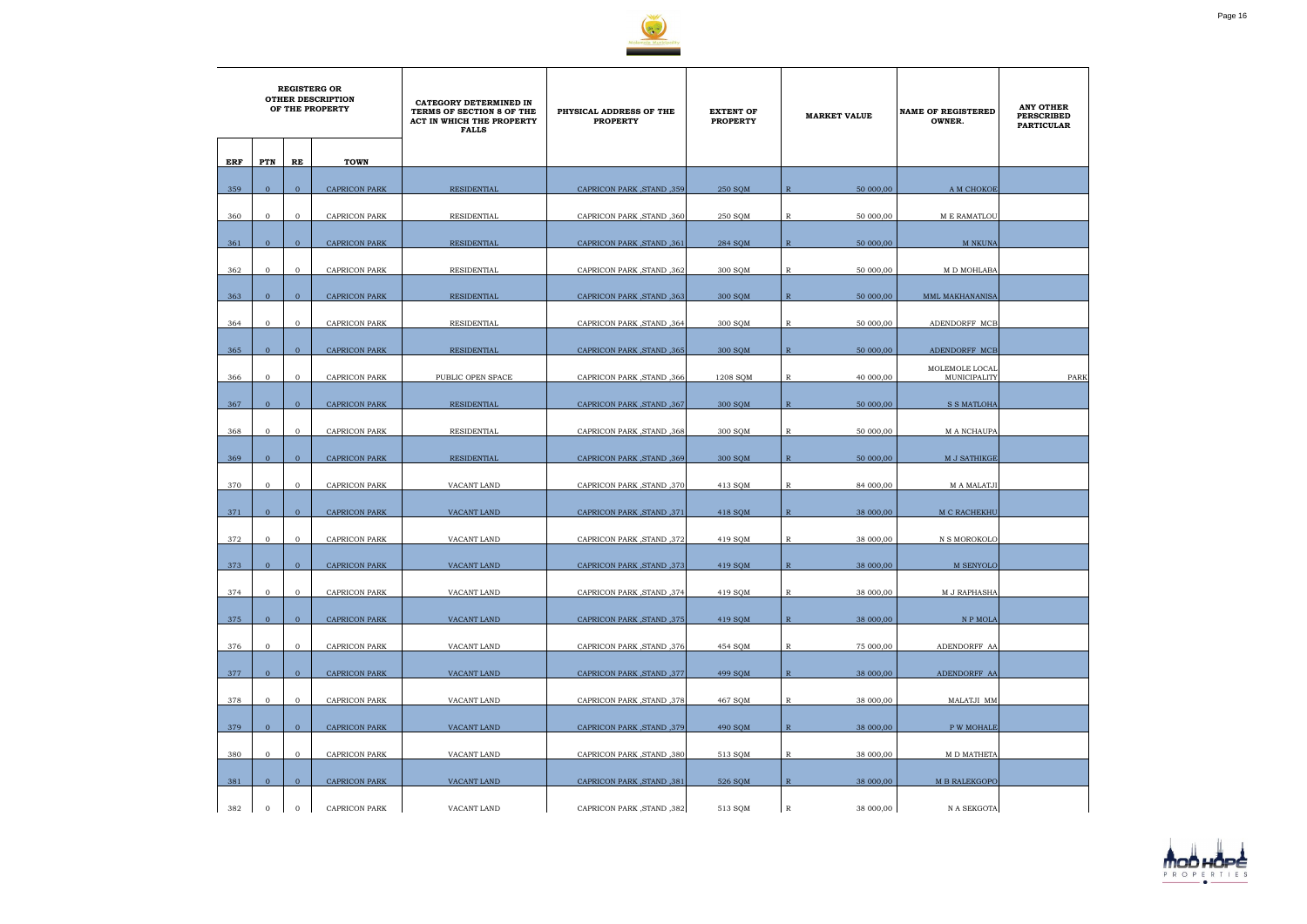

|     | <b>REGISTERG OR</b><br><b>OTHER DESCRIPTION</b><br>OF THE PROPERTY |                |                      | CATEGORY DETERMINED IN<br>TERMS OF SECTION 8 OF THE<br>ACT IN WHICH THE PROPERTY<br><b>FALLS</b> | PHYSICAL ADDRESS OF THE<br><b>PROPERTY</b> | <b>EXTENT OF</b><br><b>PROPERTY</b> | <b>MARKET VALUE</b>       | <b>NAME OF REGISTERED</b><br>OWNER. | <b>ANY OTHER</b><br><b>PERSCRIBED</b><br><b>PARTICULAR</b> |
|-----|--------------------------------------------------------------------|----------------|----------------------|--------------------------------------------------------------------------------------------------|--------------------------------------------|-------------------------------------|---------------------------|-------------------------------------|------------------------------------------------------------|
| ERF | PTN                                                                | RE             | <b>TOWN</b>          |                                                                                                  |                                            |                                     |                           |                                     |                                                            |
| 383 | $\mathbf{0}$                                                       | $\overline{0}$ | <b>CAPRICON PARK</b> | VACANT LAND                                                                                      | CAPRICON PARK, STAND, 383                  | 497 SOM                             | $\mathbb{R}$<br>38 000,00 | <b>M S MALATJI</b>                  |                                                            |
|     |                                                                    |                |                      |                                                                                                  |                                            |                                     |                           |                                     |                                                            |
| 384 | $\mathbf{0}$                                                       | $\overline{0}$ | CAPRICON PARK        | VACANT LAND                                                                                      | CAPRICON PARK, STAND, 384                  | 482 SQM                             | $\mathbb{R}$<br>38 000,00 | M N SEKGOBELO                       |                                                            |
| 385 | $\mathbf{0}$                                                       | $\mathbf{0}$   | <b>CAPRICON PARK</b> | VACANT LAND                                                                                      | CAPRICON PARK, STAND, 385                  | 467 SQM                             | 38 000,00<br>$\mathbb{R}$ | M L MONARENG                        |                                                            |
| 386 | $\mathbf{0}$                                                       | $\mathbf{0}$   | CAPRICON PARK        | VACANT LAND                                                                                      | CAPRICON PARK, STAND, 386                  | 452 SQM                             | R<br>38 000,00            | M F MALATJI                         |                                                            |
| 387 | $\mathbf{0}$                                                       | $\mathbf{0}$   | <b>CAPRICON PARK</b> | VACANT LAND                                                                                      | CAPRICON PARK, STAND, 387                  | 554 SOM                             | $\mathbb{R}$<br>38 000,00 | ADENDORFF AA                        |                                                            |
| 388 | $\mathbf{0}$                                                       | $\mathbf{0}$   | CAPRICON PARK        | VACANT LAND                                                                                      | CAPRICON PARK, STAND, 388                  | 555 SQM                             | $\mathbb R$<br>38 000,00  | F NCHAUPA                           |                                                            |
|     |                                                                    |                |                      |                                                                                                  |                                            |                                     |                           |                                     |                                                            |
| 389 | $\overline{0}$                                                     | $\mathbf{0}$   | <b>CAPRICON PARK</b> | <b>VACANT LAND</b>                                                                               | CAPRICON PARK, STAND, 389                  | 418 SOM                             | 38 000,00<br>$\mathbb{R}$ | F M PHEEHA                          |                                                            |
| 390 | $\mathbf{0}$                                                       | $\mathbf{0}$   | <b>CAPRICON PARK</b> | VACANT LAND                                                                                      | CAPRICON PARK, STAND, 390                  | 419 SQM                             | R<br>50 000,00            | K M MACHEVELE                       |                                                            |
| 391 | $\mathbf{0}$                                                       | $\overline{0}$ | <b>CAPRICON PARK</b> | VACANT LAND                                                                                      | CAPRICON PARK, STAND, 391                  | 419 SQM                             | $\mathbb{R}$<br>38 000,00 | <b>M N RALETHE</b>                  |                                                            |
| 392 | $\mathbf{0}$                                                       | $\mathbf{0}$   | CAPRICON PARK        | VACANT LAND                                                                                      | CAPRICON PARK, STAND, 392                  | 419 SQM                             | 38 000,00<br>R            | <b>S F LENYANYABEDI</b>             |                                                            |
| 393 | $\mathbf{0}$                                                       | $\overline{0}$ | <b>CAPRICON PARK</b> | VACANT LAND                                                                                      | CAPRICON PARK, STAND, 393                  | 419 SQM                             | $\mathbb{R}$<br>38 000,00 | M E MAKHUBELA                       |                                                            |
| 394 | $\mathbf{0}$                                                       | $\mathbf{0}$   | CAPRICON PARK        | VACANT LAND                                                                                      | CAPRICON PARK, STAND, 394                  | 419 SQM                             | R<br>38 000,00            | <b>G M MALATJI</b>                  |                                                            |
| 395 | $\mathbf{0}$                                                       | $\overline{0}$ | <b>CAPRICON PARK</b> | VACANT LAND                                                                                      | CAPRICON PARK, STAND, 395                  | 7561 SQM                            | $\mathbb{R}$<br>78 000,00 | ADENDORFF AA                        |                                                            |
|     |                                                                    |                |                      |                                                                                                  |                                            |                                     |                           |                                     |                                                            |
| 396 | $\mathbf 0$                                                        | $\overline{0}$ | <b>CAPRICON PARK</b> | VACANT LAND                                                                                      | CAPRICON PARK, STAND, 396                  | 338 SQM                             | 38 000,00<br>R            | N T MOLOTO                          |                                                            |
| 397 | $\overline{0}$                                                     | $\mathbf{0}$   | <b>CAPRICON PARK</b> | VACANT LAND                                                                                      | CAPRICON PARK, STAND, 397                  | 300 SQM                             | $\mathbb{R}$<br>38 000,00 | M P MOLA                            |                                                            |
| 398 | $\overline{0}$                                                     | $\mathbf{O}$   | CAPRICON PARK        | VACANT LAND                                                                                      | CAPRICON PARK, STAND, 398                  | 300 SQM                             | $\mathbb{R}$<br>38 000,00 | A J MATLOGA                         |                                                            |
| 399 | $\overline{0}$                                                     | $\overline{0}$ | <b>CAPRICON PARK</b> | VACANT LAND                                                                                      | CAPRICON PARK, STAND, 399                  | 300 SQM                             | $\mathbb{R}$<br>52 000,00 | <b>S C MOKUMO</b>                   |                                                            |
| 400 | $\mathbf{O}$                                                       | $\overline{0}$ | <b>CAPRICON PARK</b> | VACANT LAND                                                                                      | CAPRICON PARK, STAND, 400                  | 326 SQM                             | $\mathbb{R}$<br>38 000,00 | M S MALATJI                         |                                                            |
| 401 | $\overline{0}$                                                     | $\overline{0}$ | <b>CAPRICON PARK</b> | VACANT LAND                                                                                      | CAPRICON PARK, STAND, 401                  | 452 SQM                             | $\mathbb{R}$<br>38 000,00 | M C MAKGOSHING                      |                                                            |
|     |                                                                    |                |                      |                                                                                                  |                                            |                                     |                           |                                     |                                                            |
| 402 | $\overline{0}$                                                     | $\overline{0}$ | CAPRICON PARK        | VACANT LAND                                                                                      | CAPRICON PARK, STAND, 402                  | 300 SQM                             | $\mathbb{R}$<br>38 000,00 | M M RASEBEKA                        |                                                            |
| 403 | $\overline{0}$                                                     | $\mathbf{0}$   | <b>CAPRICON PARK</b> | VACANT LAND                                                                                      | CAPRICON PARK, STAND, 403                  | 300 SQM                             | $\mathbb{R}$<br>38 000,00 | T J RAPHAHLELO                      |                                                            |
| 404 | $\overline{0}$                                                     | $\mathbf 0$    | CAPRICON PARK        | VACANT LAND                                                                                      | CAPRICON PARK, STAND, 404                  | 300 SQM                             | R<br>38 000,00            | T MUNYAI                            |                                                            |
| 405 | $\overline{0}$                                                     | $\overline{0}$ | <b>CAPRICON PARK</b> | VACANT LAND                                                                                      | CAPRICON PARK, STAND, 405                  | 300 SQM                             | $\mathbb{R}$<br>62 000,00 | M F MANYASHA                        |                                                            |
| 406 | $\mathbf 0$                                                        | $\mathbf{0}$   | CAPRICON PARK        | VACANT LAND                                                                                      | CAPRICON PARK, STAND, 406                  | 300 SQM                             | $\mathbb{R}$<br>38 000,00 | N M MALAKALAKA                      |                                                            |

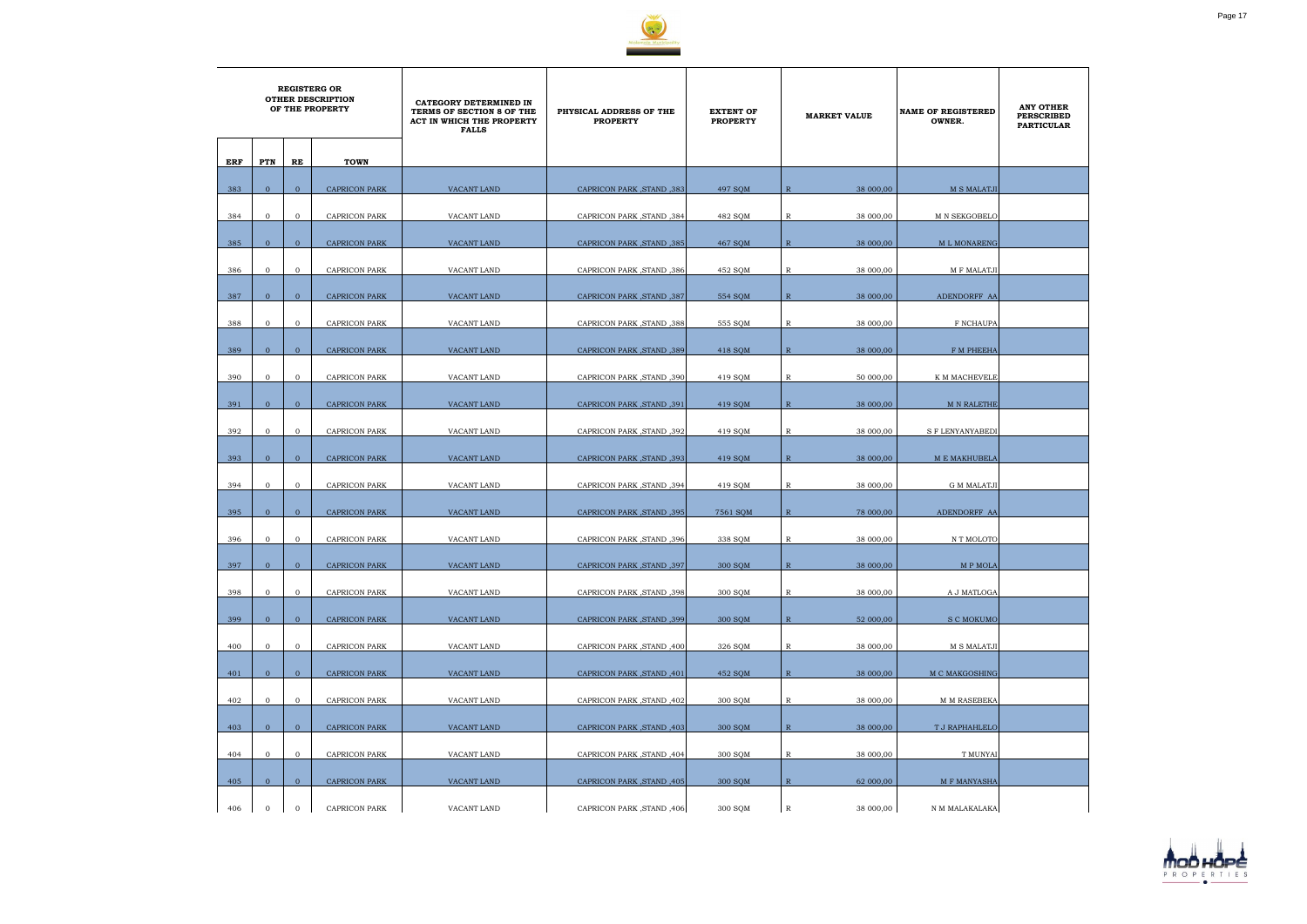

|     | <b>REGISTERG OR</b><br><b>OTHER DESCRIPTION</b><br>OF THE PROPERTY |                |                      | CATEGORY DETERMINED IN<br>TERMS OF SECTION 8 OF THE<br><b>ACT IN WHICH THE PROPERTY</b><br><b>FALLS</b> | PHYSICAL ADDRESS OF THE<br><b>PROPERTY</b> | <b>EXTENT OF</b><br><b>PROPERTY</b> | <b>MARKET VALUE</b>       | <b>NAME OF REGISTERED</b><br>OWNER. | <b>ANY OTHER</b><br><b>PERSCRIBED</b><br><b>PARTICULAR</b> |
|-----|--------------------------------------------------------------------|----------------|----------------------|---------------------------------------------------------------------------------------------------------|--------------------------------------------|-------------------------------------|---------------------------|-------------------------------------|------------------------------------------------------------|
| ERF | PTN                                                                | RE             | <b>TOWN</b>          |                                                                                                         |                                            |                                     |                           |                                     |                                                            |
| 407 | $\mathbf{0}$                                                       | $\mathbf{0}$   | <b>CAPRICON PARK</b> | VACANT LAND                                                                                             | CAPRICON PARK, STAND, 407                  | 308 SQM                             | $\mathbb{R}$<br>38 000,00 | <b>S A MALOWA</b>                   |                                                            |
| 408 | $\mathbf 0$                                                        | $\overline{0}$ | CAPRICON PARK        | VACANT LAND                                                                                             | CAPRICON PARK, STAND, 408                  | 308 SQM                             | R<br>68 000,00            | M C KALETSANA                       |                                                            |
| 409 | $\overline{0}$                                                     | $\mathbf{0}$   | <b>CAPRICON PARK</b> | VACANT LAND                                                                                             |                                            | 300 SQM                             | 38 000,00<br>$\mathbb{R}$ | M E RAMOLLO                         |                                                            |
|     |                                                                    |                |                      |                                                                                                         | CAPRICON PARK, STAND, 409                  |                                     |                           |                                     |                                                            |
| 410 | $\mathbf{0}$                                                       | $\mathbf{0}$   | <b>CAPRICON PARK</b> | VACANT LAND                                                                                             | CAPRICON PARK, STAND, 410                  | 300 SQM                             | R<br>38 000,00            | M F SEKGOTA                         |                                                            |
| 411 | $\overline{0}$                                                     | $\mathbf{0}$   | <b>CAPRICON PARK</b> | VACANT LAND                                                                                             | CAPRICON PARK, STAND, 411                  | 300 SQM                             | $\mathbb{R}$<br>38 000,00 | <b>B Z SITHOLE</b>                  |                                                            |
| 412 | $\mathbf{0}$                                                       | $\mathbf{0}$   | CAPRICON PARK        | VACANT LAND                                                                                             | CAPRICON PARK, STAND, 412                  | 300 SQM                             | $\mathbb{R}$<br>52 000,00 | M S MOLAUTSI                        |                                                            |
| 413 | $\mathbf{0}$                                                       | $\overline{0}$ | <b>CAPRICON PARK</b> | VACANT LAND                                                                                             | CAPRICON PARK, STAND, 413                  | 300 SOM                             | $\mathbb{R}$<br>38 000,00 | N V MOTALANE                        |                                                            |
| 414 | $\mathbf{0}$                                                       | $\overline{0}$ | CAPRICON PARK        | VACANT LAND                                                                                             | CAPRICON PARK, STAND, 414                  | 300 SQM                             | R<br>38 000,00            | M S RAMOKGOPHA                      |                                                            |
| 415 | $\overline{0}$                                                     | $\overline{0}$ | <b>CAPRICON PARK</b> | <b>VACANT LAND</b>                                                                                      | CAPRICON PARK, STAND, 415                  | 317 SQM                             | $\mathbb{R}$<br>38 000,00 | <b>M S RAMOLLO</b>                  |                                                            |
| 416 | $\mathbf{0}$                                                       | $\mathbf{0}$   | <b>CAPRICON PARK</b> | VACANT LAND                                                                                             | CAPRICON PARK, STAND, 416                  | 300 SQM                             | 38 000,00<br>R            | M M CHAUKE                          |                                                            |
|     |                                                                    |                |                      |                                                                                                         |                                            |                                     |                           |                                     |                                                            |
| 417 | $\mathbf{0}$                                                       | $\overline{0}$ | <b>CAPRICON PARK</b> | VACANT LAND                                                                                             | CAPRICON PARK, STAND, 417                  | 300 SQM                             | $\mathbb{R}$<br>38 000,00 | <b>M A RAMASEPELA</b>               |                                                            |
| 418 | $\mathbf{0}$                                                       | $\mathbf{0}$   | CAPRICON PARK        | VACANT LAND                                                                                             | CAPRICON PARK, STAND, 418                  | 300 SQM                             | 38 000,00<br>R            | M J MOTUPA                          |                                                            |
| 419 | $\mathbf{0}$                                                       | $\overline{0}$ | <b>CAPRICON PARK</b> | VACANT LAND                                                                                             | CAPRICON PARK, STAND, 419                  | 300 SQM                             | R<br>38 000,00            | E M RABABALELA                      |                                                            |
| 420 | $\mathbf{0}$                                                       | $\overline{0}$ | <b>CAPRICON PARK</b> | VACANT LAND                                                                                             | CAPRICON PARK, STAND, 420                  | 338 SQM                             | 38 000,00<br>R            | N J MASHAO                          |                                                            |
| 421 | $\overline{0}$                                                     | $\mathbf{0}$   | CAPRICON PARK        | VACANT LAND                                                                                             | CAPRICON PARK, STAND, 421                  | 328 SQM                             | $\mathbb{R}$<br>38 000,00 | M J LENYANYABEDI                    |                                                            |
| 422 | $\overline{0}$                                                     | $\mathbf{O}$   | CAPRICON PARK        | VACANT LAND                                                                                             | CAPRICON PARK, STAND, 422                  | 300 SQM                             | 38 000,00<br>$\mathbb{R}$ | M J NGOBENI                         |                                                            |
| 423 | $\overline{0}$                                                     | $\mathbf{0}$   | <b>CAPRICON PARK</b> | VACANT LAND                                                                                             | CAPRICON PARK, STAND, 423                  | 300 SQM                             | $\mathbb R$<br>65 000,00  | E L RAMOKGOPHA                      |                                                            |
|     |                                                                    |                |                      |                                                                                                         |                                            |                                     |                           |                                     |                                                            |
| 424 | $\mathbf{0}$                                                       | $\overline{0}$ | CAPRICON PARK        | VACANT LAND                                                                                             | CAPRICON PARK, STAND, 424                  | 300 SQM                             | $\mathbb{R}$<br>38 000,00 | L M NAKANA                          |                                                            |
| 425 | $\overline{0}$                                                     | $\overline{0}$ | <b>CAPRICON PARK</b> | VACANT LAND                                                                                             | CAPRICON PARK, STAND, 425                  | 317 SQM                             | $\mathbb{R}$<br>38 000,00 | <b>M A MANYAMA</b>                  |                                                            |
| 426 | $\mathbf{0}$                                                       | $\overline{0}$ | CAPRICON PARK        | VACANT LAND                                                                                             | CAPRICON PARK, STAND, 426                  | 300 SQM                             | $\mathbb{R}$<br>38 000,00 | C F SEREPA                          |                                                            |
| 427 | $\overline{0}$                                                     | $\overline{0}$ | <b>CAPRICON PARK</b> | VACANT LAND                                                                                             | CAPRICON PARK, STAND, 427                  | 300 SQM                             | $\mathbb{R}$<br>38 000,00 | N S SETABANA                        |                                                            |
| 428 | $\overline{0}$                                                     | $\mathbf 0$    | CAPRICON PARK        | VACANT LAND                                                                                             | CAPRICON PARK, STAND, 428                  | 300 SQM                             | $\mathbb{R}$<br>60 000,00 | M P RAKUBU                          |                                                            |
| 429 | $\overline{0}$                                                     | $\overline{0}$ | <b>CAPRICON PARK</b> | VACANT LAND                                                                                             | CAPRICON PARK, STAND, 429                  | 300 SQM                             | $\mathbb{R}$<br>38 000,00 | N F KGAQANA                         |                                                            |
| 430 | $\mathbf{0}$                                                       | $\mathbf{0}$   | CAPRICON PARK        | VACANT LAND                                                                                             | CAPRICON PARK, STAND, 430                  | 381 SQM                             | $\mathbb{R}$<br>38 000,00 | M F MARAPYANA                       |                                                            |

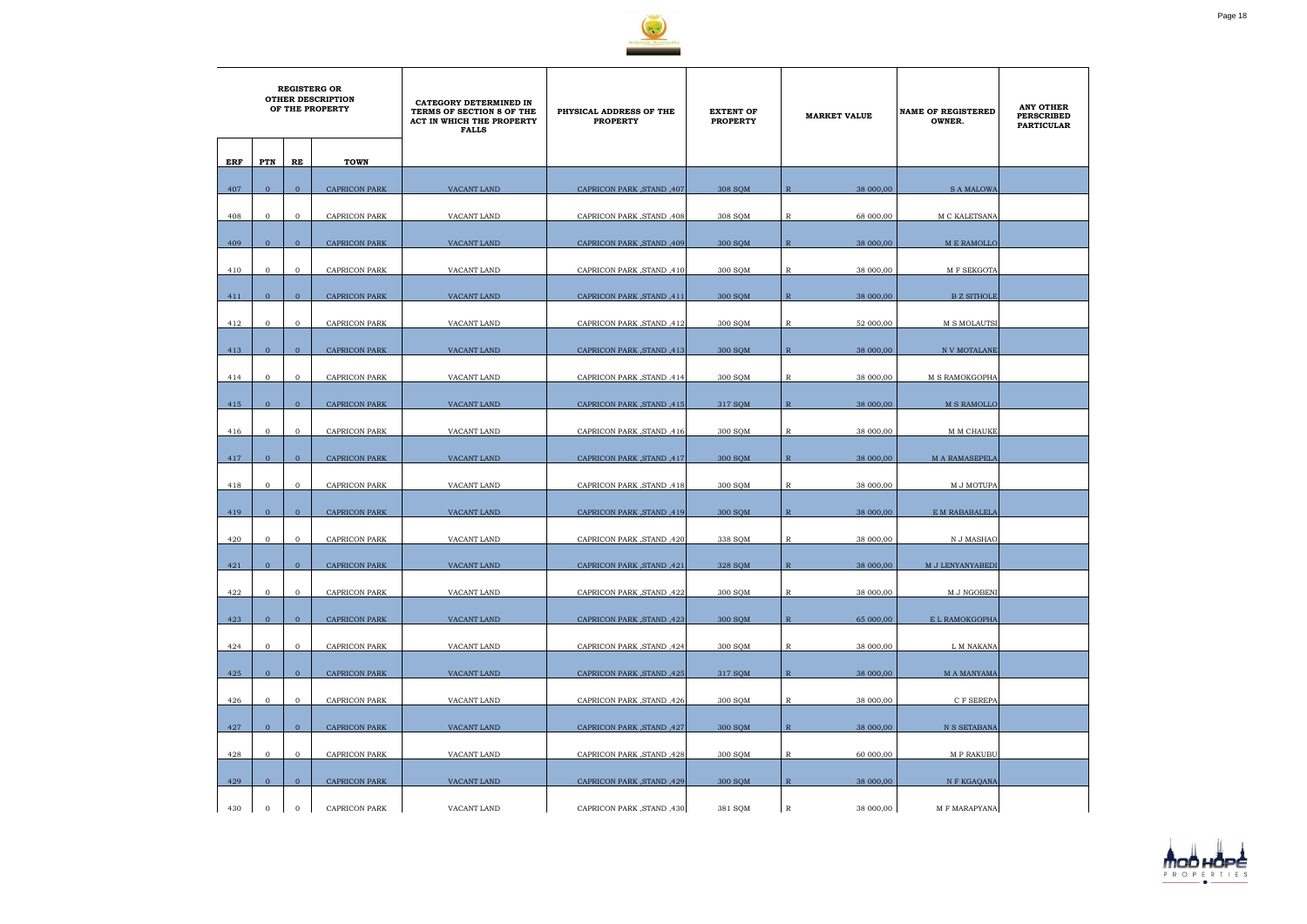

|     | <b>REGISTERG OR</b><br><b>OTHER DESCRIPTION</b><br>OF THE PROPERTY |                |                      | CATEGORY DETERMINED IN<br>TERMS OF SECTION 8 OF THE<br>ACT IN WHICH THE PROPERTY<br><b>FALLS</b> | PHYSICAL ADDRESS OF THE<br><b>PROPERTY</b> | <b>EXTENT OF</b><br><b>PROPERTY</b> | <b>MARKET VALUE</b>         | <b>NAME OF REGISTERED</b><br>OWNER. | <b>ANY OTHER</b><br><b>PERSCRIBED</b><br><b>PARTICULAR</b> |
|-----|--------------------------------------------------------------------|----------------|----------------------|--------------------------------------------------------------------------------------------------|--------------------------------------------|-------------------------------------|-----------------------------|-------------------------------------|------------------------------------------------------------|
| ERF | PTN                                                                | RE             | <b>TOWN</b>          |                                                                                                  |                                            |                                     |                             |                                     |                                                            |
| 431 | $\overline{0}$                                                     | $\mathbf{0}$   | <b>CAPRICON PARK</b> | VACANT LAND                                                                                      | 431, CAPRICON PARK, STAND                  | 300 SOM                             | $\mathbb{R}$<br>38 000,00   | M L RAMOTWALA                       |                                                            |
|     |                                                                    |                |                      |                                                                                                  |                                            |                                     |                             |                                     |                                                            |
| 432 | $\mathbf{0}$                                                       | $\mathbf{0}$   | <b>CAPRICON PARK</b> | VACANT LAND                                                                                      | CAPRICON PARK, STAND, 432                  | 302 SQM                             | R<br>38 000,00              | <b>M M PHOFU</b>                    |                                                            |
| 433 | $\mathbf{0}$                                                       | $\mathbf{0}$   | <b>CAPRICON PARK</b> | VACANT LAND                                                                                      | CAPRICON PARK, STAND, 433                  | 302 SQM                             | 38 000,00<br>$\mathbb{R}$   | M J MATAMPANE                       |                                                            |
| 434 | $\mathbf{0}$                                                       | $\mathbf{0}$   | <b>CAPRICON PARK</b> | VACANT LAND                                                                                      | CAPRICON PARK, STAND, 434                  | 300 SQM                             | $\mathbb R$<br>38 000,00    | <b>M M MAMATLEPA</b>                |                                                            |
| 435 | $\overline{0}$                                                     | $\overline{0}$ | <b>CAPRICON PARK</b> | VACANT LAND                                                                                      | CAPRICON PARK, STAND, 435                  | 300 SQM                             | $\mathbb{R}$<br>38 000,00   | T F MAHLABANE                       |                                                            |
|     | $\overline{0}$                                                     | $\mathbf{0}$   | <b>CAPRICON PARK</b> | VACANT LAND                                                                                      | CAPRICON PARK, STAND, 436                  |                                     | $\mathbb{R}$                |                                     |                                                            |
| 436 |                                                                    |                |                      |                                                                                                  |                                            | 339 SQM                             | 38 000,00                   | M P CHEWE                           |                                                            |
| 437 | $\overline{0}$                                                     | $\overline{0}$ | <b>CAPRICON PARK</b> | <b>VACANT LAND</b>                                                                               | CAPRICON PARK, STAND, 437                  | 300 SOM                             | $\mathbb{R}$<br>38 000,00   | <b>ML MASHAPA</b>                   |                                                            |
| 438 | $\mathbf{0}$                                                       | $\overline{0}$ | <b>CAPRICON PARK</b> | VACANT LAND                                                                                      | CAPRICON PARK, STAND, 438                  | 300 SQM                             | R<br>62 000,00              | M E MAMPHEKO                        |                                                            |
| 439 | $\overline{0}$                                                     | $\overline{0}$ | <b>CAPRICON PARK</b> | <b>VACANT LAND</b>                                                                               | CAPRICON PARK, STAND, 439                  | 300 SOM                             | $\mathbb{R}$<br>38 000,00   | M G SEKETE                          |                                                            |
| 440 | $\mathbf{0}$                                                       | $\mathbf{0}$   | <b>CAPRICON PARK</b> | VACANT LAND                                                                                      | CAPRICON PARK, STAND, 440                  | 300 SQM                             | $\mathbb{R}$<br>38 000,00   | <b>S M MALEMATJA</b>                |                                                            |
|     |                                                                    |                |                      |                                                                                                  |                                            |                                     |                             |                                     |                                                            |
| 441 | $\overline{0}$                                                     | $\overline{0}$ | <b>CAPRICON PARK</b> | VACANT LAND                                                                                      | CAPRICON PARK, STAND, 441                  | 300 SQM                             | $\mathbb{R}$<br>62 000,00   | <b>V S MHLONGO</b>                  |                                                            |
| 442 | $\mathbf{0}$                                                       | $\mathbf{0}$   | CAPRICON PARK        | VACANT LAND                                                                                      | CAPRICON PARK, STAND, 442                  | 334 SQM                             | $\mathbb{R}$<br>38 000,00   | NGOBENI MJ                          |                                                            |
| 443 | $\overline{0}$                                                     | $\overline{0}$ | <b>CAPRICON PARK</b> | VACANT LAND                                                                                      | CAPRICON PARK, STAND, 443                  | 300 SQM                             | $\overline{R}$<br>38 000,00 | <b>ML NAKANA</b>                    |                                                            |
| 444 | $\mathbf{0}$                                                       | $\mathbf{0}$   | <b>CAPRICON PARK</b> | VACANT LAND                                                                                      | CAPRICON PARK, STAND, 444                  | 300 SOM                             | 38 000,00<br>R              | <b>MF MASIA</b>                     |                                                            |
| 445 | $\overline{0}$                                                     | $\mathbf{0}$   | <b>CAPRICON PARK</b> | VACANT LAND                                                                                      | CAPRICON PARK, STAND, 445                  | 300 SQM                             | $\mathbb{R}$<br>38 000,00   | M J RALLELE                         |                                                            |
|     |                                                                    |                |                      |                                                                                                  |                                            |                                     |                             |                                     |                                                            |
| 446 | $\mathbf{0}$                                                       | $\mathbf{0}$   | CAPRICON PARK        | VACANT LAND                                                                                      | CAPRICON PARK, STAND, 446                  | 300 SQM                             | $\mathbb{R}$<br>38 000,00   | M A MOKWENA                         |                                                            |
| 447 | $\overline{0}$                                                     | $\mathbf{0}$   | <b>CAPRICON PARK</b> | VACANT LAND                                                                                      | CAPRICON PARK, STAND, 447                  | 326 SQM                             | $\mathbb{R}$<br>38 000,00   | J M MAKGOKA                         |                                                            |
| 448 | $\mathbf{0}$                                                       | $\overline{0}$ | CAPRICON PARK        | RESIDENTIAL                                                                                      | CAPRICON PARK, STAND, 448                  | 252 SQM                             | $\mathbb{R}$<br>50 000,00   | K G THAMAGA                         |                                                            |
| 449 | $\overline{0}$                                                     | $\overline{0}$ | <b>CAPRICON PARK</b> | RESIDENTIAL                                                                                      | CAPRICON PARK, STAND, 449                  | 250 SQM                             | $\mathbb{R}$<br>60 000,00   | M J MOLOISI                         |                                                            |
| 450 | $\mathbf{0}$                                                       | $\mathbf{0}$   | CAPRICON PARK        | RESIDENTIAL                                                                                      | CAPRICON PARK, STAND, 450                  | 250 SQM                             | $\mathbb{R}$<br>65 000,00   | M J MAHWIBILE                       |                                                            |
|     |                                                                    |                |                      |                                                                                                  |                                            |                                     |                             |                                     |                                                            |
| 451 | $\overline{0}$                                                     | $\overline{0}$ | <b>CAPRICON PARK</b> | <b>RESIDENTIAL</b>                                                                               | CAPRICON PARK, STAND, 451                  | 250 SQM                             | $\mathbb{R}$<br>50 000,00   | M O LEBEA                           |                                                            |
| 452 | $\mathbf{0}$                                                       | $\mathbf{0}$   | CAPRICON PARK        | RESIDENTIAL                                                                                      | CAPRICON PARK, STAND, 452                  | 250 SQM                             | $\mathbb{R}$<br>50 000,00   | M S RASEBOTJA                       |                                                            |
| 453 | $\overline{0}$                                                     | $\overline{0}$ | <b>CAPRICON PARK</b> | RESIDENTIAL                                                                                      | CAPRICON PARK, STAND, 453                  | 250 SQM                             | $\mathbb{R}$<br>50 000,00   | K E RATSHAMOSE                      |                                                            |
| 454 | $\mathbf{0}$                                                       | $\mathbf{0}$   | <b>CAPRICON PARK</b> | RESIDENTIAL                                                                                      | CAPRICON PARK, STAND, 454                  | 251 SQM                             | $\, {\bf R}$<br>50 000,00   | E M MOHALE                          |                                                            |

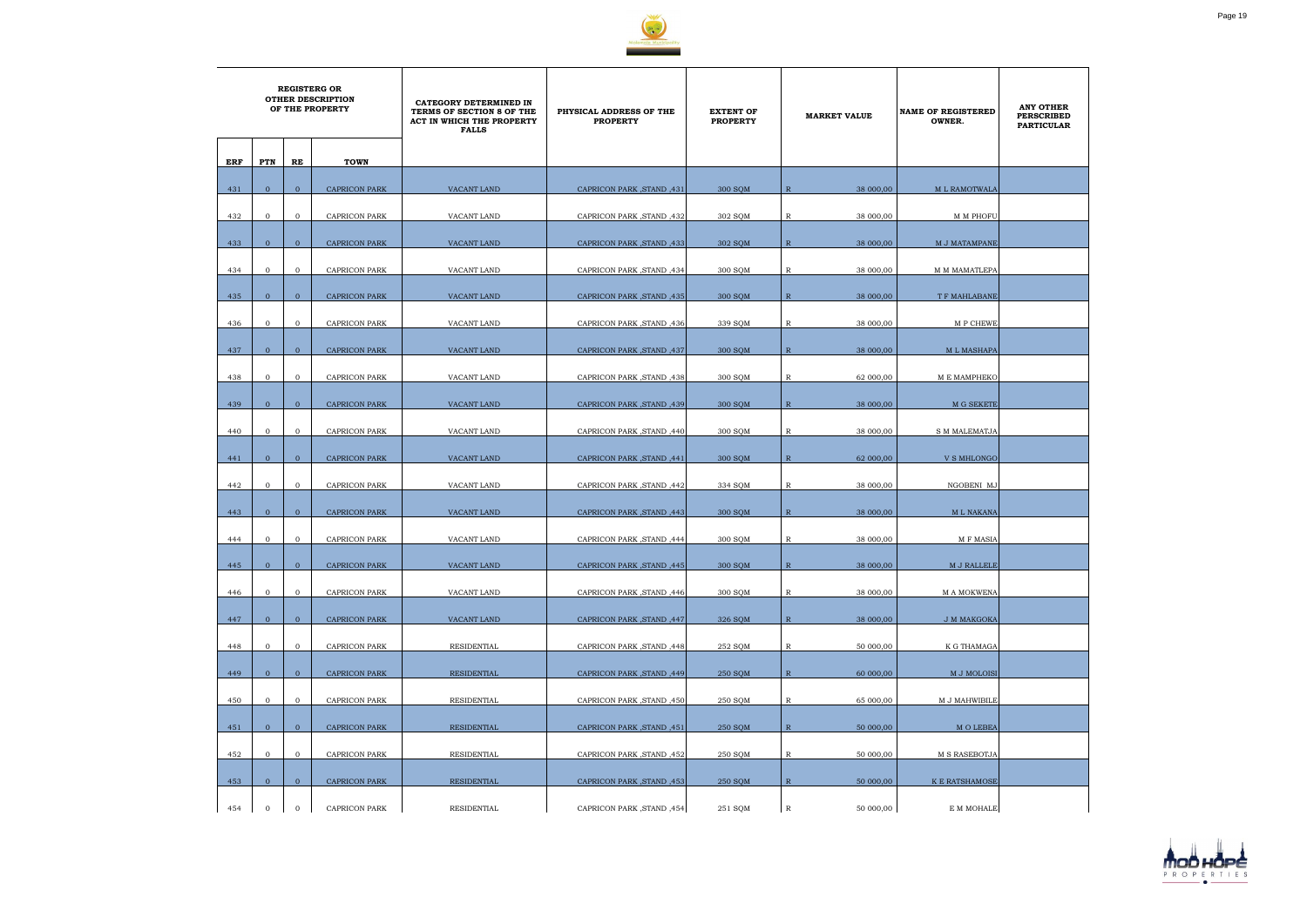

|     | <b>REGISTERG OR</b><br><b>OTHER DESCRIPTION</b><br>OF THE PROPERTY |                |                      | CATEGORY DETERMINED IN<br>TERMS OF SECTION 8 OF THE<br>ACT IN WHICH THE PROPERTY<br><b>FALLS</b> | PHYSICAL ADDRESS OF THE<br><b>PROPERTY</b> | <b>EXTENT OF</b><br><b>PROPERTY</b> |              | <b>MARKET VALUE</b> | <b>NAME OF REGISTERED</b><br>OWNER. | <b>ANY OTHER</b><br><b>PERSCRIBED</b><br><b>PARTICULAR</b> |
|-----|--------------------------------------------------------------------|----------------|----------------------|--------------------------------------------------------------------------------------------------|--------------------------------------------|-------------------------------------|--------------|---------------------|-------------------------------------|------------------------------------------------------------|
| ERF | PTN                                                                | RE             | <b>TOWN</b>          |                                                                                                  |                                            |                                     |              |                     |                                     |                                                            |
| 455 | $\overline{0}$                                                     | $\overline{0}$ | <b>CAPRICON PARK</b> | <b>RESIDENTIAL</b>                                                                               | CAPRICON PARK, STAND, 455                  | 250 SQM                             | $\mathbb{R}$ | 50 000,00           | M J KGOMOKABOYA                     |                                                            |
| 456 | $\mathbf 0$                                                        | $\overline{0}$ | <b>CAPRICON PARK</b> | RESIDENTIAL                                                                                      | CAPRICON PARK, STAND, 456                  | 250 SQM                             | $\mathbb{R}$ | 50 000,00           | J MOILA                             |                                                            |
| 457 | $\overline{0}$                                                     | $\mathbf{0}$   | <b>CAPRICON PARK</b> | <b>RESIDENTIAL</b>                                                                               | CAPRICON PARK, STAND, 457                  | 250 SQM                             | $\mathbb{R}$ | 50 000,00           | M L SENOAMADI                       |                                                            |
| 458 | $\mathbf{0}$                                                       | $\mathbf{0}$   | <b>CAPRICON PARK</b> | RESIDENTIAL                                                                                      | CAPRICON PARK, STAND, 458                  | 268 SQM                             | $\mathbb{R}$ | 50 000,00           | N F BALOYI                          |                                                            |
| 459 | $\overline{0}$                                                     | $\overline{0}$ | <b>CAPRICON PARK</b> | <b>RESIDENTIAL</b>                                                                               | CAPRICON PARK, STAND, 459                  | 259 SOM                             | $\mathbb{R}$ | 65 000,00           | <b>ME RALEFE</b>                    |                                                            |
| 460 | $\mathbf 0$                                                        | $\overline{0}$ | <b>CAPRICON PARK</b> | RESIDENTIAL                                                                                      | CAPRICON PARK, STAND, 460                  | 250 SQM                             | R            | 50 000,00           | M BALOYI                            |                                                            |
| 461 | $\overline{0}$                                                     | $\overline{0}$ | <b>CAPRICON PARK</b> | RESIDENTIAL                                                                                      | CAPRICON PARK, STAND, 461                  | 250 SQM                             | $\mathbb{R}$ | 50 000,00           | <b>M RATEMA</b>                     |                                                            |
| 462 | $\mathbf{0}$                                                       | $\mathbf{0}$   | <b>CAPRICON PARK</b> | RESIDENTIAL                                                                                      | CAPRICON PARK, STAND, 462                  | 454 SQM                             | $\mathbb{R}$ | 50 000,00           | M S MABITSELA                       |                                                            |
|     | $\overline{0}$                                                     | $\mathbf{0}$   |                      |                                                                                                  |                                            |                                     | $\mathbb{R}$ |                     |                                     |                                                            |
| 463 |                                                                    |                | <b>CAPRICON PARK</b> | RESIDENTIAL                                                                                      | CAPRICON PARK, STAND, 463                  | 298 SQM                             |              | 50 000,00           | M S RACHEKHU                        |                                                            |
| 464 | $\mathbf{0}$                                                       | $\mathbf{0}$   | <b>CAPRICON PARK</b> | RESIDENTIAL                                                                                      | CAPRICON PARK, STAND, 464                  | 250 SQM                             | R            | 50 000,00           | ADENDORFF AA                        |                                                            |
| 465 | $\mathbf{0}$                                                       | $\mathbf{0}$   | <b>CAPRICON PARK</b> | RESIDENTIAL                                                                                      | CAPRICON PARK, STAND, 465                  | 250 SOM                             | $\mathbb{R}$ | 50 000,00           | <b>M S RAMOKGOBATHA</b>             |                                                            |
| 466 | $\mathbf 0$                                                        | $\overline{0}$ | <b>CAPRICON PARK</b> | RESIDENTIAL                                                                                      | CAPRICON PARK, STAND, 466                  | 250 SQM                             | R            | 50 000,00           | M M TSETSEMA                        |                                                            |
| 467 | $\overline{0}$                                                     | $\mathbf{0}$   | <b>CAPRICON PARK</b> | RESIDENTIAL                                                                                      | CAPRICON PARK, STAND, 467                  | 250 SQM                             | $\mathbb{R}$ | 50 000,00           | P F MMARA                           |                                                            |
| 468 | $\mathbf{0}$                                                       | $\mathbf{0}$   | <b>CAPRICON PARK</b> | RESIDENTIAL                                                                                      | CAPRICON PARK, STAND, 468                  | 252 SOM                             | R            | 50 000,00           | M N LEBEA                           |                                                            |
| 469 | $\mathbf{0}$                                                       | $\mathbf{0}$   | CAPRICON PARK        | RESIDENTIAL                                                                                      | CAPRICON PARK, STAND, 469                  | 250 SQM                             | $\mathbb R$  | 150 000,00          | P J MAPHOTO                         | <b>TUCK SHOP</b>                                           |
|     |                                                                    |                |                      |                                                                                                  |                                            |                                     |              |                     |                                     |                                                            |
| 470 | $\overline{0}$                                                     | $\overline{0}$ | CAPRICON PARK        | RESIDENTIAL                                                                                      | CAPRICON PARK, STAND, 470                  | 251 SQM                             | $\mathbb{R}$ | 70 000,00           | <b>S J MOHALE</b>                   |                                                            |
| 471 | $\overline{0}$                                                     | $\mathbf{0}$   | <b>CAPRICON PARK</b> | RESIDENTIAL                                                                                      | CAPRICON PARK, STAND, 471                  | 251 SQM                             | $\mathbb{R}$ | 50 000,00           | K B SELAELO                         |                                                            |
| 472 | $\overline{0}$                                                     | $\overline{0}$ | CAPRICON PARK        | RESIDENTIAL                                                                                      | CAPRICON PARK , STAND , 472                | 251 SQM                             | $\mathbb{R}$ | 380 000,00          | <b>B A MOTHETA</b>                  |                                                            |
| 473 | $\overline{0}$                                                     | $\overline{0}$ | <b>CAPRICON PARK</b> | RESIDENTIAL                                                                                      | CAPRICON PARK, STAND, 473                  | 251 SQM                             | R            | 50 000,00           | <b>S D RAMOHLWA</b>                 |                                                            |
| 474 | $\mathbf{0}$                                                       | $\overline{0}$ | CAPRICON PARK        | RESIDENTIAL                                                                                      | CAPRICON PARK, STAND, 474                  | 251 SQM                             | $\mathbb{R}$ | 80 000,00           | D G MMAKO                           |                                                            |
| 475 | $\overline{0}$                                                     | $\overline{0}$ | <b>CAPRICON PARK</b> | RESIDENTIAL                                                                                      | CAPRICON PARK, STAND, 475                  | 251 SQM                             | $\mathbb{R}$ | 50 000,00           | <b>M R RAMABI</b>                   |                                                            |
| 476 | $\mathbf{0}$                                                       | $\mathbf{0}$   | CAPRICON PARK        | RESIDENTIAL                                                                                      | CAPRICON PARK, STAND, 476                  | 253 SQM                             | $\mathbb{R}$ | 160 000,00          | P R SELELO                          |                                                            |
|     |                                                                    |                |                      |                                                                                                  |                                            |                                     |              |                     |                                     |                                                            |
| 477 | $\overline{0}$                                                     | $\overline{0}$ | <b>CAPRICON PARK</b> | RESIDENTIAL                                                                                      | CAPRICON PARK, STAND, 477                  | 297 SQM                             | $\mathbb{R}$ | 50 000,00           | M J PHAKULA                         |                                                            |
| 478 | $\mathbf{0}$                                                       | $\overline{0}$ | CAPRICON PARK        | RESIDENTIAL                                                                                      | CAPRICON PARK, STAND, 478                  | 265 SQM                             | $\mathbb R$  | 50 000,00           | A L RAMALEFO                        |                                                            |

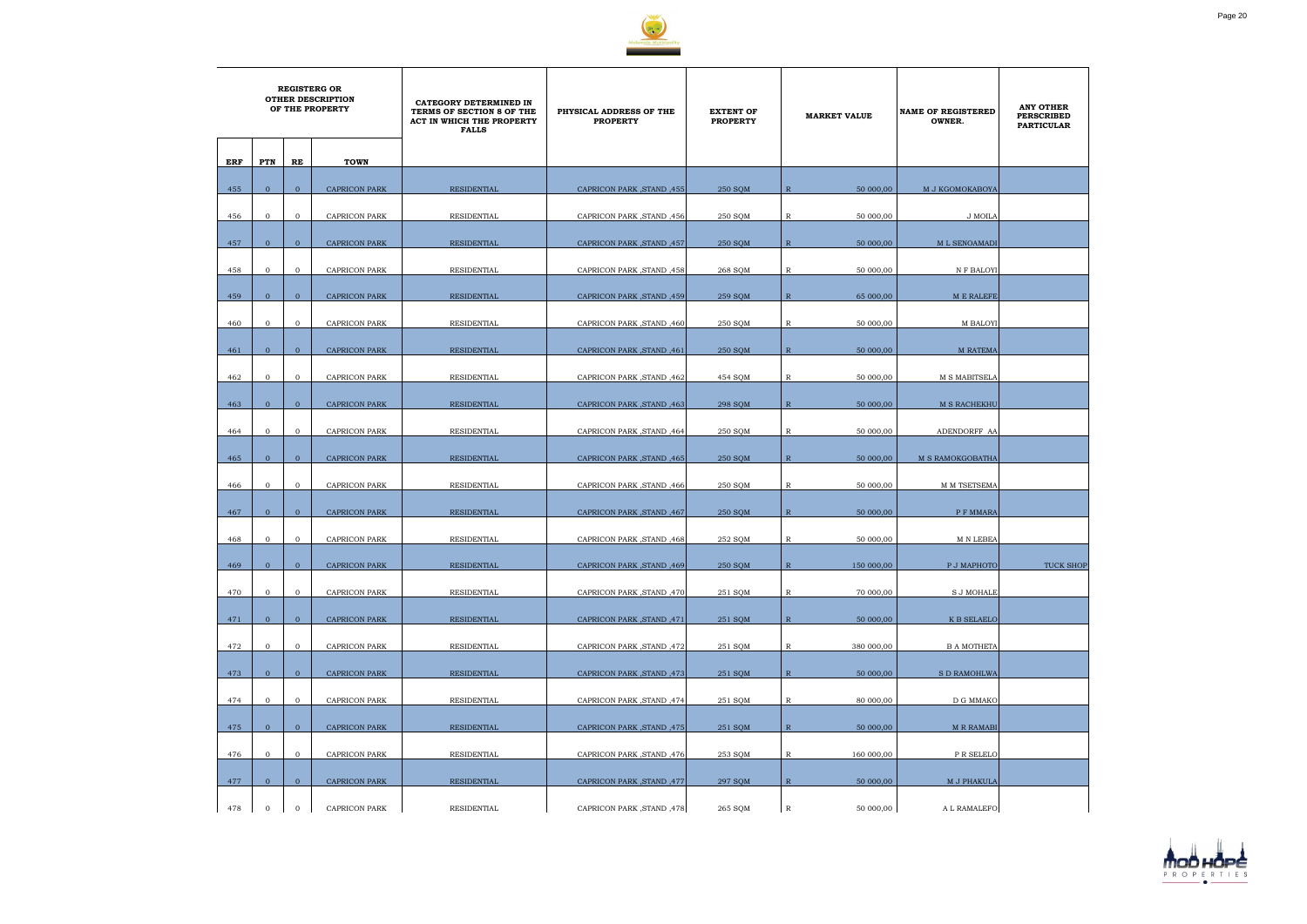

|     | <b>REGISTERG OR</b><br><b>OTHER DESCRIPTION</b><br>OF THE PROPERTY |                |                      | CATEGORY DETERMINED IN<br>TERMS OF SECTION 8 OF THE<br>ACT IN WHICH THE PROPERTY<br><b>FALLS</b> | PHYSICAL ADDRESS OF THE<br><b>PROPERTY</b> | <b>EXTENT OF</b><br><b>PROPERTY</b> | <b>MARKET VALUE</b>         | <b>NAME OF REGISTERED</b><br>OWNER. | <b>ANY OTHER</b><br><b>PERSCRIBED</b><br><b>PARTICULAR</b> |
|-----|--------------------------------------------------------------------|----------------|----------------------|--------------------------------------------------------------------------------------------------|--------------------------------------------|-------------------------------------|-----------------------------|-------------------------------------|------------------------------------------------------------|
| ERF | PTN                                                                | RE             | <b>TOWN</b>          |                                                                                                  |                                            |                                     |                             |                                     |                                                            |
| 479 | $\overline{0}$                                                     | $\overline{0}$ | <b>CAPRICON PARK</b> | RESIDENTIAL                                                                                      | CAPRICON PARK, STAND, 479                  | 265 SQM                             | $\overline{R}$<br>50 000,00 | N L CHUMA                           |                                                            |
| 480 | $\mathbf{0}$                                                       | $\overline{0}$ | <b>CAPRICON PARK</b> | <b>RESIDENTIAL</b>                                                                               | CAPRICON PARK, STAND, 480                  | 265 SQM                             | 50 000,00<br>R              | M J MOLELE                          |                                                            |
| 481 | $\mathbf{0}$                                                       | $\overline{0}$ | <b>CAPRICON PARK</b> | <b>RESIDENTIAL</b>                                                                               | CAPRICON PARK, STAND, 481                  | 265 SQM                             | $\mathbb{R}$<br>50 000,00   | M P CHEWE                           |                                                            |
| 482 | $\mathbf{0}$                                                       | $\mathbf{O}$   | <b>CAPRICON PARK</b> | RESIDENTIAL                                                                                      | CAPRICON PARK, STAND, 482                  | 265 SQM                             | $\mathbb{R}$<br>50 000,00   | P S MODIKA                          |                                                            |
| 483 | $\mathbf{0}$                                                       | $\mathbf{0}$   | <b>CAPRICON PARK</b> | RESIDENTIAL                                                                                      | CAPRICON PARK, STAND, 483                  | 265 SQM                             | $\mathbb{R}$<br>50 000,00   | <b>S S SEREPA</b>                   |                                                            |
| 484 | $\mathbf{0}$                                                       | $\mathbf{O}$   | CAPRICON PARK        | RESIDENTIAL                                                                                      | CAPRICON PARK, STAND, 484                  | 265 SQM                             | $\mathbb{R}$<br>50 000,00   | D M MAKADIKWA                       |                                                            |
| 485 | $\overline{0}$                                                     | $\overline{0}$ | <b>CAPRICON PARK</b> | <b>RESIDENTIAL</b>                                                                               | CAPRICON PARK, STAND, 485                  | 265 SQM                             | $\mathbb{R}$<br>50 000,00   | M J RAPHOLO                         |                                                            |
| 486 | $\mathbf{0}$                                                       | $\mathbf{O}$   | <b>CAPRICON PARK</b> | RESIDENTIAL                                                                                      | CAPRICON PARK, STAND, 486                  | 264 SQM                             | 50 000,00<br>R              | M M NAKANA                          |                                                            |
|     |                                                                    |                |                      |                                                                                                  |                                            |                                     |                             |                                     |                                                            |
| 487 | $\overline{0}$                                                     | $\overline{0}$ | <b>CAPRICON PARK</b> | RESIDENTIAL                                                                                      | CAPRICON PARK, STAND, 487                  | 264 SQM                             | $\mathbb{R}$<br>50 000,00   | M E SELAI                           |                                                            |
| 488 | $\overline{0}$                                                     | $\mathbf{0}$   | <b>CAPRICON PARK</b> | RESIDENTIAL                                                                                      | CAPRICON PARK, STAND, 488                  | 264 SQM                             | R<br>50 000,00              | S C MAKGOSHING                      |                                                            |
| 489 | $\overline{0}$                                                     | $\mathbf{0}$   | <b>CAPRICON PARK</b> | RESIDENTIAL                                                                                      | CAPRICON PARK, STAND, 489                  | 264 SOM                             | $\mathbb{R}$<br>50 000,00   | M P MOKOTING                        |                                                            |
| 490 | $\mathbf{0}$                                                       | $\overline{0}$ | <b>CAPRICON PARK</b> | RESIDENTIAL                                                                                      | CAPRICON PARK, STAND, 490                  | 264 SQM                             | R<br>50 000,00              | M J MALEHOPO                        |                                                            |
| 391 | $\Omega$                                                           | $\overline{0}$ | <b>CAPRICON PARK</b> | <b>RESIDENTIAL</b>                                                                               | CAPRICON PARK, STAND, 391                  | 264 SQM                             | $\mathbb{R}$<br>50 000,00   | <b>M N RALETHE</b>                  |                                                            |
| 492 | $\mathbf{0}$                                                       | $\mathbf{O}$   | <b>CAPRICON PARK</b> | RESIDENTIAL                                                                                      | CAPRICON PARK, STAND, 492                  | 296 SQM                             | $\mathbb{R}$<br>50 000,00   | N P RAMOKGOPHA                      |                                                            |
| 493 | $\overline{0}$                                                     | $\mathbf{0}$   | CAPRICON PARK        | <b>RESIDENTIAL</b>                                                                               | (493, CAPRICON PARK, STAND                 | 308 SQM                             | $\mathbb{R}$<br>50 000,00   | M S MOKUMO                          |                                                            |
| 494 | $\mathbf{0}$                                                       | $\overline{0}$ | <b>CAPRICON PARK</b> | RESIDENTIAL                                                                                      | CAPRICON PARK, STAND, 494                  | 250 SQM                             | $\mathbb R$<br>50 000,00    | T A SEMONELA                        |                                                            |
| 495 | $\overline{0}$                                                     | $\overline{0}$ | <b>CAPRICON PARK</b> | <b>RESIDENTIAL</b>                                                                               | CAPRICON PARK, STAND, 495                  | 250 SQM                             | $\mathbb{R}$<br>50 000,00   | <b>M S MANAKA</b>                   |                                                            |
| 496 | $\overline{0}$                                                     | $\mathbf{0}$   | CAPRICON PARK        | RESIDENTIAL                                                                                      | CAPRICON PARK, STAND, 496                  | 250 SQM                             | $\mathbb{R}$<br>50 000,00   | M E MANTSHO                         |                                                            |
| 497 | $\mathbf{0}$                                                       | $\overline{0}$ | <b>CAPRICON PARK</b> | RESIDENTIAL                                                                                      | CAPRICON PARK, STAND, 497                  | 250 SQM                             | $\mathbb{R}$<br>180 000,00  | <b>M E RAMOSHABA</b>                |                                                            |
| 498 | $\overline{0}$                                                     | $\mathbf{O}$   | <b>CAPRICON PARK</b> | RESIDENTIAL                                                                                      | CAPRICON PARK, STAND, 498                  | 250 SQM                             | 50 000,00<br>$\mathbb{R}$   | <b>S J MATHE</b>                    |                                                            |
| 499 | $\overline{0}$                                                     | $\overline{0}$ | <b>CAPRICON PARK</b> | RESIDENTIAL                                                                                      | CAPRICON PARK, STAND, 499                  | 250 SQM                             | $\mathbb{R}$<br>50 000,00   | <b>M KADITSANA</b>                  |                                                            |
|     | $\mathbf{0}$                                                       | $\mathbf{O}$   | <b>CAPRICON PARK</b> | RESIDENTIAL                                                                                      | CAPRICON PARK, STAND, 500                  |                                     | $\mathbb R$<br>50 000,00    | T R MAKHUBELA                       |                                                            |
| 500 |                                                                    |                |                      |                                                                                                  |                                            | 250 SQM                             |                             |                                     |                                                            |
| 501 | $\overline{0}$                                                     | $\overline{0}$ | <b>CAPRICON PARK</b> | RESIDENTIAL                                                                                      | CAPRICON PARK, STAND, 501                  | 250 SQM                             | $\mathbb{R}$<br>50 000,00   | <b>M S RAMABE</b>                   |                                                            |
| 502 | $\overline{0}$                                                     | $\mathbf{0}$   | <b>CAPRICON PARK</b> | RESIDENTIAL                                                                                      | CAPRICON PARK, STAND, 502                  | 250 SQM                             | $\mathbb{R}$<br>38 000,00   | <b>M S MATHOLE</b>                  |                                                            |

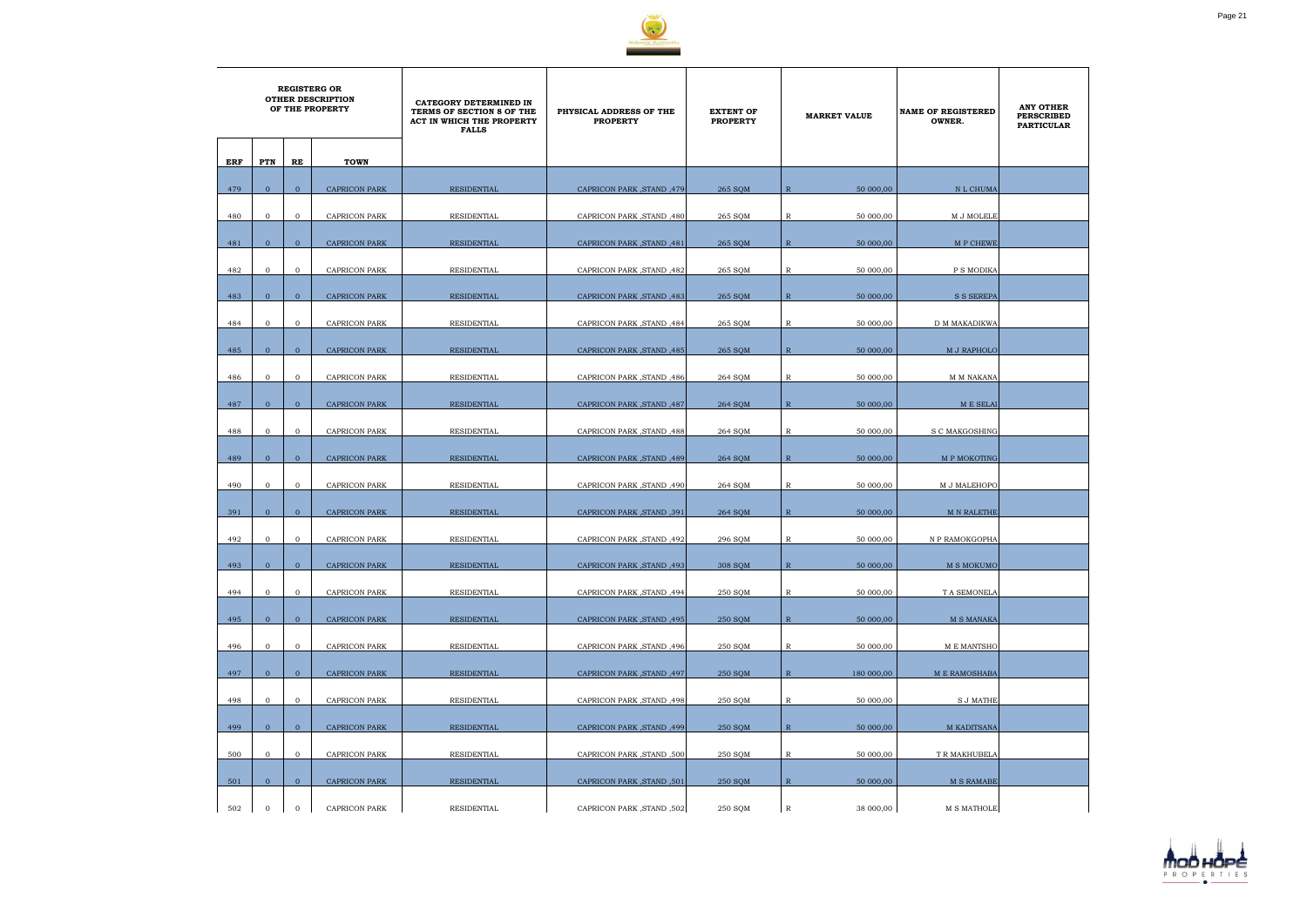

|     | <b>REGISTERG OR</b><br><b>OTHER DESCRIPTION</b><br>OF THE PROPERTY |                |                      | CATEGORY DETERMINED IN<br>TERMS OF SECTION 8 OF THE<br>ACT IN WHICH THE PROPERTY<br><b>FALLS</b> | PHYSICAL ADDRESS OF THE<br><b>PROPERTY</b> | <b>EXTENT OF</b><br><b>PROPERTY</b> | <b>MARKET VALUE</b>         | <b>NAME OF REGISTERED</b><br>OWNER. | <b>ANY OTHER</b><br><b>PERSCRIBED</b><br><b>PARTICULAR</b> |
|-----|--------------------------------------------------------------------|----------------|----------------------|--------------------------------------------------------------------------------------------------|--------------------------------------------|-------------------------------------|-----------------------------|-------------------------------------|------------------------------------------------------------|
| ERF | PTN                                                                | RE             | <b>TOWN</b>          |                                                                                                  |                                            |                                     |                             |                                     |                                                            |
| 503 | $\mathbf{0}$                                                       | $\overline{0}$ | <b>CAPRICON PARK</b> | RESIDENTIAL                                                                                      | CAPRICON PARK, STAND, 503                  | 275 SOM                             | 50 000,00<br>$\overline{R}$ | L S MATHEBULA                       |                                                            |
| 504 | $\mathbf 0$                                                        | $\mathbf{0}$   | <b>CAPRICON PARK</b> | RESIDENTIAL                                                                                      | CAPRICON PARK, STAND, 504                  | 250 SOM                             | 50 000,00<br>R              | M D MALUNGANE                       |                                                            |
| 505 | $\overline{0}$                                                     | $\mathbf{0}$   | <b>CAPRICON PARK</b> | VACANT LAND                                                                                      | CAPRICON PARK, STAND, 505                  | 1675 SQM                            | $\mathbb{R}$<br>52 000,00   | ADENDORFF MCB                       | <b>VACANT LAND</b>                                         |
| 506 | $\mathbf{0}$                                                       | $\mathbf{0}$   | <b>CAPRICON PARK</b> | RESIDENTIAL                                                                                      | CAPRICON PARK, STAND, 506                  | 378 SQM                             | $\mathbb R$<br>80 000,00    | <b>MA MALEMA</b>                    |                                                            |
| 507 | $\overline{0}$                                                     | $\mathbf{0}$   | <b>CAPRICON PARK</b> | RESIDENTIAL                                                                                      | CAPRICON PARK, STAND, 507                  | 250 SQM                             | $\mathbb{R}$<br>90 000,00   | E N MASHAPA                         |                                                            |
| 508 | $\overline{0}$                                                     | $\mathbf{0}$   | <b>CAPRICON PARK</b> | RESIDENTIAL                                                                                      | CAPRICON PARK, STAND, 508                  | 250 SQM                             | R<br>50 000,00              | M T MASONTO                         |                                                            |
|     |                                                                    |                |                      |                                                                                                  |                                            |                                     |                             |                                     |                                                            |
| 509 | $\overline{0}$                                                     | $\mathbf{0}$   | <b>CAPRICON PARK</b> | RESIDENTIAL                                                                                      | CAPRICON PARK, STAND, 509                  | <b>250 SQM</b>                      | $\mathbb{R}$<br>50 000,00   | M J NGOBENI                         |                                                            |
| 510 | $\mathbf 0$                                                        | $\mathbf{0}$   | <b>CAPRICON PARK</b> | RESIDENTIAL                                                                                      | CAPRICON PARK, STAND, 510                  | 250 SQM                             | 120 000,00<br>R             | ADENDORFF MCB                       |                                                            |
| 511 | $\mathbf{0}$                                                       | $\mathbf{0}$   | <b>CAPRICON PARK</b> | <b>RESIDENTIAL</b>                                                                               | CAPRICON PARK, STAND, 511                  | 250 SQM                             | $\mathbb{R}$<br>50 000,00   | M F MOKGAWA                         |                                                            |
| 512 | $\mathbf 0$                                                        | $\mathbf{0}$   | <b>CAPRICON PARK</b> | RESIDENTIAL                                                                                      | CAPRICON PARK, STAND, 512                  | 250 SQM                             | R<br>50 000,00              | ADENDORFF MCB                       |                                                            |
| 513 | $\overline{0}$                                                     | $\overline{0}$ | <b>CAPRICON PARK</b> | RESIDENTIAL                                                                                      | CAPRICON PARK, STAND, 513                  | 250 SQM                             | $\mathbb{R}$<br>50 000,00   | ADENDORFF MCB                       |                                                            |
| 514 | $\mathbf 0$                                                        | $\mathbf{0}$   | <b>CAPRICON PARK</b> | RESIDENTIAL                                                                                      | CAPRICON PARK, STAND, 514                  | 250 SQM                             | R<br>80 000,00              | ADENDORFF MCB                       |                                                            |
| 515 | $\Omega$                                                           | $\overline{0}$ | <b>CAPRICON PARK</b> | RESIDENTIAL                                                                                      | CAPRICON PARK, STAND, 515                  | 250 SQM                             | $\mathbb{R}$<br>50 000,00   | ADENDORFF MCB                       |                                                            |
| 516 | $\mathbf 0$                                                        | $\mathbf{0}$   | <b>CAPRICON PARK</b> | RESIDENTIAL                                                                                      | CAPRICON PARK, STAND, 516                  | 299 SQM                             | $\mathbb{R}$<br>50 000,00   | ADENDORFF MCB                       |                                                            |
| 517 | $\mathbf{0}$                                                       | $\mathbf{0}$   | <b>CAPRICON PARK</b> | <b>RESIDENTIAL</b>                                                                               | CAPRICON PARK, STAND, 517                  | 285 SQM                             | $\mathbb R$<br>50 000,00    | ADENDORFF MCB                       |                                                            |
| 518 | $\overline{0}$                                                     | $\overline{0}$ | <b>CAPRICON PARK</b> | RESIDENTIAL                                                                                      | CAPRICON PARK, STAND, 518                  | 250 SQM                             | $\mathbb R$<br>50 000,00    | ADENDORFF MCB                       |                                                            |
| 519 | $\overline{0}$                                                     | $\overline{0}$ | <b>CAPRICON PARK</b> | RESIDENTIAL                                                                                      | CAPRICON PARK, STAND, 519                  | 250 SQM                             | $\mathbb{R}$<br>50 000,00   | ADENDORFF MCB                       |                                                            |
| 520 | $\mathbf 0$                                                        | $\overline{0}$ | CAPRICON PARK        | RESIDENTIAL                                                                                      | CAPRICON PARK, STAND, 520                  | 250 SQM                             | 180 000,00<br>R             | ADENDORFF MCB                       |                                                            |
| 521 | $\overline{0}$                                                     | $\mathbf{0}$   | <b>CAPRICON PARK</b> | <b>RESIDENTIAL</b>                                                                               | CAPRICON PARK, STAND, 521                  | 250 SQM                             | $\mathbb{R}$<br>50 000,00   | ADENDORFF MCB                       |                                                            |
| 522 | $\mathbf{0}$                                                       | $\mathbf{0}$   | <b>CAPRICON PARK</b> | RESIDENTIAL                                                                                      | CAPRICON PARK, STAND, 522                  | 250 SQM                             | 50 000,00<br>$\mathbb{R}$   | ADENDORFF MCB                       |                                                            |
| 523 | $\mathbf{0}$                                                       | $\overline{0}$ | CAPRICON PARK        | RESIDENTIAL                                                                                      | CAPRICON PARK, STAND, 523                  | 250 SQM                             | $\mathbb{R}$<br>80 000,00   | ADENDORFF MCB                       |                                                            |
| 524 | $\overline{0}$                                                     | $\mathbf 0$    | CAPRICON PARK        | RESIDENTIAL                                                                                      | CAPRICON PARK, STAND, 524                  | 250 SQM                             | $\mathbb R$<br>50 000,00    | ADENDORFF MCB                       |                                                            |
| 525 | $\overline{0}$                                                     | $\overline{0}$ | <b>CAPRICON PARK</b> | RESIDENTIAL                                                                                      | CAPRICON PARK, STAND, 525                  | 409 SOM                             | $\mathbb{R}$<br>50 000,00   | ADENDORFF MCB                       |                                                            |
| 526 | $\mathbf{0}$                                                       | $\mathbf 0$    | <b>CAPRICON PARK</b> | RESIDENTIAL                                                                                      | CAPRICON PARK, STAND, 526                  | 257 SQM                             | $\mathbb R$<br>70 000,00    | ADENDORFF MCB                       |                                                            |

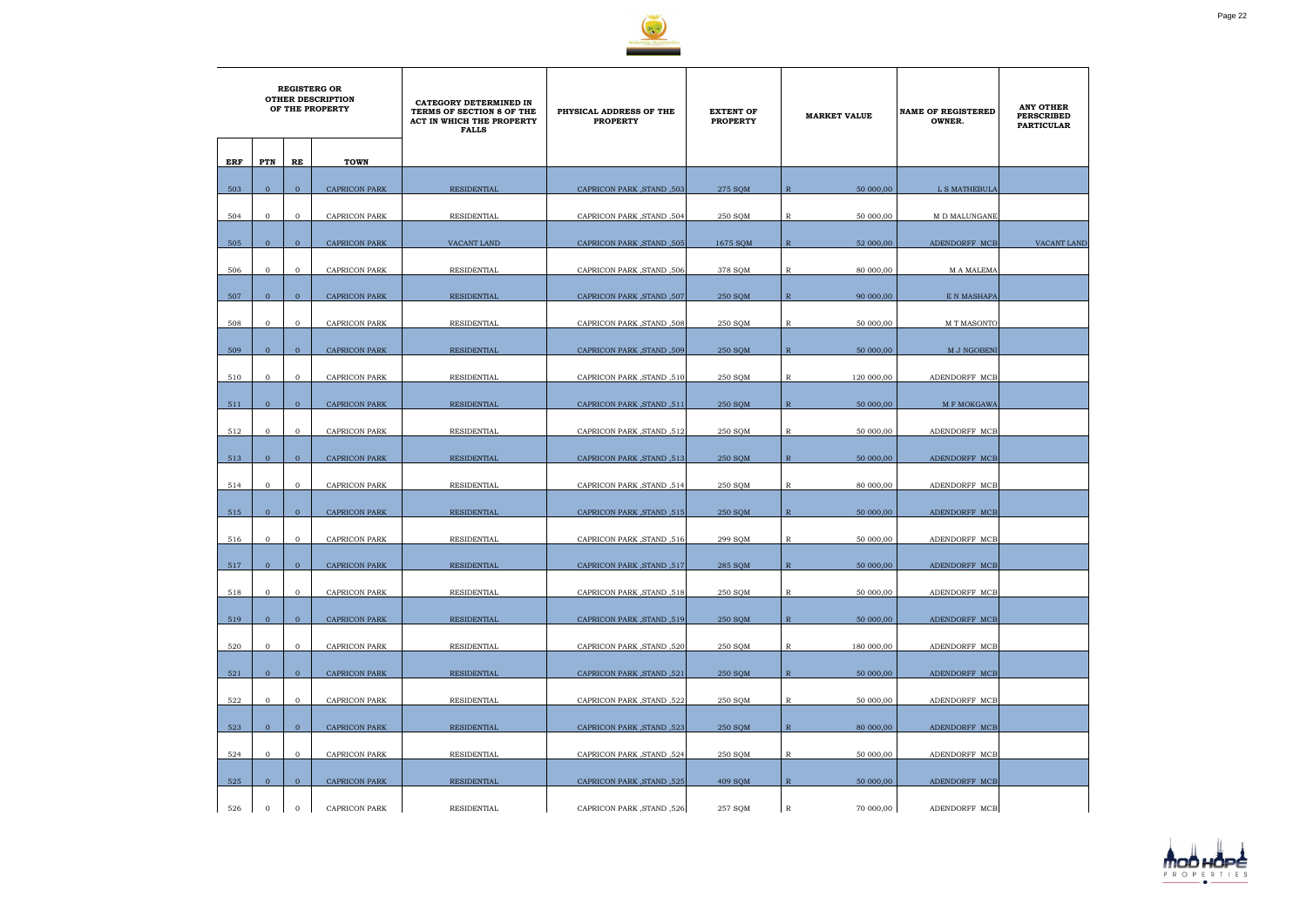

|     | <b>REGISTERG OR</b><br><b>OTHER DESCRIPTION</b><br>OF THE PROPERTY |                |                      | CATEGORY DETERMINED IN<br>TERMS OF SECTION 8 OF THE<br>ACT IN WHICH THE PROPERTY<br><b>FALLS</b> | PHYSICAL ADDRESS OF THE<br><b>PROPERTY</b> | <b>EXTENT OF</b><br><b>PROPERTY</b> | <b>MARKET VALUE</b>        | <b>NAME OF REGISTERED</b><br>OWNER. | <b>ANY OTHER</b><br><b>PERSCRIBED</b><br><b>PARTICULAR</b> |
|-----|--------------------------------------------------------------------|----------------|----------------------|--------------------------------------------------------------------------------------------------|--------------------------------------------|-------------------------------------|----------------------------|-------------------------------------|------------------------------------------------------------|
| ERF | PTN                                                                | RE             | <b>TOWN</b>          |                                                                                                  |                                            |                                     |                            |                                     |                                                            |
|     |                                                                    |                |                      |                                                                                                  |                                            |                                     |                            |                                     |                                                            |
| 527 | $\mathbf{0}$                                                       | $\overline{0}$ | <b>CAPRICON PARK</b> | <b>RESIDENTIAL</b>                                                                               | CAPRICON PARK, STAND, 527                  | 250 SQM                             | 50 000,00<br>$\mathbb{R}$  | ADENDORFF MCB                       |                                                            |
| 528 | $\mathbf{0}$                                                       | $\mathbf 0$    | <b>CAPRICON PARK</b> | RESIDENTIAL                                                                                      | CAPRICON PARK, STAND, 528                  | 250 SQM                             | 60 000,00<br>R             | ADENDORFF MCB                       |                                                            |
| 529 | $\mathbf{0}$                                                       | $\overline{0}$ | <b>CAPRICON PARK</b> | <b>RESIDENTIAL</b>                                                                               | CAPRICON PARK, STAND, 529                  | 250 SQM                             | $\mathbb{R}$<br>50 000,00  | ADENDORFF MCB                       |                                                            |
| 530 | $\mathbf{0}$                                                       | $\mathbf{0}$   | CAPRICON PARK        | RESIDENTIAL                                                                                      | CAPRICON PARK, STAND, 530                  | 250 SQM                             | 50 000,00<br>R             | ADENDORFF MCB                       |                                                            |
|     |                                                                    |                |                      |                                                                                                  |                                            |                                     |                            |                                     |                                                            |
| 531 | $\overline{0}$                                                     | $\mathbf{0}$   | <b>CAPRICON PARK</b> | RESIDENTIAL                                                                                      | CAPRICON PARK, STAND, 531                  | 250 SQM                             | $\mathbb{R}$<br>50 000,00  | ADENDORFF MCB                       |                                                            |
| 532 | $\mathbf{0}$                                                       | $\mathbf{0}$   | <b>CAPRICON PARK</b> | RESIDENTIAL                                                                                      | CAPRICON PARK, STAND, 532                  | 250 SQM                             | 90 000,00<br>R             | ADENDORFF MCB                       | TUCK SHOP/UNDER<br>CONSTRUCTION                            |
| 533 | $\overline{0}$                                                     | $\mathbf{0}$   | <b>CAPRICON PARK</b> | <b>RESIDENTIAL</b>                                                                               | CAPRICON PARK, STAND, 533                  | 250 SQM                             | $\mathbb{R}$<br>50 000,00  | ADENDORFF MCB                       |                                                            |
| 534 | $\mathbf{0}$                                                       | $\overline{0}$ | <b>CAPRICON PARK</b> | RESIDENTIAL                                                                                      | CAPRICON PARK, STAND, 534                  | 276 SQM                             | 80 000,00<br>R             | ADENDORFF MCB                       | <b>UNDER</b><br>CONSTRUCTION                               |
| 535 | $\mathbf{0}$                                                       | $\mathbf{0}$   | <b>CAPRICON PARK</b> | <b>RESIDENTIAL</b>                                                                               | CAPRICON PARK, STAND, 535                  | 263 SQM                             | $\mathbb{R}$<br>50 000,00  | ADENDORFF MCB                       |                                                            |
|     |                                                                    |                |                      |                                                                                                  |                                            |                                     |                            |                                     |                                                            |
| 536 | $\overline{0}$                                                     | $\mathbf{0}$   | <b>CAPRICON PARK</b> | RESIDENTIAL                                                                                      | CAPRICON PARK, STAND, 536                  | 250 SQM                             | R<br>50 000,00             | ADENDORFF MCB                       |                                                            |
| 537 | $\overline{0}$                                                     | $\mathbf{0}$   | <b>CAPRICON PARK</b> | <b>RESIDENTIAL</b>                                                                               | CAPRICON PARK, STAND, 537                  | 250 SQM                             | $\mathbb{R}$<br>50 000,00  | ADENDORFF MCB                       |                                                            |
| 538 | $\mathbf{0}$                                                       | $\mathbf 0$    | <b>CAPRICON PARK</b> | RESIDENTIAL                                                                                      | CAPRICON PARK, STAND, 538                  | 250 SQM                             | R<br>50 000,00             | ADENDORFF MCB                       |                                                            |
|     | $\Omega$                                                           | $\overline{0}$ |                      |                                                                                                  |                                            |                                     | $\mathbb{R}$               |                                     |                                                            |
| 539 |                                                                    |                | <b>CAPRICON PARK</b> | <b>RESIDENTIAL</b>                                                                               | CAPRICON PARK, STAND, 539                  | 250 SOM                             | 50 000,00                  | ADENDORFF MCB                       |                                                            |
| 540 | $\mathbf{0}$                                                       | $\mathbf{0}$   | <b>CAPRICON PARK</b> | <b>RESIDENTIAL</b>                                                                               | CAPRICON PARK, STAND, 540                  | 250 SQM                             | 50 000,00<br>R             | ADENDORFF MCB                       |                                                            |
| 541 | $\overline{0}$                                                     | $\mathbf{0}$   | CAPRICON PARK        | <b>RESIDENTIAL</b>                                                                               | CAPRICON PARK, STAND, 541                  | 250 SQM                             | ${\mathbb R}$<br>50 000,00 | ADENDORFF MCB                       |                                                            |
| 542 | $\overline{0}$                                                     | $\mathbf{0}$   | <b>CAPRICON PARK</b> | RESIDENTIAL                                                                                      | CAPRICON PARK, STAND, 542                  | 278 SQM                             | R<br>50 000,00             | ADENDORFF MCB                       |                                                            |
|     |                                                                    |                |                      |                                                                                                  |                                            |                                     |                            |                                     | <b>UNDER</b>                                               |
| 543 | $\overline{0}$                                                     | $\mathbf{0}$   | <b>CAPRICON PARK</b> | RESIDENTIAL                                                                                      | CAPRICON PARK, STAND, 543                  | 376 SQM                             | $\mathbb{R}$<br>100 000,00 | ADENDORFF MCB                       | CONSTRUCTION                                               |
| 544 | $\mathbf{0}$                                                       | $\overline{0}$ | <b>CAPRICON PARK</b> | RESIDENTIAL                                                                                      | CAPRICON PARK, STAND, 544                  | 250 SQM                             | 50 000,00<br>R             | ADENDORFF MCB                       |                                                            |
| 545 | $\overline{0}$                                                     | $\mathbf{0}$   | <b>CAPRICON PARK</b> | <b>RESIDENTIAL</b>                                                                               | CAPRICON PARK, STAND, 545                  | 250 SQM                             | $\mathbb{R}$<br>50 000,00  | ADENDORFF MCB                       |                                                            |
| 546 | $\overline{0}$                                                     | $\mathbf 0$    | <b>CAPRICON PARK</b> | RESIDENTIAL                                                                                      | CAPRICON PARK, STAND, 546                  | 250 SQM                             | 50 000,00<br>$\mathbb{R}$  | ADENDORFF MCB                       |                                                            |
|     |                                                                    |                |                      |                                                                                                  |                                            |                                     |                            |                                     |                                                            |
| 547 | $\mathbf{0}$                                                       | $\mathbf{0}$   | <b>CAPRICON PARK</b> | RESIDENTIAL                                                                                      | CAPRICON PARK, STAND, 547                  | 250 SQM                             | $\mathbb{R}$<br>50 000,00  | ADENDORFF MCB                       |                                                            |
| 548 | $\overline{0}$                                                     | $\mathbf{0}$   | CAPRICON PARK        | RESIDENTIAL                                                                                      | CAPRICON PARK , STAND , 548                | 250 SQM                             | R<br>50 000,00             | ADENDORFF MCB                       |                                                            |
| 549 | $\overline{0}$                                                     | $\mathbf{0}$   | <b>CAPRICON PARK</b> | RESIDENTIAL                                                                                      | CAPRICON PARK, STAND, 549                  | 254 SOM                             | $\mathbb{R}$<br>80 000,00  | ADENDORFF MCB                       |                                                            |
| 550 | $\mathbf{0}$                                                       | $\mathbf{0}$   | CAPRICON PARK        | VACANT LAND                                                                                      | CAPRICON PARK, STAND, 550                  | 283 SQM                             | $\mathbb R$<br>12 000,00   | ADENDORFF MCB                       | <b>VACANT LAND</b>                                         |

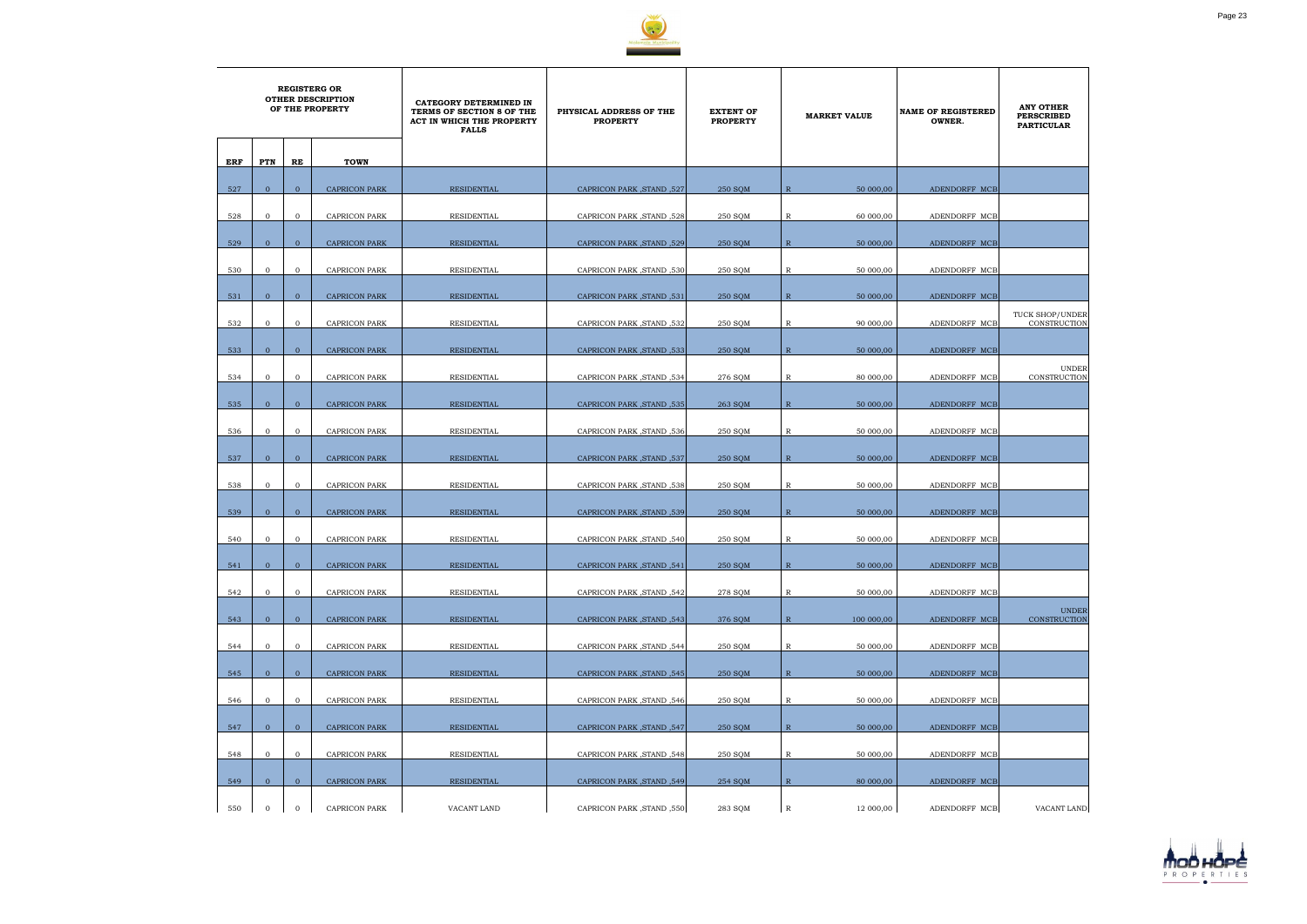

|     | <b>REGISTERG OR</b><br><b>OTHER DESCRIPTION</b><br>OF THE PROPERTY |                |                      | CATEGORY DETERMINED IN<br>TERMS OF SECTION 8 OF THE<br>ACT IN WHICH THE PROPERTY<br><b>FALLS</b> | PHYSICAL ADDRESS OF THE<br><b>PROPERTY</b> | <b>EXTENT OF</b><br><b>PROPERTY</b> | <b>MARKET VALUE</b>         | <b>NAME OF REGISTERED</b><br>OWNER. | <b>ANY OTHER</b><br><b>PERSCRIBED</b><br><b>PARTICULAR</b> |
|-----|--------------------------------------------------------------------|----------------|----------------------|--------------------------------------------------------------------------------------------------|--------------------------------------------|-------------------------------------|-----------------------------|-------------------------------------|------------------------------------------------------------|
| ERF | PTN                                                                | RE             | <b>TOWN</b>          |                                                                                                  |                                            |                                     |                             |                                     |                                                            |
| 551 | $\overline{0}$                                                     | $\mathbf{0}$   | <b>CAPRICON PARK</b> | <b>RESIDENTIAL</b>                                                                               | CAPRICON PARK, STAND, 551                  | 270 SQM                             | 50 000,00<br>$\overline{R}$ | ADENDORFF MCB                       |                                                            |
| 552 | $\mathbf{0}$                                                       | $\overline{0}$ | <b>CAPRICON PARK</b> | <b>RESIDENTIAL</b>                                                                               | CAPRICON PARK, STAND, 552                  | 270 SOM                             | $\mathbb R$<br>80 000,00    | ADENDORFF MCB                       |                                                            |
| 553 | $\overline{0}$                                                     | $\overline{0}$ | <b>CAPRICON PARK</b> | <b>RESIDENTIAL</b>                                                                               | CAPRICON PARK, STAND, 553                  | 270 SQM                             | $\mathbb{R}$<br>50 000,00   | ADENDORFF MCB                       |                                                            |
| 554 | $\mathbf{0}$                                                       | $\mathbf 0$    | <b>CAPRICON PARK</b> | RESIDENTIAL                                                                                      | CAPRICON PARK, STAND, 554                  | 270 SQM                             | $\mathbb R$<br>50 000,00    | ADENDORFF MCB                       |                                                            |
| 555 | $\overline{0}$                                                     | $\overline{0}$ | <b>CAPRICON PARK</b> | RESIDENTIAL                                                                                      | CAPRICON PARK, STAND, 555                  | 276 SQM                             | $\mathbb{R}$<br>50 000,00   | ADENDORFF MCB                       |                                                            |
| 556 | $\mathbf{0}$                                                       | $\overline{0}$ | <b>CAPRICON PARK</b> | PLACE OF WORSHIP                                                                                 | CAPRICON PARK, STAND, 556                  | 3.048 HA                            | R<br>700 000,00             | <b>EMMANUEL ASSEMBLIES</b>          | <b>CHURCH</b>                                              |
| 557 | $\mathbf{0}$                                                       | $\mathbf{0}$   | <b>CAPRICON PARK</b> | RESIDENTIAL                                                                                      | CAPRICON PARK, STAND, 557                  | 258 SQM                             | $\mathbb{R}$<br>50 000,00   | ADENDORFF MCB                       |                                                            |
| 558 | $\mathbf{0}$                                                       | $\overline{0}$ | <b>CAPRICON PARK</b> | RESIDENTIAL                                                                                      | CAPRICON PARK, STAND, 558                  | 260 SQM                             | $\mathbb R$<br>50 000,00    | ADENDORFF MCB                       |                                                            |
| 559 | $\mathbf{0}$                                                       | $\mathbf{0}$   | <b>CAPRICON PARK</b> | <b>RESIDENTIAL</b>                                                                               | CAPRICON PARK, STAND, 559                  | 260 SQM                             | $\mathbb{R}$<br>50 000,00   | ADENDORFF MCB                       |                                                            |
|     |                                                                    |                |                      |                                                                                                  |                                            |                                     |                             |                                     |                                                            |
| 560 | $\overline{0}$                                                     | $\overline{0}$ | CAPRICON PARK        | RESIDENTIAL                                                                                      | CAPRICON PARK, STAND, 560                  | 260 SQM                             | R<br>50 000,00              | ADENDORFF MCB                       |                                                            |
| 561 | $\overline{0}$                                                     | $\overline{0}$ | <b>CAPRICON PARK</b> | <b>RESIDENTIAL</b>                                                                               | CAPRICON PARK, STAND, 561                  | 309 SQM                             | $\mathbb{R}$<br>50 000,00   | ADENDORFF MCB                       |                                                            |
| 562 | $\mathbf{0}$                                                       | $\overline{0}$ | CAPRICON PARK        | RESIDENTIAL                                                                                      | CAPRICON PARK, STAND, 562                  | 297 SQM                             | R<br>50 000,00              | ADENDORFF MCB                       |                                                            |
| 563 | $\Omega$                                                           | $\overline{0}$ | <b>CAPRICON PARK</b> | RESIDENTIAL                                                                                      | CAPRICON PARK, STAND, 563                  | 250 SQM                             | $\mathbb{R}$<br>50 000,00   | ADENDORFF MCB                       |                                                            |
| 564 | $\mathbf{0}$                                                       | $\mathbf{O}$   | <b>CAPRICON PARK</b> | RESIDENTIAL                                                                                      | CAPRICON PARK, STAND, 564                  | 250 SOM                             | $\mathbb{R}$<br>80 000,00   | ADENDORFF MCB                       |                                                            |
| 565 | $\overline{0}$                                                     | $\mathbf{0}$   | <b>CAPRICON PARK</b> | <b>RESIDENTIAL</b>                                                                               | CAPRICON PARK, STAND, 565                  | 250 SQM                             | $\mathbb R$<br>50 000,00    | ADENDORFF MCB                       |                                                            |
| 566 | $\overline{O}$                                                     | $\mathbf{O}$   | <b>CAPRICON PARK</b> | RESIDENTIAL                                                                                      | CAPRICON PARK, STAND, 566                  | 250 SQM                             | $\mathbb R$<br>50 000,00    | ADENDORFF MCB                       |                                                            |
| 567 | $\overline{0}$                                                     | $\overline{0}$ | <b>CAPRICON PARK</b> | <b>RESIDENTIAL</b>                                                                               | CAPRICON PARK, STAND, 567                  | 250 SQM                             | $\mathbb{R}$<br>80 000,00   | ADENDORFF MCB                       |                                                            |
| 568 | $\overline{0}$                                                     | $\mathbf{0}$   | <b>CAPRICON PARK</b> | RESIDENTIAL                                                                                      | CAPRICON PARK, STAND, 568                  | 250 SQM                             | 50 000,00<br>R              | ADENDORFF MCB                       |                                                            |
| 569 | $\overline{0}$                                                     | $\overline{0}$ | <b>CAPRICON PARK</b> | <b>RESIDENTIAL</b>                                                                               | CAPRICON PARK, STAND, 569                  | <b>250 SOM</b>                      | $\mathbb{R}$<br>50 000,00   | ADENDORFF MCB                       |                                                            |
| 570 | $\overline{0}$                                                     | $\mathbf{O}$   | <b>CAPRICON PARK</b> | RESIDENTIAL                                                                                      | CAPRICON PARK, STAND, 570                  | 250 SQM                             | $\mathbb{R}$<br>55 000,00   | ADENDORFF MCB                       |                                                            |
| 571 | $\mathbf{0}$                                                       | $\overline{0}$ | <b>CAPRICON PARK</b> | RESIDENTIAL                                                                                      | CAPRICON PARK, STAND, 571                  | 250 SQM                             | $\mathbb{R}$<br>50 000,00   | ADENDORFF MCB                       |                                                            |
| 572 | $\overline{0}$                                                     | $\mathbf{O}$   | <b>CAPRICON PARK</b> | RESIDENTIAL                                                                                      | CAPRICON PARK, STAND, 572                  | 250 SQM                             | $\mathbb R$<br>50 000,00    | ADENDORFF MCB                       |                                                            |
| 573 | $\overline{0}$                                                     | $\overline{0}$ | <b>CAPRICON PARK</b> | RESIDENTIAL                                                                                      | CAPRICON PARK, STAND, 573                  | 298 SQM                             | $\mathbb{R}$<br>50 000,00   | ADENDORFF MCB                       |                                                            |
| 574 | $\mathbf 0$                                                        | $\mathbf 0$    | <b>CAPRICON PARK</b> | RESIDENTIAL                                                                                      | CAPRICON PARK, STAND, 574                  | 298 SQM                             | $\mathbb R$<br>80 000,00    | ADENDORFF MCB                       |                                                            |

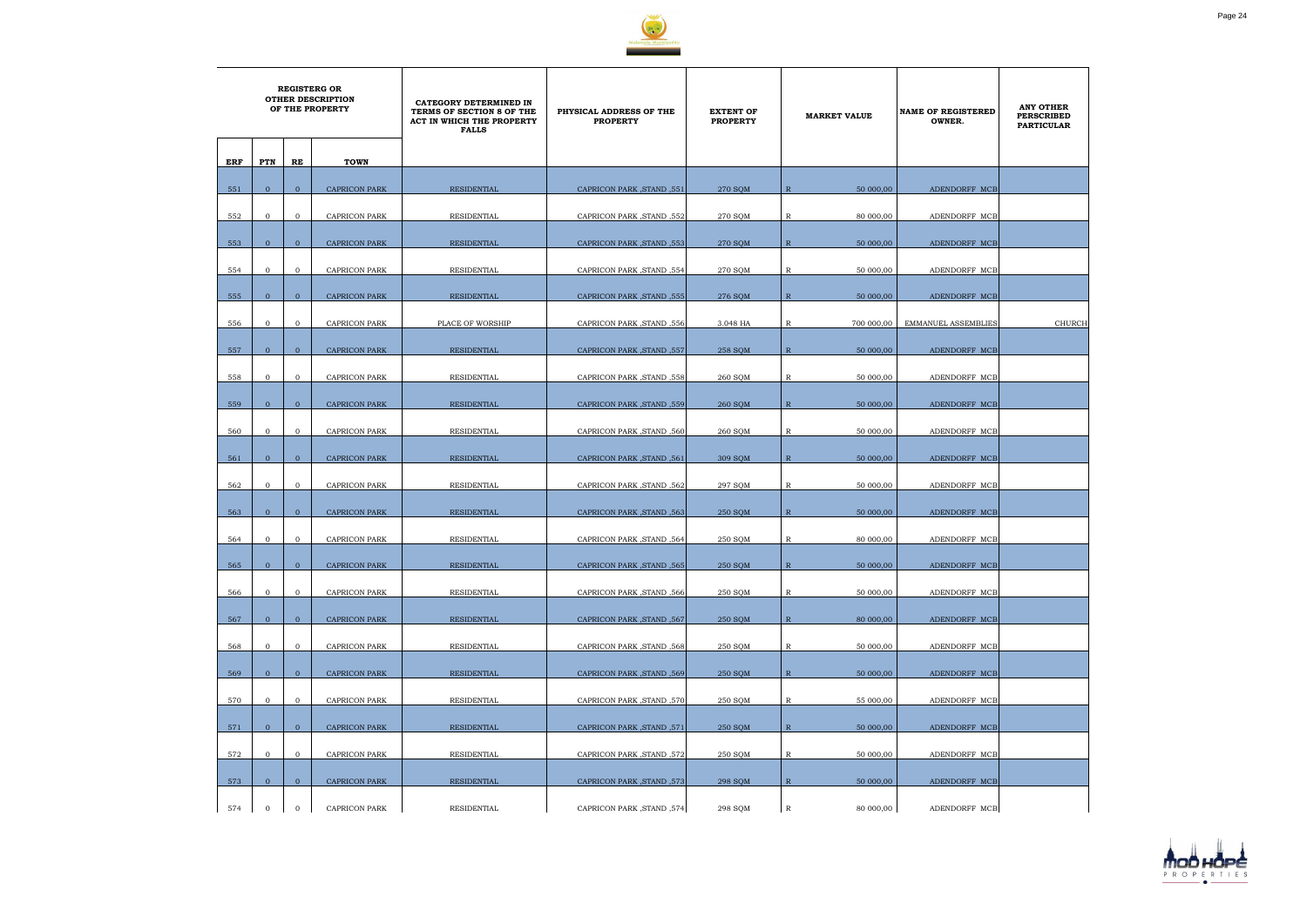

| <b>REGISTERG OR</b><br><b>OTHER DESCRIPTION</b><br>OF THE PROPERTY |                |                |                      | CATEGORY DETERMINED IN<br>TERMS OF SECTION 8 OF THE<br>ACT IN WHICH THE PROPERTY<br><b>FALLS</b> | PHYSICAL ADDRESS OF THE<br><b>PROPERTY</b> | <b>EXTENT OF</b><br><b>PROPERTY</b> | <b>MARKET VALUE</b> |            | <b>NAME OF REGISTERED</b><br>OWNER. | <b>ANY OTHER</b><br><b>PERSCRIBED</b><br><b>PARTICULAR</b> |
|--------------------------------------------------------------------|----------------|----------------|----------------------|--------------------------------------------------------------------------------------------------|--------------------------------------------|-------------------------------------|---------------------|------------|-------------------------------------|------------------------------------------------------------|
|                                                                    |                |                |                      |                                                                                                  |                                            |                                     |                     |            |                                     |                                                            |
| ERF                                                                | PTN            | RE             | <b>TOWN</b>          |                                                                                                  |                                            |                                     |                     |            |                                     |                                                            |
|                                                                    |                |                |                      |                                                                                                  |                                            |                                     |                     |            |                                     |                                                            |
| 575                                                                | $\mathbf{0}$   | $\mathbf{0}$   | <b>CAPRICON PARK</b> | RESIDENTIAL                                                                                      | <b>CAPRICON PARK, STAND, 575</b>           | 250 SQM                             | $\mathbb{R}$        | 50 000,00  | ADENDORFF MCB                       |                                                            |
| 576                                                                | $\mathbf{0}$   | $\mathbf{0}$   | CAPRICON PARK        | RESIDENTIAL                                                                                      | <b>CAPRICON PARK, STAND, 576</b>           | 250 SQM                             | R                   | 50 000,00  | ADENDORFF MCB                       |                                                            |
|                                                                    |                |                |                      |                                                                                                  |                                            |                                     |                     |            |                                     |                                                            |
| 577                                                                | $\overline{0}$ | $\overline{0}$ | <b>CAPRICON PARK</b> | RESIDENTIAL                                                                                      | CAPRICON PARK, STAND, 577                  | 250 SQM                             | $\mathbb{R}$        | 50 000,00  | ADENDORFF MCB                       |                                                            |
|                                                                    |                |                |                      |                                                                                                  |                                            |                                     |                     |            |                                     |                                                            |
| 578                                                                | $\mathbf 0$    | $\overline{0}$ | CAPRICON PARK        | RESIDENTIAL                                                                                      | CAPRICON PARK, STAND, 578                  | 250 SQM                             | R                   | 50 000,00  | ADENDORFF MCB                       |                                                            |
| 579                                                                | $\mathbf{0}$   | $\mathbf{0}$   | <b>CAPRICON PARK</b> | <b>RESIDENTIAL</b>                                                                               | CAPRICON PARK, STAND, 579                  | 250 SQM                             | $\mathbb{R}$        | 50 000,00  | ADENDORFF MCB                       |                                                            |
|                                                                    |                |                |                      |                                                                                                  |                                            |                                     |                     |            |                                     |                                                            |
| 580                                                                | $\mathbf{0}$   | $\mathbf{O}$   | <b>CAPRICON PARK</b> | <b>RESIDENTIAL</b>                                                                               | <b>CAPRICON PARK .STAND .580</b>           | 250 SQM                             | $\mathbb{R}$        | 90 000,00  | ADENDORFF MCB                       |                                                            |
|                                                                    |                |                |                      |                                                                                                  |                                            |                                     |                     |            |                                     |                                                            |
| 581                                                                | $\mathbf{0}$   | $\mathbf{0}$   | <b>CAPRICON PARK</b> | RESIDENTIAL                                                                                      | CAPRICON PARK, STAND, 581                  | 250 SQM                             | $\mathbb{R}$        | 50 000,00  | ADENDORFF MCB                       |                                                            |
|                                                                    |                |                |                      |                                                                                                  |                                            |                                     |                     |            |                                     |                                                            |
| 582                                                                | $\mathbf{0}$   | $\mathbf{0}$   | <b>CAPRICON PARK</b> | RESIDENTIAL                                                                                      | CAPRICON PARK, STAND, 582                  | 250 SQM                             | $\mathbb{R}$        | 180 000,00 | ADENDORFF MCB                       |                                                            |
| 583                                                                | $\overline{0}$ | $\overline{0}$ | <b>CAPRICON PARK</b> | <b>RESIDENTIAL</b>                                                                               | <b>CAPRICON PARK, STAND, 583</b>           | 250 SOM                             | $\mathbb{R}$        | 50 000,00  | ADENDORFF MCB                       |                                                            |
|                                                                    |                |                |                      |                                                                                                  |                                            |                                     |                     |            |                                     |                                                            |
| 584                                                                | $\mathbf{0}$   | $\mathbf{0}$   | CAPRICON PARK        | RESIDENTIAL                                                                                      | CAPRICON PARK, STAND, 584                  | 250 SQM                             | R                   | 50 000,00  | ADENDORFF MCB                       |                                                            |
|                                                                    |                |                |                      |                                                                                                  |                                            |                                     |                     |            |                                     |                                                            |
| 585                                                                | $\mathbf{0}$   | $\overline{0}$ | <b>CAPRICON PARK</b> | <b>RESIDENTIAL</b>                                                                               | <b>CAPRICON PARK, STAND, 585</b>           | 268 SOM                             | $\mathbb{R}$        | 100 000,00 | ADENDORFF MCB                       |                                                            |
| 586                                                                | $\mathbf{0}$   | $\mathbf{0}$   | CAPRICON PARK        | RESIDENTIAL                                                                                      | CAPRICON PARK, STAND, 586                  | 285 SQM                             | $\mathbb{R}$        | 50 000,00  | ADENDORFF MCB                       |                                                            |
|                                                                    |                |                |                      |                                                                                                  |                                            |                                     |                     |            |                                     |                                                            |
| 587                                                                | $\mathbf{0}$   | $\overline{0}$ | <b>CAPRICON PARK</b> | RESIDENTIAL                                                                                      | CAPRICON PARK, STAND, 587                  | 260 SQM                             | $\mathbb{R}$        | 50 000,00  | ADENDORFF MCB                       |                                                            |
|                                                                    |                |                |                      |                                                                                                  |                                            |                                     |                     |            |                                     |                                                            |
| 588                                                                | $\mathbf{0}$   | $\mathbf{0}$   | CAPRICON PARK        | RESIDENTIAL                                                                                      | CAPRICON PARK, STAND, 588                  | 260 SQM                             | R                   | 50 000,00  | ADENDORFF MCB                       |                                                            |
|                                                                    |                |                |                      |                                                                                                  |                                            |                                     |                     |            |                                     |                                                            |
| 589                                                                | $\mathbf{0}$   | $\overline{0}$ | CAPRICON PARK        | RESIDENTIAL                                                                                      | 589, CAPRICON PARK ,STAND                  | 260 SQM                             | $\mathbb{R}$        | 50 000,00  | ADENDORFF MCB                       |                                                            |
| 590                                                                | $\mathbf{0}$   | $\mathbf 0$    | <b>CAPRICON PARK</b> | <b>RESIDENTIAL</b>                                                                               | CAPRICON PARK, STAND, 590                  | 260 SQM                             | $\mathbb{R}$        | 50 000,00  | ADENDORFF MCB                       |                                                            |
|                                                                    |                |                |                      |                                                                                                  |                                            |                                     |                     |            |                                     |                                                            |
| 591                                                                | $\mathbf{0}$   | $\overline{0}$ | <b>CAPRICON PARK</b> | <b>RESIDENTIAL</b>                                                                               | CAPRICON PARK, STAND, 591                  | 258 SQM                             | $\mathbb{R}$        | 50 000,00  | ADENDORFF MCB                       |                                                            |
|                                                                    |                |                |                      |                                                                                                  |                                            |                                     |                     |            | MOLEMOLE LOCAL                      |                                                            |
| 592                                                                | $\overline{0}$ | $\mathbf 0$    | <b>CAPRICON PARK</b> | PUBLIC OPEN SPACE                                                                                | CAPRICON PARK, STAND, 592                  | 609 SQM                             | $\mathbb R$         | 30 000,00  | MUNICIPALITY                        | PARK                                                       |
| 593                                                                | $\mathbf{0}$   | $\mathbf{0}$   | <b>CAPRICON PARK</b> | PUBLIC OPEN SPACE                                                                                | CAPRICON PARK, STAND, 593                  | 1208 SOM                            | $\mathbb{R}$        | 40 000,00  | MOLEMOLE LOCAL<br>MUNICIPALITY      | <b>PARK</b>                                                |
|                                                                    |                |                |                      |                                                                                                  |                                            |                                     |                     |            | MOLEMOLE LOCAL                      |                                                            |
| 594                                                                | $\mathbf{O}$   | $\mathbf{0}$   | CAPRICON PARK        | PUBLIC OPEN SPACE                                                                                | CAPRICON PARK, STAND, 594                  | 1208 SQM                            | $\mathbb R$         | 40 000,00  | MUNICIPALITY                        | PARK                                                       |
|                                                                    |                |                |                      |                                                                                                  |                                            |                                     |                     |            | MOLEMOLE LOCAL                      |                                                            |
| 595                                                                | $\mathbf{0}$   | $\overline{0}$ | CAPRICON PARK        | PUBLIC OPEN SPACE                                                                                | CAPRICON PARK, STAND, 595                  | 1208 SQM                            | $\mathbb{R}$        | 40 000,00  | MUNICIPALITY                        | PARK                                                       |

R 34 427 000,00